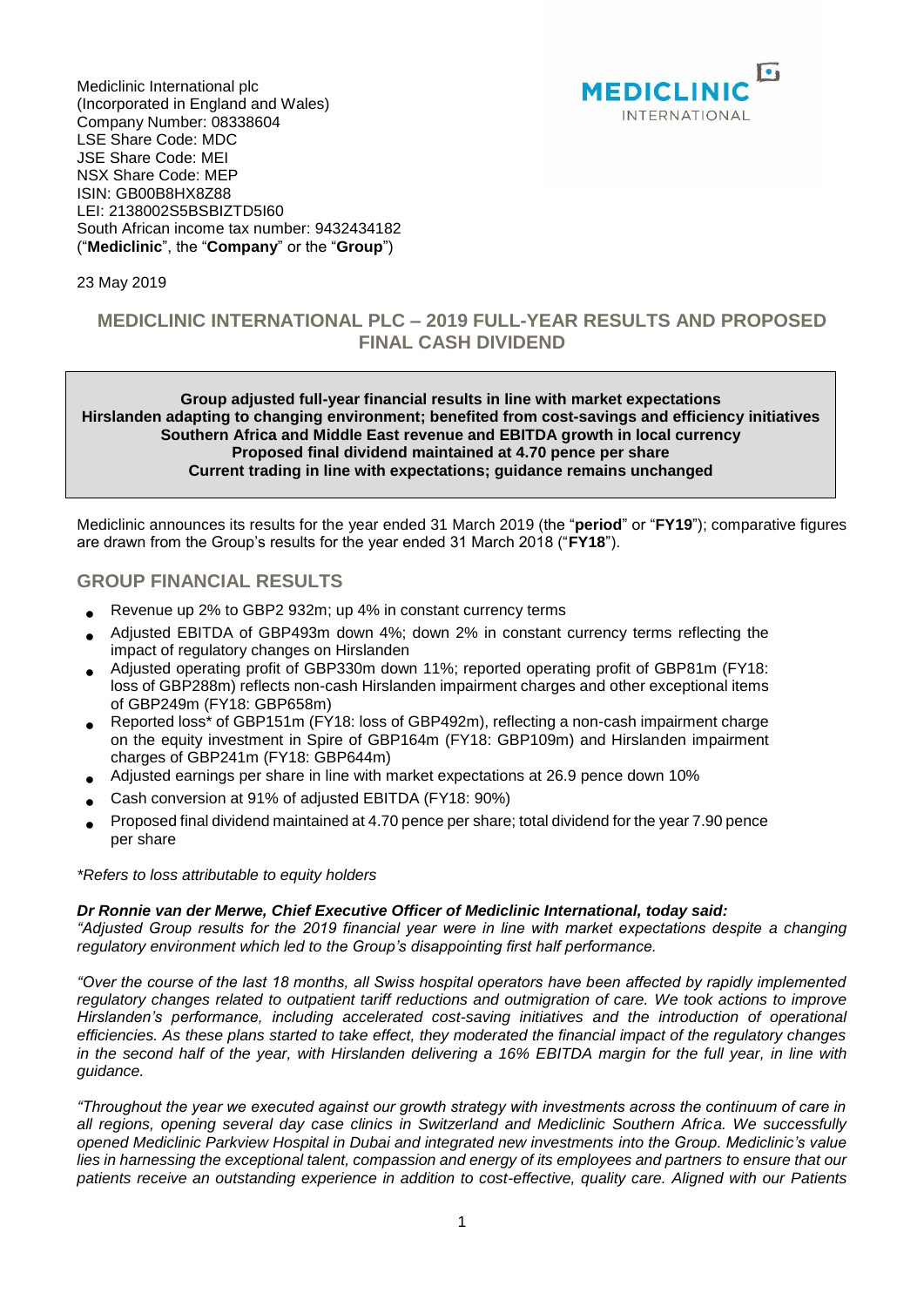*First strategy, we successfully implemented initiatives to enhance clinical performance and delivered improved patient experiences while maintaining cost discipline.*

*"Adapting our business to the changing global healthcare environment remains a priority. We have identified selective expansion and upgrade investments across the Group and will continue optimising the delivery of the services and care we provide. In Switzerland, as part of this plan, progress continues on delivering the Hirslanden 2020 strategic project.* 

*"I am optimistic about our future and confident that we will make further progress against our strategic objectives in the next 12 months."*

## **GROUP STRATEGIC OVERVIEW**

The strategic focus of Mediclinic and its subsidiaries is to deliver high-quality healthcare services and provide an optimal patient experience in Switzerland, Southern Africa and the Middle East. To this end, Mediclinic continued to invest in its people, clinical facilities and technology during the year. The Group's international scale enables it to unlock further value through promoting collaboration and best practice between its divisions and to extract further synergies and cost-efficiencies across a complementary service set in the continuum of care.

There is a clear underlying long-term demand for Mediclinic's services which is expected to remain robust, underpinned by *inter alia* an ageing population, the growing disease burden and technological innovation. In addition, there is an increased focus on the affordability of healthcare delivery, resulting in changing care delivery models and greater regulatory intervention, the impact of which the Group is actively working to compensate. This is in line with Mediclinic's philosophy of making long-term decisions informed by its core business as well as the changing environment.

|                                                  | 2019<br><b>GBPm</b> | 2018<br><b>GBPm</b> | %<br>variance <sup>4</sup> |
|--------------------------------------------------|---------------------|---------------------|----------------------------|
| Revenue <sup>1</sup>                             | 2932                | 2876                | 2%                         |
| Adjusted EBITDA <sup>2</sup>                     | 493                 | 515                 | (4%)                       |
| Operating profit/(loss)                          | 81                  | (288)               | 128%                       |
| Reported loss <sup>3</sup>                       | (151)               | (492)               | 69%                        |
| Adjusted earnings <sup>2</sup>                   | 198                 | 221                 | (10%)                      |
| Loss per share (pence)                           | (20.5)              | (66.7)              | 69%                        |
| Adjusted earnings per share (pence) <sup>2</sup> | 26.9                | 30.0                | (10%)                      |
| Total dividend per share (pence)                 | 7.90                | 7.90                | 0%                         |
| Net debt                                         | 1 7 1 7             | 1676                | 2%                         |
| Cash conversion                                  | 91%                 | 90%                 |                            |
|                                                  |                     |                     |                            |

### **GROUP FINANCIAL SUMMARY**

*1 An income statement reclassification has increased Mediclinic Southern Africa FY18 revenue and cost of sales by GBP6m. Refer to note 2 in the condensed consolidated financial statements.*

*2 The Group uses adjusted income statement reporting as non-IFRS measures in evaluating performance and to provide consistent and comparable reporting. Refer to reconciliation in the Financial Review section below.*

*3 Reported loss attributable to equity holders.*

*4 The percentage variances are calculated in unrounded pounds sterling values and not in millions.*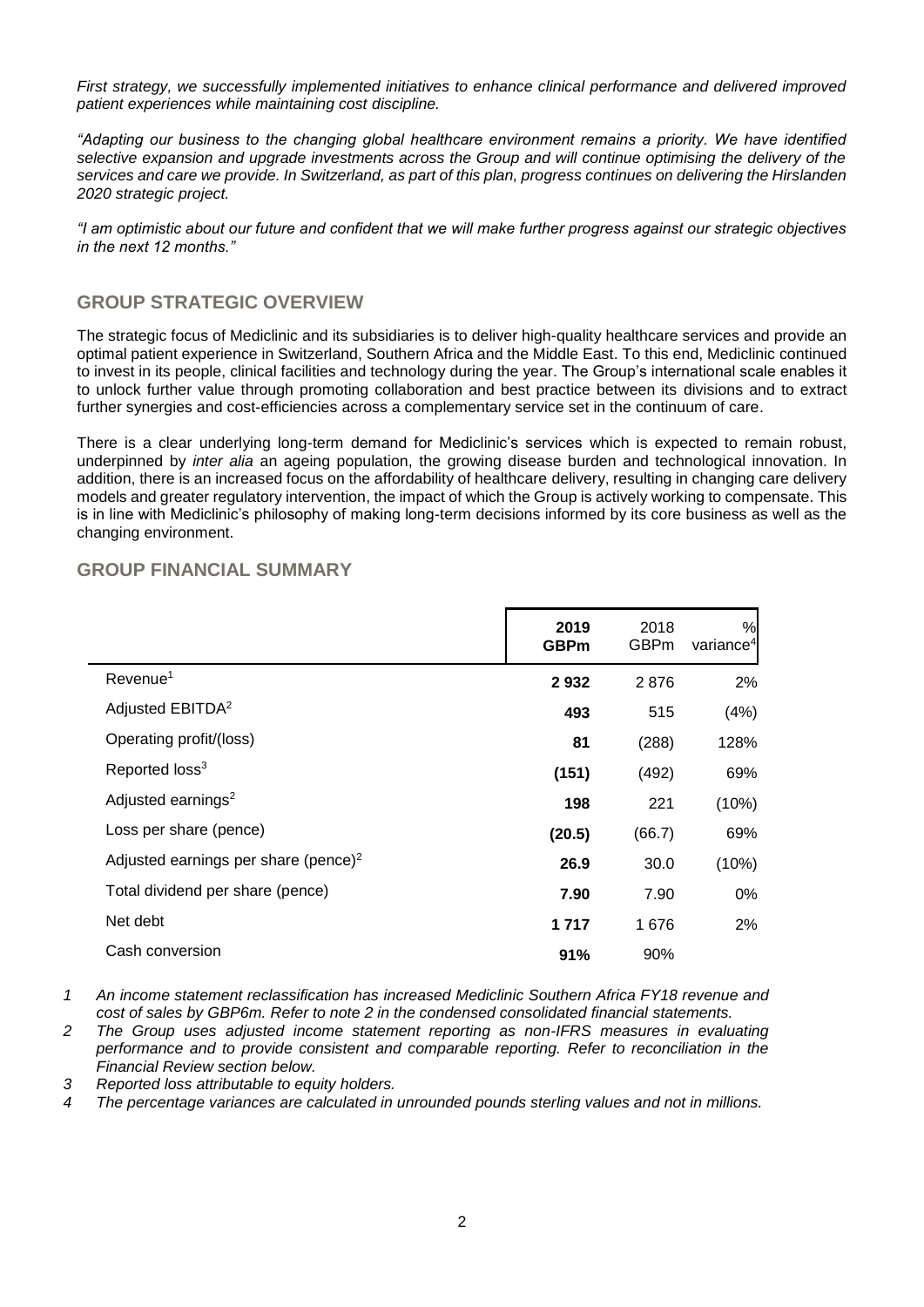### **Adjusted results**

The Group's FY19 revenue was up 2% to GBP2 932m (FY18: GBP2 876m) and adjusted EBITDA was down 4% to GBP493m (FY18: GBP515m), as expected. In constant currency terms, FY19 revenue was up 4% and adjusted EBITDA was down 2%, with the Group's adjusted EBITDA margin decreasing to 16.8% (FY18: 17.9%). The operating performance was impacted by the lower contribution from Hirslanden, offset by an improved performance in the second half of the financial year from Mediclinic Southern Africa and Mediclinic Middle East.

Adjusted depreciation and amortisation were up 12% to GBP163m (FY18: GBP145m) in line with the continued investment to upgrade and expand the asset base, supporting future growth, enhancing patient experience and clinical quality and driving efficiencies.

Adjusted operating profit was down 11% to GBP330m (FY18: GBP370m).

Adjusted net finance costs decreased by 19% to GBP57m (FY18: GBP70m), benefiting from refinancing in all divisions during the current and prior years. Adjusted taxation was GBP57m (FY18: GBP64m), with an adjusted effective tax rate for the period decreasing to 20.4% (FY18: 20.8%) reflecting a lower average tax rate in Switzerland.

Mediclinic's investment in Spire Healthcare Group plc ("**Spire**") is equity accounted. For the year ended 31 December 2018, Spire reported a profit after tax of GBP11.3m (31 December 2017: GBP16.8m). Spire's adjusted profit after tax for the year was GBP27.5m (31 December 2017: GBP57.9m). After adjusting for the amortisation of intangible assets recognised in the notional purchase price allocation of the equity investment, FY19 income from associates was GBP2.7m (FY18: GBP2.8m).

Adjusted earnings were down 10% to GBP198m (FY18: GBP221m), with adjusted earnings per share down 10% to 26.9 pence (FY18: 30.0 pence). The proposed final dividend per share is 4.70 pence (FY18: 4.70 pence), resulting in a total dividend for the year of 7.90 pence (FY18: 7.90 pence) representing a 29% pay-out ratio to adjusted earnings, in line with the Group's existing policy of 25% to 30%. Given the anticipated impact of IFRS 16 accounting changes, the Board deems it appropriate to proactively adjust the future payout ratio to 25% to 35% of adjusted earnings.

Cash flow conversion was 91% (FY18: 90%), with all three operating divisions in line with expectations. The Group continues to seek to improve cash conversion in the Middle East division through reducing debtor days.

The Group continues to follow a strategy of responsible leverage, largely using its asset base to secure cost efficient borrowings. These are incurred in the same currency as the underlying cash flows of the divisions to avoid foreign exchange fluctuation risks and debt is ring-fenced with no cross guarantees or cross defaults from one division to another. The Group successfully refinanced Mediclinic Southern Africa and Mediclinic Middle East's borrowings in August 2018 and September 2018 respectively. As Hirslanden has the highest value of fixed assets and lowest cost of borrowing across the Group, we follow a deliberate strategy of raising the majority of our funding in Switzerland. On a Group basis, leverage at the end of the period was at 3.5x and we maintain sufficient financing flexibility across the entire Group to fund continued investment in the business and incremental growth all whilst maintaining headroom to our covenants. In Switzerland, an amendment to the financing agreement was entered into in March 2019, adjusting the covenants to reflect the impact of the recent regulatory changes on the profitability of the Swiss business.

### **Reported results**

Reported revenue was up 2% to GBP2 932m (FY18: GBP2 876m).

Depreciation and amortisation remained flat at GBP168m (FY18: GBP168m). The FY19 charge includes accelerated depreciation of GBP5m in Hirslanden relating to abandoned project costs aligned with disciplined approach to capital allocation. In the prior year, accelerated amortisation of GBP23m relating to the rebranding of the Al Noor hospitals to Mediclinic was included.

Operating profit was impacted by the following non-cash exceptional items:

- recognition of impairment charges on Hirslanden property, equipment and vehicles of GBP186m and intangible assets of GBP55m;
- accelerated depreciation of GBP5m in Hirslanden relating to abandoned project costs aligned with disciplined approach to capital allocation; and
- loss on disposal of certain non-core businesses at Mediclinic Middle East of GBP1m.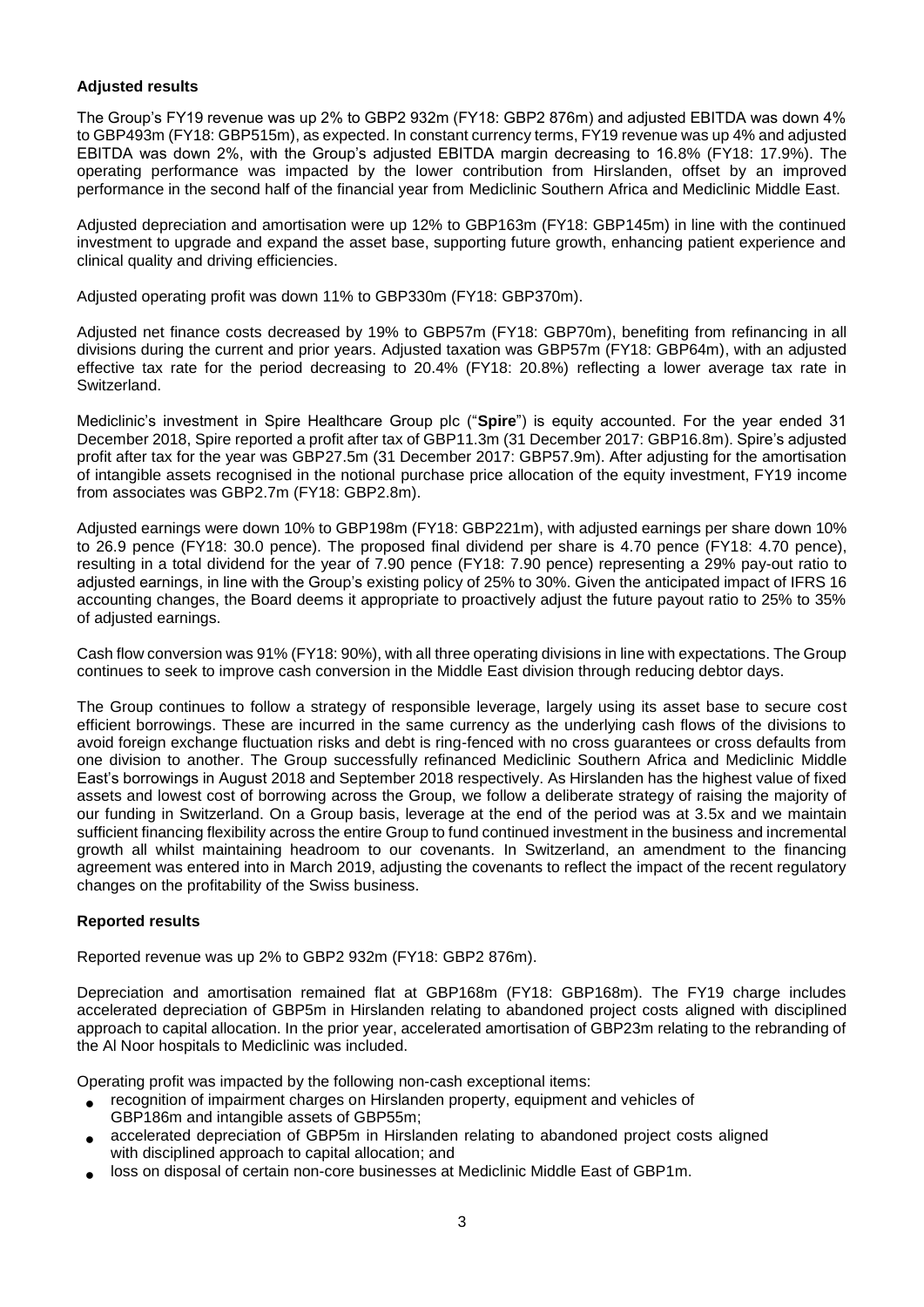Changes in the market and regulatory environment in Switzerland affected key inputs to impairment reviews that gave rise to impairment charges recorded against property, equipment and vehicles of GBP186m and intangible assets and GBP55m, respectively.

The exceptional charges listed above reduced the operating profit in FY19 to GBP81m (FY18: operating loss GBP288m).

Net finance costs reduced by 33% to GBP57m (FY18: GBP85m). The FY18 charge included the derecognition of unamortised finance expenses of GBP19m due to the extinguishment of the original liability following the refinancing of Hirslanden's debt.

The market value of the investment in Spire was GBP169m on 30 September 2018, which was below the carrying value on 31 March 2018. An impairment test was performed at 30 September 2018 considering Spire's interim results announcement including guidance. As a result, an impairment charge of GBP164m was recorded against the carrying value of the equity-accounted investment. An updated test was performed on 31 March 2019 following release of revised guidance by Spire; no further impairment charge was required.

The Group's reported effective tax rate is significantly skewed by exceptional non-deductible expenses which include impairment of properties and trade names; impairment of the equity investment; and accelerated depreciation. A prior year adjustment relating to a change in the basis of estimating deferred tax on the Swiss properties led to the recognition of a tax credit of GBP17m.

The Group reported a loss of GBP151m (FY18: GBP492m). The loss was impacted by:

- the recognition of the above impairment charge on the equity investment in Spire of GBP164m; and
- a change in the basis of estimating deferred tax on the Swiss properties giving rise to a tax credit of GBP17m.

*Group results are subject to movements in foreign currency exchange rates. Refer to the Financial Review section below for exchange rates used to convert the divisions' results and financial position to pounds sterling.*

*Details of the FY19 results investor and analyst audio webcast and conference call are available at the end of this report or on the Company's website at [www.mediclinic.com.](http://www.mediclinic.com/)*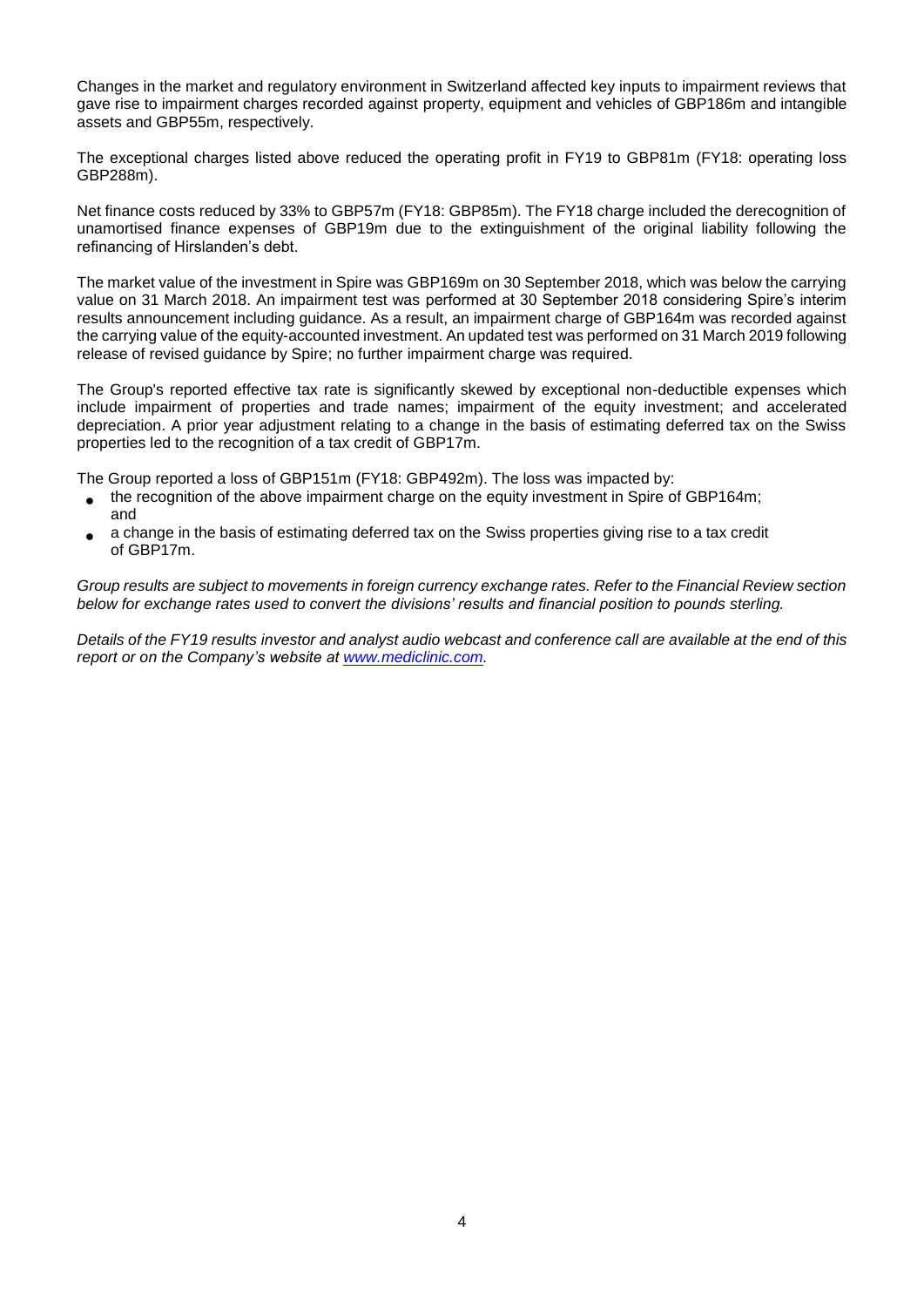## **OPERATIONAL RESULTS**

### **Hirslanden**

- Revenue up 2% to CHF1 778m
- Adjusted EBITDA down 10% to CHF285m
- Adjusted EBITDA margin of 16.0% (FY18: 18.3%)
- Adjusted EBITDA converted to cash of 97% (FY18: 81%)
- Customary seasonality in the second half of the year and additional cost-saving and efficiency initiatives delivered improved sequential financial performance
- Disappointing performance at Hirslanden where recent regulatory changes have significantly impacted the tariff environment and inpatient insurance mix; affected key inputs to the impairment review giving rise to impairment charges on Hirslanden property, equipment and vehicles of GBP186m and trade names of GBP55m
- Continue to take actions to improve the financial performance through securing revenue growth, reducing costs and driving operational and portfolio efficiencies; additional medium-term actions include improving service differentiation across insurance categories, medical practitioner recruitment initiatives and advancing the outpatient delivery model
- Combination of Hirslanden Clinique La Colline and Clinique des Grangettes to strengthen the leading market position of Hirslanden in the attractive Geneva market, consolidated from 1 October 2018
- Amendment to the financing agreement was entered into in March 2019, adjusting the covenants to reflect the impact of the recent regulatory changes on the profitability of the business

### **Mediclinic Southern Africa**

- Revenue up 5% to ZAR15 960m
- Adjusted EBITDA up 4% to ZAR3 385m
- Adjusted EBITDA margin of 21.2% (FY18: 21.3%)
- Adjusted EBITDA converted to cash of 96% (FY18: 103%)
- Stable EBITDA margin was supported by excellent operational performance despite weak patient volumes, reflecting current macro environment
- In line with the strategy to expand across the continuum of care, Mediclinic Southern Africa completed the acquisition of Welkom Medical Centre in August 2018 and the investment in Intercare day case clinic, sub-acute and specialist hospital business in November 2018 while opening the new Mediclinic Newcastle day case clinic in October 2018; six further day case clinics expected to open in FY20 and FY21

### **Mediclinic Middle East**

- Revenue up 7% to AED3 262m (FY18: AED3 050m; adjusted to reflect pro forma FY18 revenue following adoption of IFRS 15)
- Adjusted EBITDA up 7% to AED425m benefiting from operating leverage; adjusted EBITDA margin of 13.0% (FY18: 13.0%; reflecting IFRS 15 pro forma adjusted for disallowances reclassified to revenue)
- Excluding the loss associated with the start-up of Mediclinic Parkview Hospital, adjusted EBITDA margin improved to 14.1%
- Adjusted EBITDA converted to cash of 70% (FY18: 74%)
- Excluding Parkview Hospital, Mediclinic Middle East delivered gradual improvement in revenue and EBITDA margin expansion as benefits from business and operational alignment initiatives in Abu Dhabi materialise; despite the lack of tariff increases in 2018 and 2019, continued growth in underlying revenue and a gradual improvement in EBITDA margin over the medium term can be expected
- Good performance from Mediclinic Parkview Hospital in Dubai, which opened in September on time and within budget; the hospital will be a key contributor to the growth of the division as it ramps up over the coming years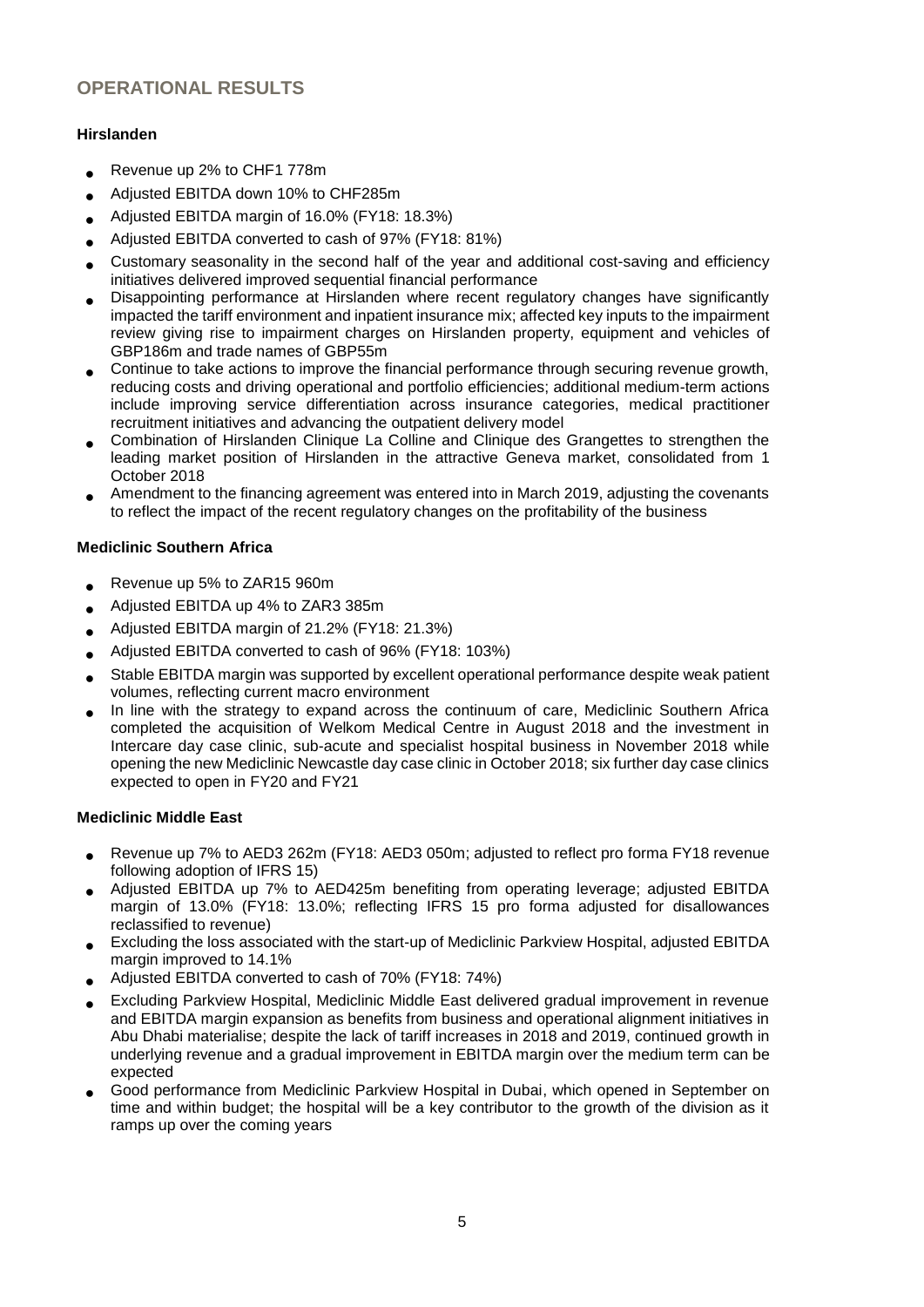## **HIRSLANDEN**

|                                   | 2019      | 2018      | Variance % |
|-----------------------------------|-----------|-----------|------------|
| Inpatients (000's)                | 107       | 103       | 4%         |
| Movement in revenue per admission | $(2.2\%)$ | $(2.5\%)$ |            |
| Revenue (CHFm)                    | 1 7 7 8   | 1 7 3 5   | 2%         |
| Adjusted EBITDA (CHFm)            | 285       | 318       | (10%)      |
| Adjusted EBITDA margin            | 16.0%     | 18.3%     |            |
| Expansion capex (CHFm)            | 55        | 47        | 17%        |
| Maintenance capex (CHFm)          | 40        | 82        | (51%)      |
| Adjusted EBITDA converted to cash | 97%       | 81%       |            |
| Average GBP/CHF exchange rate     | 1.30      | 1.29      |            |
| Revenue (GBPm)                    | 1 3 6 8   | 1 349     | $1\%$      |
| Adjusted EBITDA (GBPm)            | 219       | 247       | (11%)      |

### **Financial review**

As at the end of the reporting period, Hirslanden operated 18 hospitals, two day case clinics and three outpatient clinics with a total of 1 916 inpatient beds and 10 442 employees (8 303 full-time equivalents). It is the largest private acute care hospital group in Switzerland servicing approximately one third of inpatients treated in Swiss private hospitals. Hirslanden accounted for 47% of the Group's revenue (FY18: 47%) and 44% of its adjusted EBITDA (FY18: 48%).

The entire Swiss healthcare environment, both public and private, has been affected by a number of regulatory changes over the last 18 months. The greatest impact to Hirslanden's financial performance resulted from the rapidly implemented national outpatient tariff ("**TARMED**") reductions and the outmigration of identified clinical treatments transferring from an inpatient to an outpatient tariff across all cantons. The outmigration of care, which commenced in July 2017, continued to unfold during 2018 and culminated with the Federal list and its more restrictive exclusion criteria being implemented from 1 January 2019. As previously communicated, Hirslanden designed and implemented actions to adapt the business to the new operating environment to mitigate the financial impact of outmigration. These actions helped to moderate the financial impact in the second half of FY19 and, combined with the benefits from the Hirslanden 2020 strategic project, is expected to support Hirslanden's operating performance over the medium term.

Including the contributions from Klinik Linde (consolidated from 1 July 2017) and Clinique des Grangettes (consolidated from 1 October 2018), Hirslanden revenue increased 2% to CHF1 778m (FY18: CHF1 735m). Inpatient revenue was up 2%. Outpatient revenue, which contributed some 19% to total revenue in the period, was up 7% reflecting the contribution from Clinique des Grangettes and additional cases from the outmigration of certain treatments to an outpatient tariff offset by the TARMED tariff reduction. Inpatient revenue per case was down 2.2% as a result of the less favourable insurance mix (proportion of general insured patients FY19: 48.7% compared to FY18: 47.9%). The average length of stay decreased by 2.4% to 4.5 days while occupancy rates were 70.4% (FY18: 73.3%).

Revenue contribution in FY19 from Klinik Linde and Clinique des Grangettes was CHF127m (FY18: CHF52m). Underlying inpatient admissions at Hirslanden (excluding Klinik Linde and Clinique des Grangettes) were flat on the prior year as the hospitals admitted additional patients to compensate for capacity created by fewer inpatient cases due to the outmigration of care.

With cost savings and efficiency gains, the significant effect of the tariff reductions and less favourable insurance mix resulted in adjusted EBITDA declining 10% to CHF285m (FY18: CHF318m). In line with revised earnings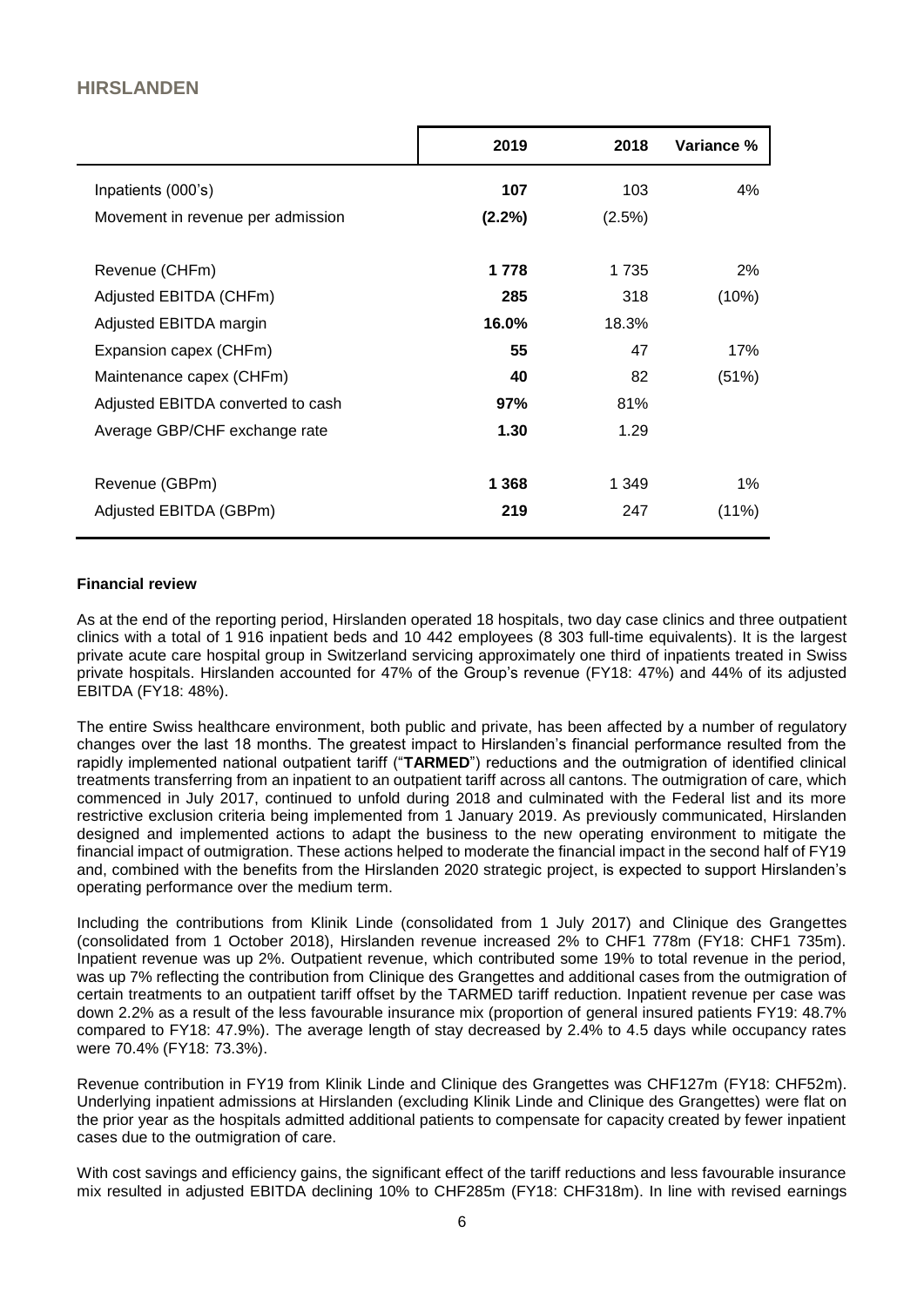guidance, the FY19 adjusted EBITDA margin was lower at 16.0% (FY18: 18.3%). Given the significant decline in EBITDA margin in the first half of the year to 14.3% (1H18: 17.4%), actions taken moderated the financial impact of the regulatory changes in the second half of the year with the EBITDA margin at 17.6% (2H18: 19.1%).

Adjusted depreciation and amortisation increased by 13% to CHF124m (FY18: CHF110m), reflecting the incorporation of Klinik Linde, Clinique des Grangettes and ongoing fixed asset investments. Adjusted operating profit decreased by 22% to CHF161m (FY18: CHF208m).

Adjusted net finance costs decreased by 11% to CHF51m (FY18: CHF57m). This was mainly as a result of the refinancing, including the redemption of an interest rate swap agreement which was completed in October 2017. An amendment to the financing agreement was entered into in March 2019, adjusting the covenants to reflect the impact of the recent regulatory changes on the profitability of the business. There was no change to the interest margin of the debt facility.

Hirslanden contributed GBP80m to the Group's adjusted earnings (representing 40%), compared to GBP106m (representing 48%) in the prior year.

Hirslanden converted 97% (FY18: 81%) of adjusted EBITDA into cash generated from operations.

In line with the requirements of IFRS, non-financial assets are considered for impairment when impairment indicators are identified at an individual cash-generating unit ("**CGU**") level. In Switzerland, the changes in the market and regulatory environment continued to affect key inputs to the review and gave rise to impairment charges recorded against properties and trade names at the half year of GBP43m and GBP55m respectively, with an additional GBP143m against property equipment and vehicles at the year-end (FY18: impairment charges on property and intangible assets of GBP84m and GBP560m respectively). The impairment charges are non-cash and excluded from the adjusted earnings metrics. The remaining trade name will be amortised over its estimated useful life. The impairment calculations remain sensitive to reasonably possible changes in key assumptions, including cash flow projections and long-term growth and discount rates.

### **Adapting to the current market and regulatory trends**

On 1 January 2018, the previously announced reductions to the TARMED became effective. After mitigating actions, including improved utilisation and increased efficiencies, the annualised impact on adjusted EBITDA was as guided at around CHF25m. No further tariff adjustments are known of.

On 1 January 2019, the Federal Government implemented a national framework for the outmigration of six clinical procedure groups from an inpatient to an outpatient tariff with defined exclusion criteria being applied across all cantons which take account of factors including age and co-morbidities. In FY20, Hirslanden will therefore be impacted by a further 9 months from the implementation of the national framework.

However, Hirslanden has been impacted by outmigration since July 2017, when the canton of Lucerne first introduced a more extensive list of 13 clinical procedure groups. Similar measures were implemented in four further cantons (Zürich, Zug, Schaffhausen and Aargau) on 1 January 2018, and in Basel on 1 July 2018. Out of the control of the division, Hirslanden has been further impacted by several insurance companies in Switzerland already applying elements of the framework in some cantons that had not yet officially implemented outmigration.

Hirslanden continues to adapt its business model to address the current trends in inpatient and outpatient activity driven by the recent regulatory changes to the healthcare market, while maintaining excellent clinical performance, and continues to engage with insurers and regulators in Switzerland, seeking to offer the most appropriate care and services.

The recent tariff reductions as a result of these regulatory changes required Hirslanden to accelerate, in the nearterm, the cost-reduction project to drive further operational efficiencies. Having generated CHF9m savings to budget in the first half of the year, a further CHF12m was achieved in the second half. These cost-saving initiatives, focused on supply costs, employee efficiencies and general administration expenses, will continue into FY20.

Hirslanden continues to implement further actions to adapt to the changing Swiss healthcare environment. Through the Hirslanden 2020 strategic project, changes to the service model and cost structure of the division will support the medium-term performance of the division. In FY20, this project is in the final year of peak operating and capital investment spend before savings and efficiency benefits from standardising, centralising and simplifying the business are expected to be realised. To adapt the service model to the outmigration trend, in addition to the two day case clinics already opened with two further to be opened in FY20, optimised day case processes have been established in the majority of remaining Hirslanden hospitals. This will ensure that day case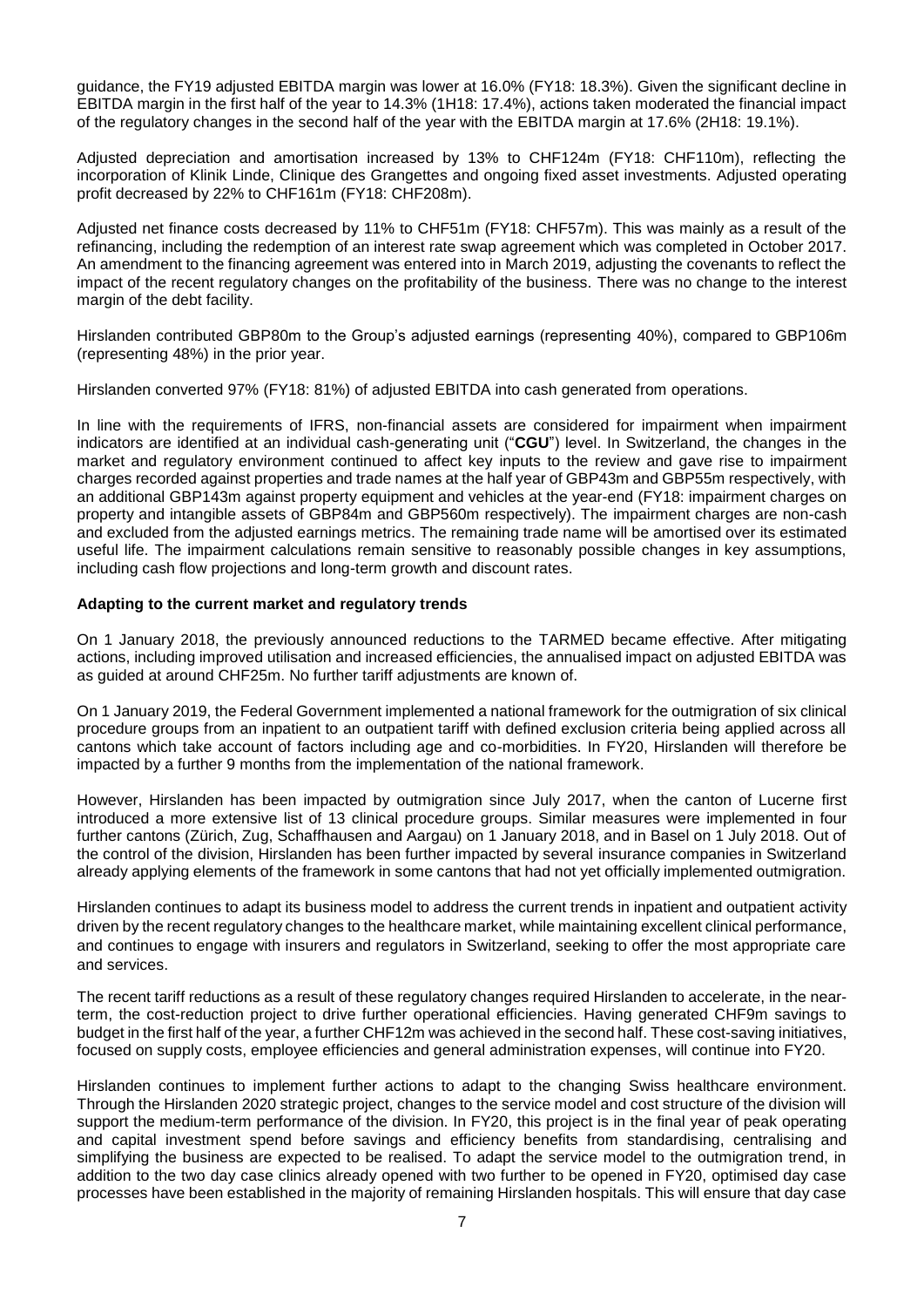procedures are delivered in a cost-efficient manner and the division benefits from the Group's experience of establishing similar day case and outpatient clinics across Southern Africa and the Middle East. The dedicated Hirslanden outmigration project team is evaluating a number of opportunities to ensure the division is well positioned to benefit from the growing outpatient trend over the coming years.

Supporting the division's Grow2020 strategy, Hirslanden has been successful in retaining and attracting independent consultants as partners to the business. During FY19, more than 250 net additional independent consultants practised at Hirslanden and the division continues to leverage its leading market position and strong reputation to attract highly qualified medical professionals and supplementary insured patients. In addition, further initiatives to improve service differentiation will be implemented where appropriate. In February 2019, the Hirslanden Préférence programme was launched, specifically targeting the semi-private insured patient market.

### **Investing for future growth**

During the year, Hirslanden invested a total of CHF95m in maintenance and expansion capex (FY18: CHF129m), aligning the division's investment plans to the Swiss healthcare regulatory environment. In FY19, Hirslanden invested CHF55m (up 17% on FY18) in expansion capital projects and new equipment and CHF40m (down 51% on FY18) on the replacement of existing equipment and upgrade projects. During the period, the division continued to invest in the HIT 2020 project to standardise the organisational structure, support processes and underlying ICT and systems across the division. Hirslanden also completed several new outpatient projects including the day case clinic at St. Anna Im Bahnhof, the outpatient clinic at Clinique Bois-Cerf, medical practitioners' offices at Klinik Hirslanden and Stephanshorn, and the new sports medicine centre at Clinique La Colline.

Capital discipline remains a key focus of the Group and there will be an ongoing review of capital allocation and portfolio efficiencies at Hirslanden during this period of regulatory changes, while ensuring clinical standards and the quality of patient care remain appropriate. In FY20, Hirslanden expects to invest CHF37m and CHF55m on expansion and maintenance capex respectively. This includes the ongoing investment in the Hirslanden 2020 strategic project, in addition to new day case clinics opening at St. Gallen and Bois-Cerf.

The combination of the Hirslanden Clinique La Colline and Clinique des Grangettes in Geneva was announced in September 2018 and consolidated from 1 October 2018. The combination, which included a cash consideration of CHF77m for a 60% controlling interest in the combined entity, strengthens Hirslanden's leading market position in Geneva and will deliver enhanced services for patients in addition to being earnings accretive. The hospital is supported by around 450 affiliated independent medical practitioners and attracts a high proportion of supplementary insured inpatients while providing an extensive outpatient service.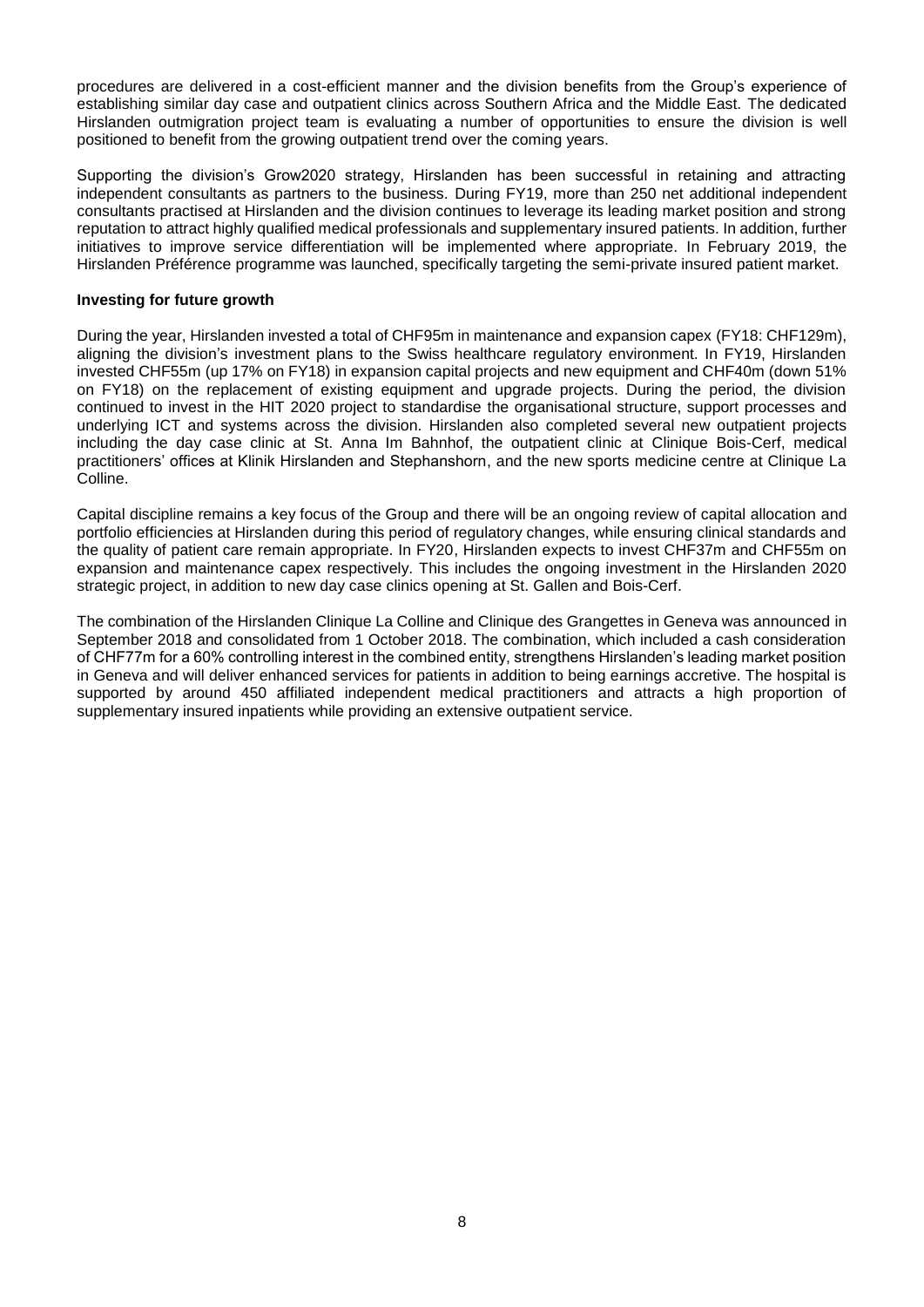## **MEDICLINIC SOUTHERN AFRICA**

|                                      | 2019    | 2018      | Variance % |
|--------------------------------------|---------|-----------|------------|
| Movement in bed days sold            | $0.6\%$ | $(1.5\%)$ |            |
| Movement in revenue per bed day sold | 4.3%    | 6.7%      |            |
| Admissions (000's)                   | 565     | 566       | 0%         |
| Revenue (ZARm)*                      | 15 960  | 15 204    | 5%         |
| Adjusted EBITDA (ZARm)               | 3 3 8 5 | 3 2 4 5   | 4%         |
| Adjusted EBITDA margin               | 21.2%   | 21.3%     |            |
| Expansion capex (ZARm)               | 506     | 423       | 20%        |
| Maintenance capex (ZARm)             | 672     | 634       | 6%         |
| Adjusted EBITDA converted to cash    | 96%     | 103%      |            |
| Average GBP/ZAR exchange rate        | 18.01   | 17.22     |            |
| Revenue (GBPm)                       | 886     | 883       | $0\%$      |
| Adjusted EBITDA (GBPm)               | 187     | 189       | (1%)       |

*\* An income statement reclassification has increased FY18 revenue and cost of sales by R98m. Refer to note 2 in the condensed consolidated financial statements.*

### **Financial review**

In Southern Africa (including South Africa and Namibia), as at the end of the reporting period, Mediclinic operated 52 hospitals, five sub-acute hospitals and eight day case clinics with a total of 8 517 beds and 15 804 employees (19 946 full-time equivalents). Mediclinic Southern Africa is the third largest private healthcare provider in Southern Africa by number of licenced beds. Mediclinic Southern Africa accounted for 30% of the Group's revenue (FY18: 31%) and 38% of its adjusted EBITDA (FY18: 37%).

Revenue increased by 5% to ZAR15 960m (FY18: ZAR15 204m) with a continued weak macroeconomic environment and flat private medical insurance membership. Bed days sold increased by 0.6% and average revenue per bed day increased by 4.3%. The number of admissions remained unchanged. The average length of stay increased by 0.7% while occupancy rates were 69.2% (FY18: 69.7%).

The revenue contribution in FY19 from the majority investment in the Intercare group of four day case clinics, four sub-acute hospitals and one specialist hospital since 1 December 2018 was ZAR60m (FY18: nil). Underlying bed days sold (excluding Intercare) were down 0.1% on the prior year.

Adjusted EBITDA increased by 4% to ZAR3 385m (FY18: ZAR3 245m), resulting in the adjusted EBITDA margin decreasing to 21.2% from 21.3% as lower patient volumes were offset by cost-management and efficiency initiatives.

Depreciation and amortisation increased by 12% to ZAR556m (FY18: ZAR495m), mainly resulting from recent major facility upgrades. Operating profit increased by 3% to ZAR2 829m (FY18: ZAR2 749m).

Net finance costs decreased by 2% to ZAR513m (FY18: ZAR526m), supported by lower interest rates and interest received on cash balances. Mediclinic Southern Africa contributed GBP72m to the Group's adjusted earnings (representing 36%), compared to GBP72m (representing 33%) in the comparative period.

The division converted 96% (FY18: 103%) of adjusted EBITDA into cash generated from operations.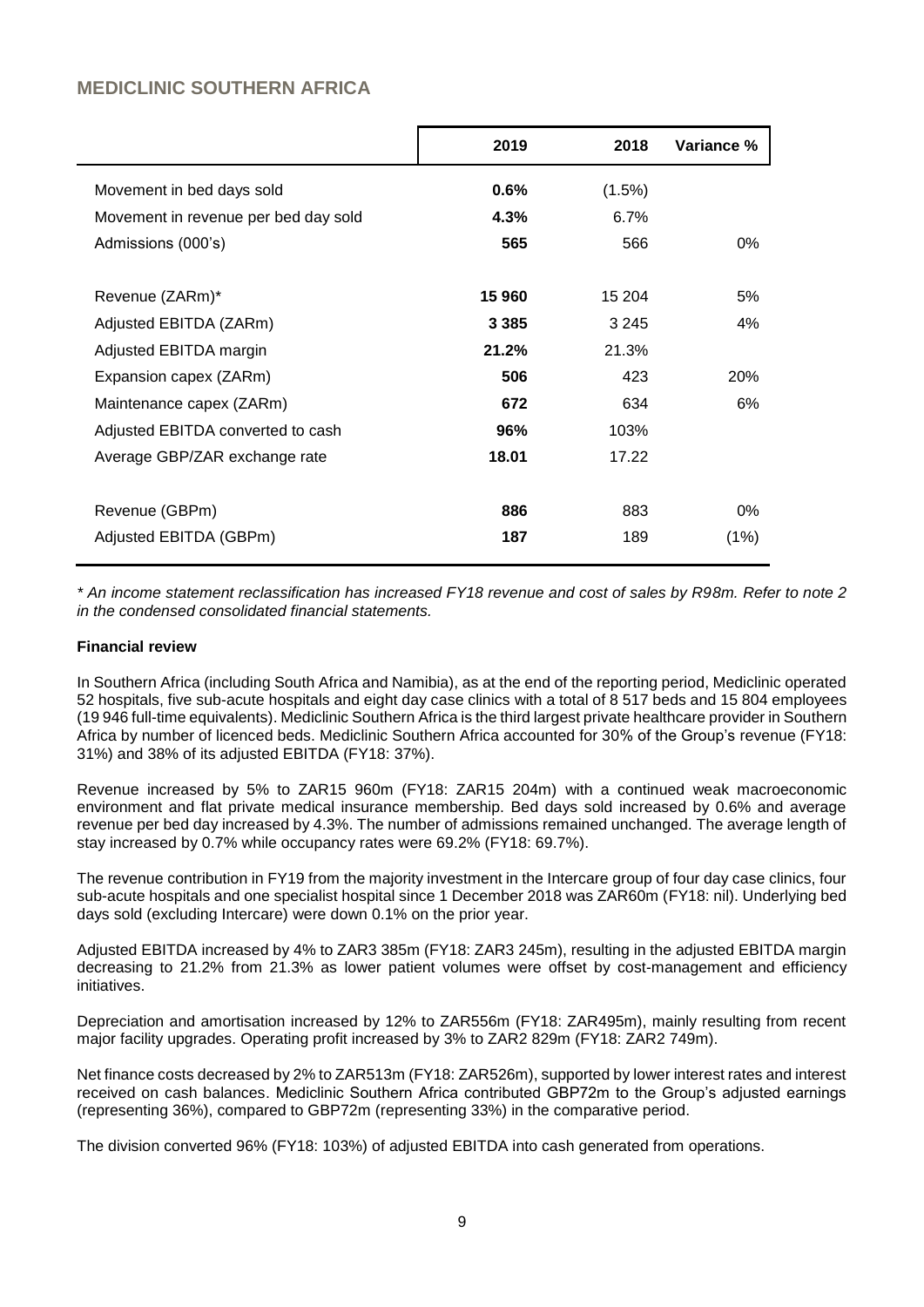### **Investing to support long-term growth**

Mediclinic Southern Africa invested ZAR506m on expansion capital projects and new equipment at existing hospitals, ZAR107m on acquisitions and ZAR672m on the replacement of existing equipment and upgrade projects. Expansion at existing hospitals included expansion at Mediclinic Potchefstroom, Mediclinic Medforum, Mediclinic Legae, Mediclinic Klein Karoo and the establishment of a new day case clinic at Mediclinic Newcastle. Furthermore, the Welkom Medical Centre and Intercare group were acquired, while Mediclinic Barberton was sold. The total number of licenced beds increased during the year to 8 517 (FY18: 8 131).

In August 2017, Mediclinic Southern Africa announced it had agreed to an investment in Intercare. The Intercare group was founded in 2000 and currently manages 21 multi-disciplinary outpatient clinics (which includes 15 dental centres), as well as four day case clinics, four sub-acute hospitals and the Medfem fertility hospital in Sandton. The investment in Intercare comprises: a minority shareholding in the multi-disciplinary outpatient clinics which was completed in October 2017; and a controlling shareholding in the day case clinics, sub-acute hospitals and Medfem fertility hospital which received Competition Commission approval in August 2018 and was completed in November 2018. Intercare will continue to manage all its facilities under the Intercare brand.

In FY20, Mediclinic Southern Africa expects to invest ZAR562m and ZAR727m on expansion and maintenance capex respectively. Several existing hospital and day case clinic projects are due for completion in FY20 and FY21, which are expected to add some 162 additional operational beds. In line with its commitment to provide quality clinical care, Mediclinic Southern Africa expects to invest in additional resources to deliver further improvements across the division during the year.

The division's day case clinic rollout is premised on co-locating the facilities with the main hospitals to adapt to the outmigration of care trend in Southern Africa where admissions have been impacted by declining day cases. Mediclinic plans to open six day case clinics during FY20 and FY21 at Mediclinic Nelspruit, Mediclinic Stellenbosch, Mediclinic Pietermaritzburg, Mediclinic Cape Gate, Mediclinic Winelands (also in Stellenbosch) and Mediclinic Bloemfontein, which will add an additional 13 theatres to the Southern African operations.

The proposed acquisition of a controlling shareholding in Matlosana Medical Health Services (Pty) Ltd, based in Klerksdorp in the North West Province of South Africa, was prohibited by the Competition Tribunal. Mediclinic has appealed against this decision and it is expected that the case will be heard by the Competition Appeal Court during the second half of the 2019 calendar year.

### **Regulatory update**

The Competition Commission is still continuing with a market inquiry into the private healthcare sector in South Africa to understand both whether there are features of the sector that prevent, distort or restrict competition and how competition in the sector can be promoted. The inquiry published its *Provisional Findings and Recommendations* Report on 5 July 2018. Although the process was set to be finalised during 2018, the Commission extended the timeframe to accommodate further seminars and research. Mediclinic submitted its responses to the provisional report on 15 October 2018 and during April 2019 participated in seminars addressing specific competition topics. An updated timetable advises that further engagements with the inquiry panel may still take place, with the final report now due for publication on 30 September 2019.

The South African Government continues to explore the introduction of a National Health Insurance system. On 21 June 2018, the National Health Insurance Bill ("**NHI Bill**") was published for comment by interested stakeholders. Mediclinic submitted comprehensive comments on the NHI Bill. At the same time, there were proposed amendments to the Medical Schemes Act, No. 131 of 1998, which are aimed at amending the functioning of the medical schemes and member benefits. Mediclinic also submitted comments thereon. Mediclinic fully supports the principle of Universal Health Coverage and improving access and affordability of healthcare to all South Africans and will continue to contribute constructively toward achieving these goals. Mediclinic believes that an enhanced healthcare system can be achieved through greater collaboration across the public and private sectors to find common solutions and looks forward to the opportunity to contribute in this regard.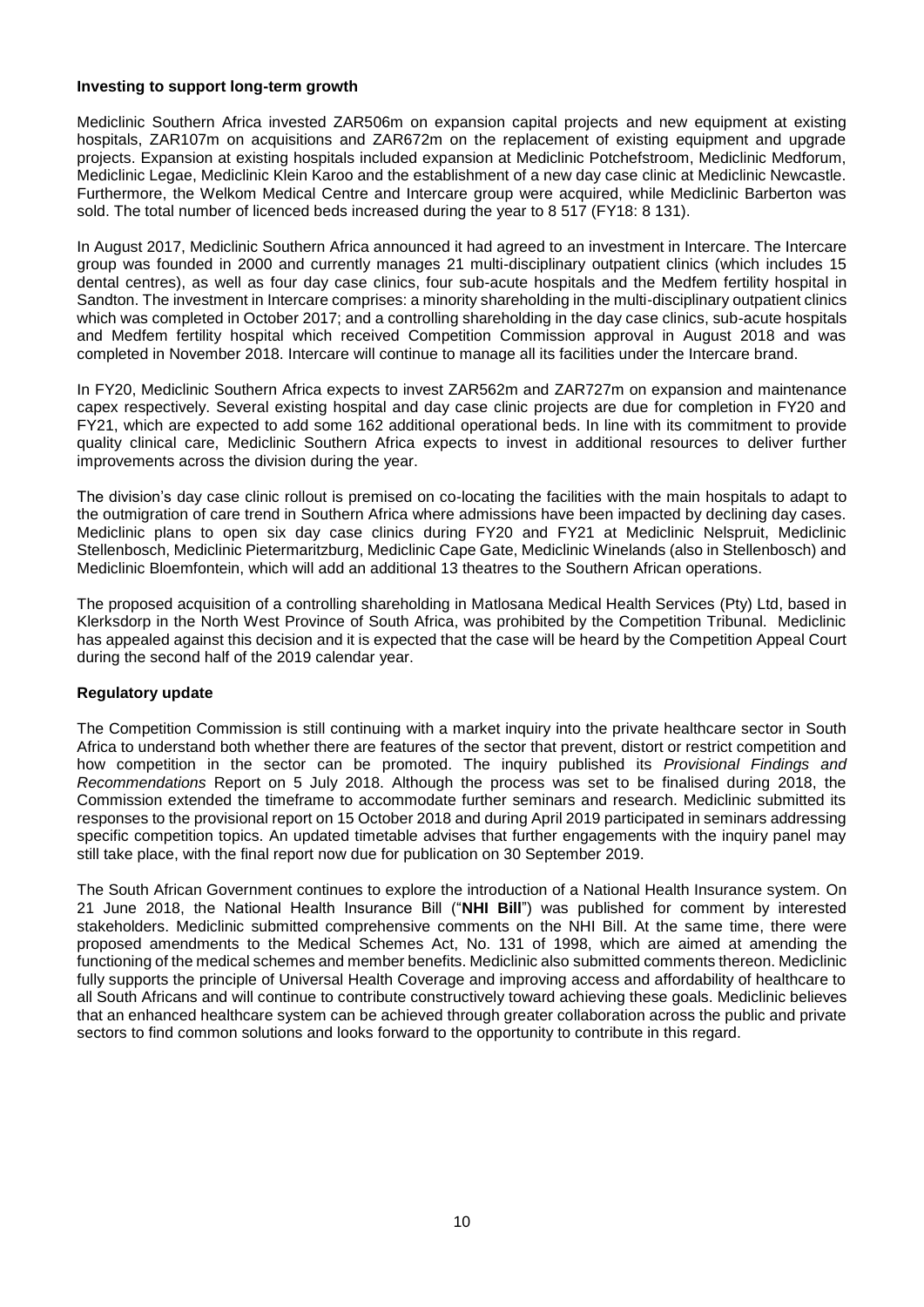## **MEDICLINIC MIDDLE EAST**

|                                                          | 2019    | 2018    | Variance % |
|----------------------------------------------------------|---------|---------|------------|
| Movement in inpatients admissions ('000s)                | 5%      | 3%      |            |
| Outpatient cases ('000s)                                 | 2923    | 2866    | 2%         |
| Revenue (AEDm)                                           | 3 2 6 2 | 3 1 3 4 | 4%         |
| Revenue adjusted for IFRS 151                            | 3 2 6 2 | 3 0 5 0 | 7%         |
| Adjusted EBITDA (AEDm)                                   | 425     | 397     | 7%         |
| Adjusted EBITDA margin                                   | 13.0%   | 12.7%   |            |
| Adjusted EBITDA margin adjusted for IFRS 15 <sup>1</sup> | 13.0%   | 13.0%   |            |
| Expansion capex (AEDm)                                   | 376     | 358     | 5%         |
| Maintenance capex (AEDm)                                 | 76      | 31      | 145%       |
| Adjusted EBITDA converted to cash                        | 70%     | 74%     |            |
| Average GBP/AED exchange rate                            | 4.82    | 4.87    |            |
| Revenue (GBPm)                                           | 677     | 643     | 5%         |
| Adjusted EBITDA (GBPm)                                   | 88      | 82      | 7%         |
|                                                          |         |         |            |

*1 The Group adopted the new IFRS 15 accounting standard (Revenue from Contracts with Customers) from 1 April 2018. IFRS 15 has implications for the Middle East division where disallowances have been reclassified to revenue. In the current period, AED91m was recognised as part of revenue (decreasing the revenue recognised). In the prior period, AED84m was recognised in operating expenses (increasing the revenue recognised). While reported revenue in the prior period will not be re-stated, revenue growth guidance for FY19 reflected net revenue (adjusted for IFRS 15) in the prior period.*

### **Financial review**

Mediclinic Middle East, as at the end of the reporting period, operated seven hospitals, two day case clinics and 18 outpatient clinics with a total of 926 beds and 6 152 employees (6 152 full-time equivalents). Mediclinic Middle East is one of the leading private healthcare providers in the United Arab Emirates ("**UAE**") with the majority of its operations in Dubai and Abu Dhabi (including Al Ain). Mediclinic Middle East accounted for 23% of the Group's revenue (FY18: 22%) and 18% of its adjusted EBITDA (FY18: 16%).

The Middle East remains a long-term growth market for the provision of high-quality private healthcare services, driven by the expatriate market and ageing local population facing an increased incidence of lifestyle-related medical conditions. The regulatory environment is maturing with an increasing focus on quality and clinical outcomes measures. Mediclinic has confidence in its Middle East growth strategy, which includes the ramp-up of new hospitals; the integration of new investments; and expansion and upgrades to existing facilities.

In FY19, revenue was up 7% to AED3 262m (FY18: AED3 050m after adjusting for the impact of IFRS 15), despite a lack of tariff increases. Inpatient and outpatient volumes were up 5.2% and 2.0% respectively. In Abu Dhabi, Thiqa and Enhanced insurance volumes combined increased during the year by 14% and 10% for inpatients and outpatients respectively, while Basic insurance volumes continued to reduce consistently with our expectation.

Mediclinic Parkview Hospital in Dubai was successfully opened in September 2018 and has performed well. Despite the hospital being in the early ramp-up stage, revenue in FY19 was AED88m.

Including the loss associated with the start-up of the Mediclinic Parkview Hospital, adjusted EBITDA increased by 7% to AED425m (FY18: AED397m), with the adjusted EBITDA margin flat at 13.0% (FY18: 13.0% after adjusting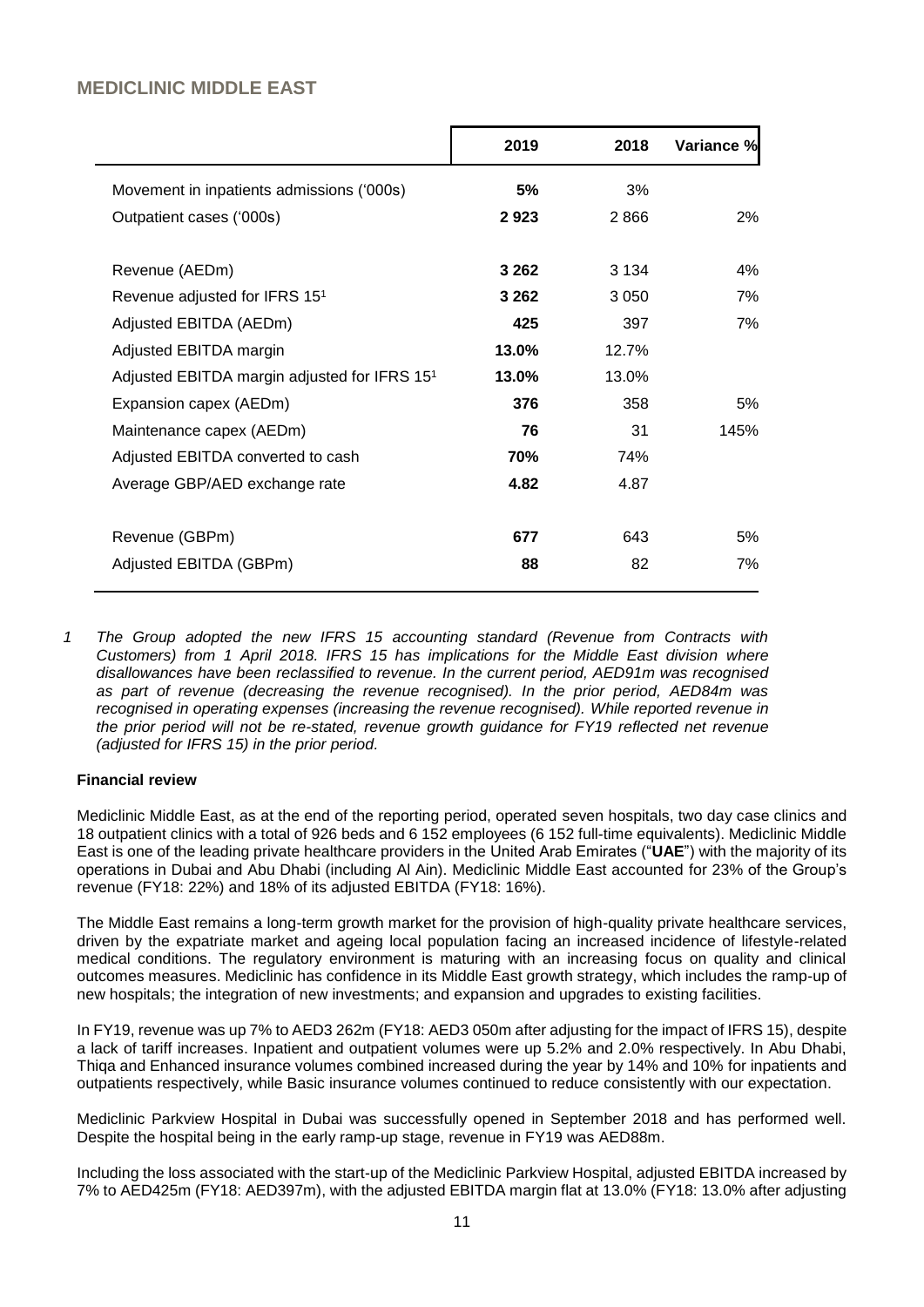for the impact of IFRS 15). Excluding the loss associated with the start-up of Mediclinic Parkview Hospital, adjusted EBITDA increased by 13% to AED447m (FY18: AED398m), with the adjusted EBITDA margin increasing to 14.1%.

Adjusted depreciation and amortisation increased by 15% to AED171m (FY18: AED149m), mainly due to Mediclinic Parkview Hospital and the acquisition of the Majid Al Futtaim clinics.

Net finance costs decreased by 11% to AED31m (FY18: AED34m), supported by the successful refinance in September 2018. The division contributed GBP46m to the Group's adjusted earnings (representing 23%) compared to GBP44m (representing 20%) in the prior year.

The division converted 70% (FY18: 74%) of adjusted EBITDA into cash generated from operations. This was impacted by the late receipt from one major insurer and the increase in VAT receivable.

### **Investing for future success**

Mediclinic Middle East continually reviews investment and expansion opportunities across the continuum of care to support the future success and strength of the division and build on its market-leading clinical expertise and patient experience. At Mediclinic City Hospital in Dubai, Mediclinic opened its first Comprehensive Cancer Centre, with a second planned for the first half of 2020 in Abu Dhabi at Mediclinic Airport Road Hospital. Mediclinic is the only private hospital operator in the UAE to offer gated radiotherapy services. During the year, Mediclinic performed the first robotic knee surgery in the Middle East and was the first private hospital group in the UAE to become an academic training institution.

Supported by continued business and operational improvements in Abu Dhabi and the ramp-up benefits from investments into new facilities, expansions and upgrades, Mediclinic Middle East is expected to deliver an increase in revenue and gradual improvement in EBITDA margins. However, the current macro environment in the UAE and below-inflation regulated tariff increases in 2018 and 2019 are impeding revenue growth and margin expansion.

In Abu Dhabi, the business is benefiting from continued investment in medical practitioners, services and facilities. While the recruitment of medical practitioners continues to support the growing business, vacancies have normalised and the focus has shifted to supporting medical practitioners to grow their practices. At Mediclinic Airport Road Hospital, inpatient and outpatient volumes were down 6% and 4% respectively during the year, but the average revenue per patient was up 11% and 10% respectively due to the improvement in the insurance mix. The divestment of non-core assets continued during the year to optimise the portfolio of assets.

In Dubai, the ongoing performance of the existing business will benefit from significant growth at the new 182-bed Mediclinic Parkview Hospital which opened in September 2018 and performed well in the second half of the year. The hospital, the Group's largest greenfield construction project by value, was completed in two and a half years, ahead of schedule, and within the AED680m original budget. Initially opened with 100-beds and supported by 80 medical practitioners, the hospital will ramp up to full capacity over the coming years. The hospital is strategically located to serve the population expansion that has occurred to the south of Dubai and provides comprehensive maternity, Level III neonatal intensive care, 24/7 paediatric specialities, and accident and emergency care.

In FY19, Mediclinic Middle East invested AED376m (up 5% on FY18) on expansion and AED76m (up 145% on FY18) on maintenance capex. Expansion capex in the period largely related to the costs associated with Mediclinic Parkview Hospital and the Electronic Health Record ("**EHR**") implementation. The EHR is being systematically rolled out across Mediclinic Middle East during FY19 and FY20, and successfully went live during the year at Mediclinic Parkview Hospital and Mediclinic Ibn Battuta, with a further three clinics going live in Dubai in April 2019. Rollout in Abu Dhabi will begin in June 2019 and it is anticipated that the project will be completed across the division by the end of the 2020 calendar year. The EHR is expected to deliver seamless care and improved service quality for patients, as well as improved administration efficiency for the division. Work continued during the year on the ground floor and mezzanine renovations at Mediclinic Al Noor Hospital, which is expected to be completed by the end of the 2019 calendar year, with continued progress on the plans to address the longterm changes required to enhance the hospital. As part of the division's strategic expansion phase, Mediclinic Airport Road's 100-bed expansion and cancer centre project is progressing as planned and is scheduled to open in the first half of the 2020 calendar year. Plans to construct a small 40-bed hospital in the Western Region of Abu Dhabi are currently under review. In FY20, having completed the Mediclinic Parkview Hospital project, Mediclinic Middle East expects expansion capex to be materially lower at around AED250m, with maintenance capex at around AED66m.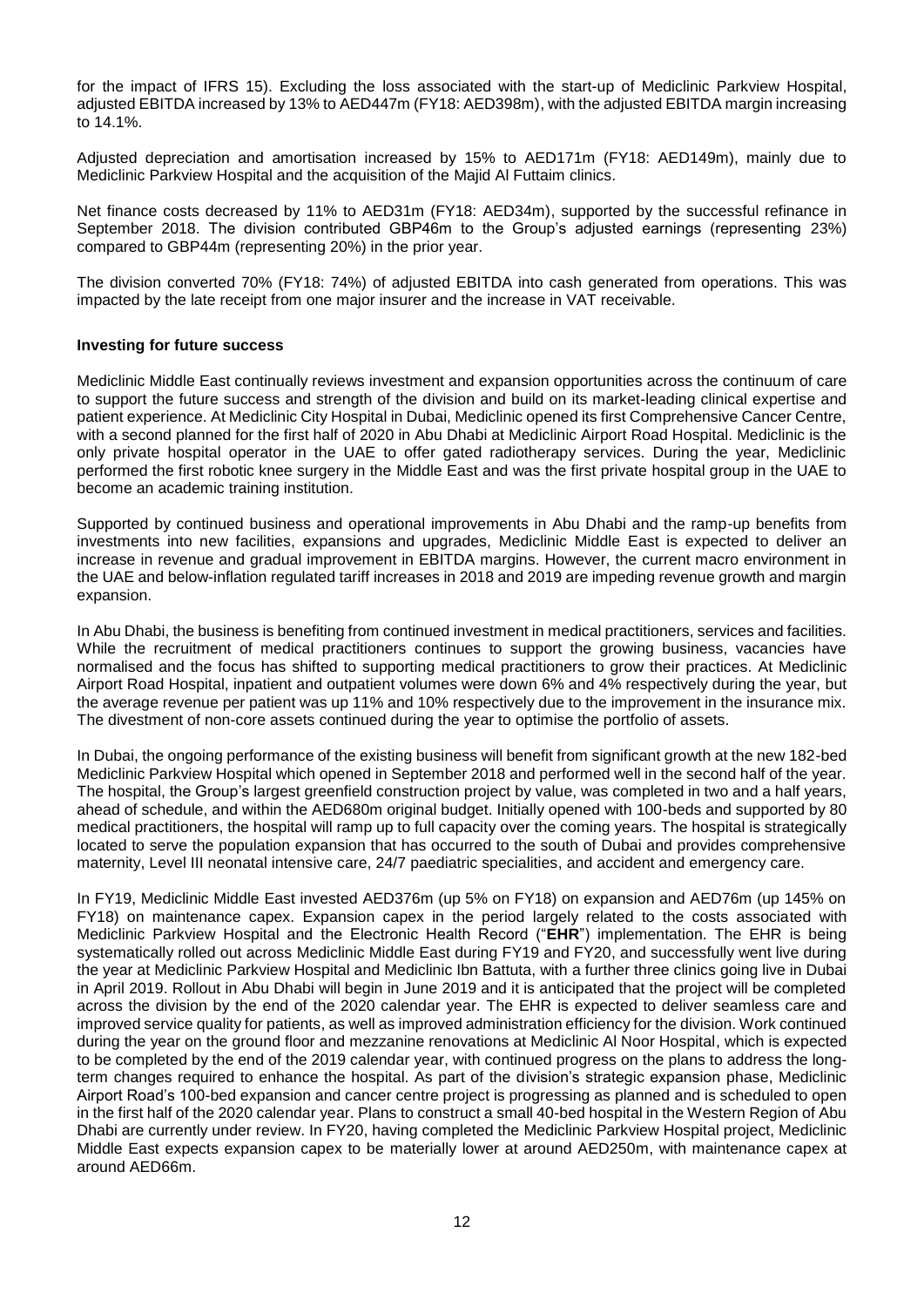In May 2018, Mediclinic Middle East completed the acquisition of the Dubai-based City Centre clinics Deira and Me'aisem from Majid Al Futtaim (MAF), the leading shopping mall, retail and leisure pioneer across the Middle East and North Africa. Under the terms of the agreement, Mediclinic Middle East has acquired City Centre Clinic Deira, a large day case clinic specialising in 18 medical disciplines with one theatre which opened in 2013 and City Centre Clinic Me'aisem, a smaller community outpatient clinic focusing on a smaller number of core disciplines. The clinics serve strategic geographic locations and offer the opportunity to refer higher acuity inpatient cases to existing hospitals. Significant potential also exists to attract additional medical practitioners and to, over time, grow patient volumes and revenues as well as allow Mediclinic the opportunity to partner with Majid Al Futtaim in the future.

In November 2018, Mediclinic announced the acquisition of a minority stake in Bourn Hall International MENA Ltd ("**Bourn Hall**"), the holding company for the Bourn Hall Fertility Centre in the UAE, a pioneering fertility centre established in the Middle East in 2010 and currently the only fertility centre in the Middle East to be accredited by the Joint Commission International. The acquisition lays the foundation for a partnership focused on a long-term MENA-focused expansion in the field of assisted reproduction. As part of the initial stage, Bourn Hall Fertility Centre has taken over operations of Mediclinic's existing *in vitro* fertilisation clinic located at Mediclinic Al Ain Hospital and is operating it under the Bourn Hall brand. Bourn Hall will continue to operate and manage its IVF business independently and under its existing brand. The small investment was made from Mediclinic Middle East's available cash and debt and is not expected to have a material impact on the earnings of the division in the short term.

### **Regulatory update**

The division continues to maintain an active dialogue with government authorities on regulatory changes within the UAE healthcare sector. Preparations are ongoing for the implementation of Diagnosis Related Groups ("**DRG**") for inpatient procedures in Dubai which are now expected to be implemented in September 2019. Mediclinic continues to test the systems through a shadow billing process which has been operating since July 2018. The Dubai Health Authority ("**DHA**") is following a collaborative approach in the design and implementation of the DRGs and, in addition to sharing and discussing the test version of the DRG methodology with the market, it also shared hospital level results and impact studies. Currently, it is expected that the DRGs will have a neutral impact on the division's inpatient revenue, as prescribed by the DHA. Additional qualified medical practitioners have been appointed as case managers to ensure an effective change-over. Training is being carried out in the division's Abu Dhabi facilities where DRGs have been in operation since 2011.

The Abu Dhabi Department of Health, through industry engagement, has recently introduced the concept of Centres of Excellence ("**COE**") to improve the quality of care in the Emirate. Mediclinic Middle East was able to demonstrate its readiness for the initiative through its successful programmes already established in Dubai which include the Comprehensive Cancer Centre ("**CCC**") and Comprehensive Stroke and Neuroscience Centre at Mediclinic City Hospital. Two key areas of focus for Mediclinic Middle East in the Abu Dubai Emirate will be the establishment of a CCC and paediatric COE at Mediclinic Airport Road Hospital. The Abu Dhabi Department of Health is also preparing for the implementation of the next phase of the Jawda initiative, being the introduction of a hospital star-rating system based on an extensive list of quality and experience measures with the first reports anticipated to be published in the second half of the 2019 calendar year.

## **SPIRE HEALTHCARE GROUP**

Mediclinic has a 29.9% investment in Spire.

Spire's underlying performance for the 12 months to 31 December 2018 resulted in underlying revenue decreasing 1.3%, underlying EBITDA decreasing 23.3% and the underlying EBITDA margin decreasing to 13.4%. Adjusted basic earnings per share (excluding exceptional and tax one-off items) decreased by 52.1%. Underlying inpatient and day case admissions declined 4.6%, driven by volume declines more than offsetting growth in self-pay.

Mediclinic's investment in Spire is equity accounted. Spire reported profit after tax of GBP11.3m for the financial year ended 31 December 2018 (31 December 2017: GBP16.8m). Spire's adjusted profit after tax for the year was GBP27.5m (31 December 2017: GBP57.9m). After adjusting for the amortisation of intangible assets recognised in the notional purchase price allocation of the equity investment, the FY19 income from associate was GBP2.7m (FY18: GBP2.8m). The underlying and adjusted measures referenced above have been extracted from Spire's results announcement for the year ended 31 December 2018.

As at 30 September 2018, the market value of the investment in Spire was GBP169m, which was below the carrying value. An impairment test was performed by updating the key assumptions applied in the value in use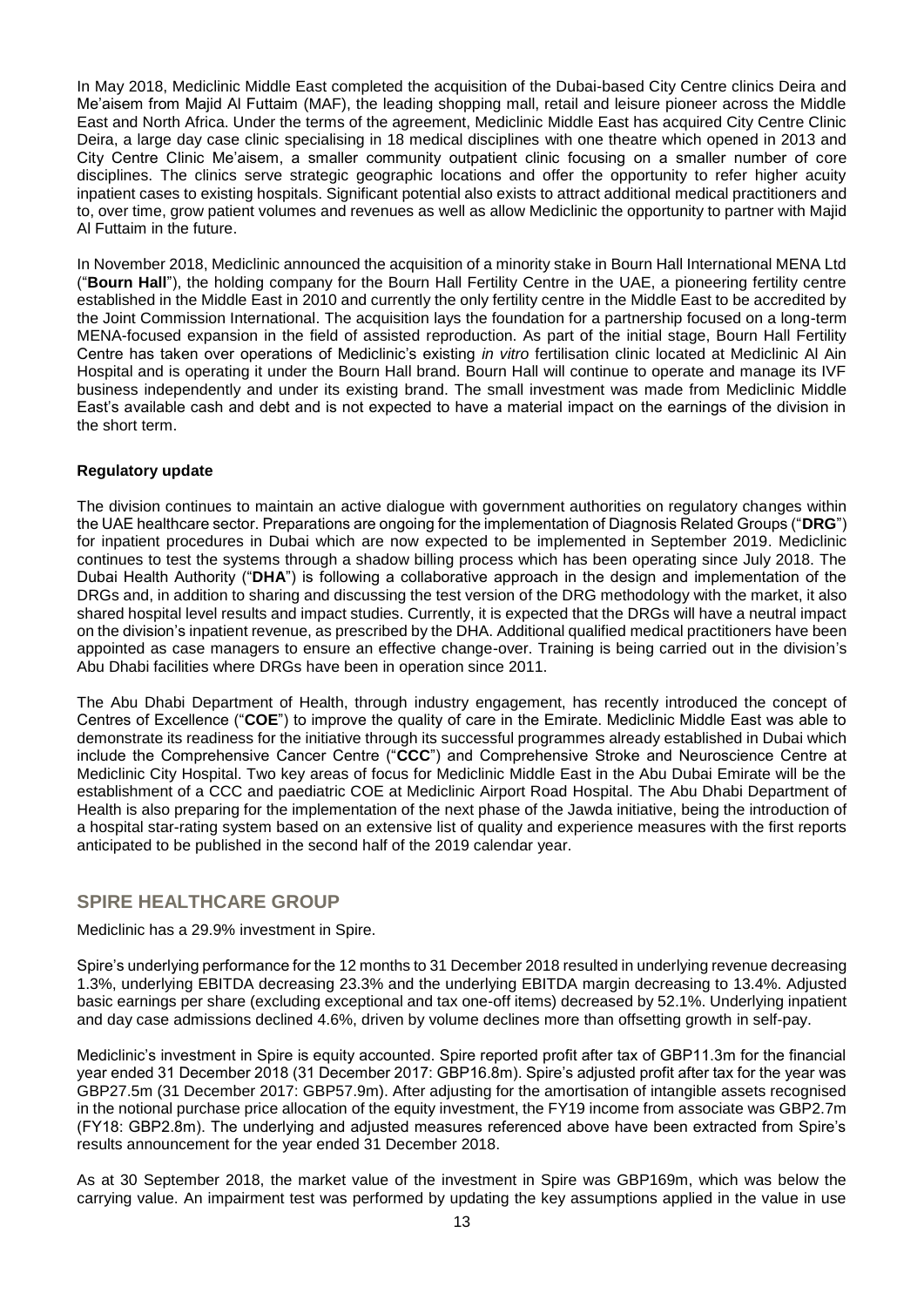calculation performed at 31 March 2018. The impairment test was prepared based on the Group's updated expectations of Spire's future trading performance and considered external sources of information, including investor analyst valuations and target prices published. Key assumptions related to cash flow growth rates in the short- and medium-term were adjusted in the value in use calculation. As a result, an impairment loss of GBP164m was recorded against the carrying value in the first half year. At year-end, another impairment test (updated for latest guidance announced by Spire in March 2019) was performed and no further impairment charge was required.

## **OUTLOOK**

The Group provides the following guidance for FY20 before the effect of adopting IFRS 16, which remains unchanged since the April 2019 Trading Update:

- Hirslanden: In FY20 Hirslanden expects modest revenue growth from an increase in average bed capacity for the year, reflecting the continued integration of Clinique des Grangettes. Under the current regulatory environment, Hirslanden will be impacted by a further nine months' comparative effect in FY20 from the national outmigration care programme that was implemented from 1 January 2019. The anticipated cost management and efficiency savings are likely to be more than offset by reductions in tariffs and the operational effects of outmigration, with the FY20 EBITDA margin expected to be around 15%. Over the medium-term, and assuming no further regulatory changes are implemented, the operating performance is expected to be supported by benefits from the Hirslanden 2020 strategic project and structural efficiencies being implemented in the division.
- Mediclinic Southern Africa: In FY20, Mediclinic Southern Africa expects volume growth of around 1% reflecting the additional capacity from the Intercare day case clinics that were consolidated from December 2018. In line with the Group's strategic objectives and a continued focus on improving clinical quality and patient experience, further investment will be made in employees and information communication technology during FY20. This, together with the expected lower margin contribution from Intercare and the ramp-up of the new Mediclinic Stellenbosch facility, is anticipated to result in an EBITDA margin of around 20%.
- Mediclinic Middle East: In FY20 the Middle East division is expected to deliver revenue growth of around 10% supported by the continued ramp-up of the new Mediclinic Parkview Hospital. A gradual improvement in the EBITDA margin is expected in FY20 to around 14% incorporating the ramp-up of the Mediclinic Parkview Hospital and investment in the hospital expansion and new cancer centre at Mediclinic Airport Road Hospital, which is scheduled to open in the first half of calendar year 2020. The division continues to target an EBITDA margin of around 20%.
- The Group's capital expenditure budget, in constant currency, for FY20 is expected to decrease by 12% to GBP207m (FY19: GBP232m). This comprises GBP70m in Hirslanden (FY19: GBP72m), GBP71m in Mediclinic Southern Africa (FY19: GBP65m), GBP66m in Mediclinic Middle East (FY19: GBP94m) and GBPnil (FY19: GBP1m) in Corporate. The decrease largely results from the conclusion in FY19 of the major new Mediclinic Parkview Hospital project in the Middle East and continued focus on capital allocation in Switzerland to reflect the current regulatory environment. Average FY19 exchange rates used: CHF 1.30; ZAR 18.01; and AED 4.82.

The Group will adopt the new IFRS 16 accounting standard (addressing the definition of a lease, recognition and measurement of leases and establishes principles for reporting useful information to users of financial statements about the leasing activities of both lessees and lessors) from 1 April 2019 and comparatives will not be restated. The EBITDA margin guidance for FY20 under IFRS 16 is set out below, together with the *indicative* corresponding margin for FY19:

- Hirslanden: around 17% (FY19: 18.1%)
- Mediclinic Southern Africa: around 21% (FY19: 21.7%)
- Mediclinic Middle East: around 16.5% (FY19: 16.1%)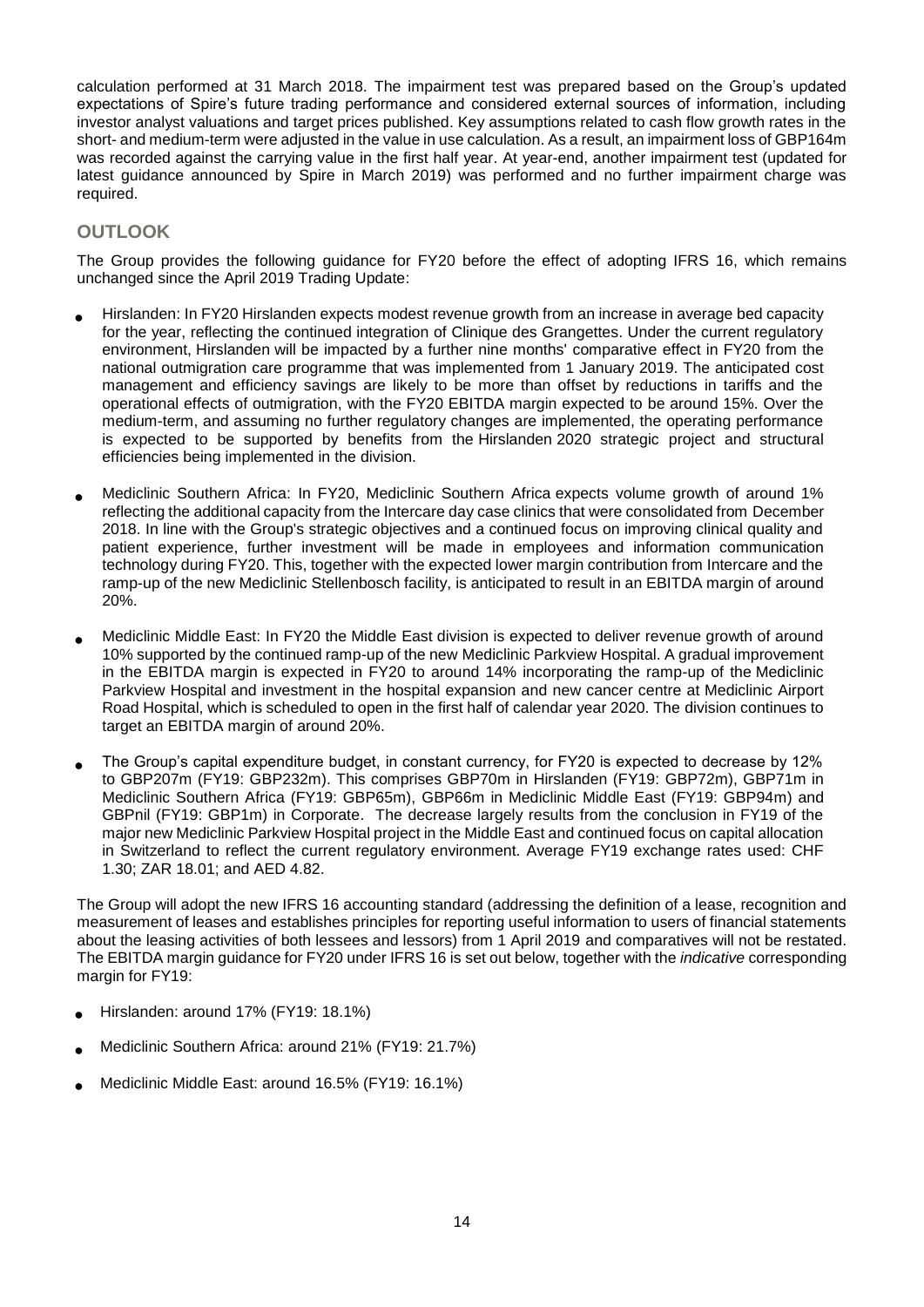## **FINANCIAL REVIEW**

## GROUP FINANCIAL PERFORMANCE

Group revenue increased by 2% to GBP2 932m (FY18: GBP2 876m) for the reporting period. In constant currency terms, FY19 revenue was up 4% in a challenging environment.

Adjusted earnings before interest, tax, depreciation and amortisation ("**EBITDA**") was 4% lower at GBP493m (FY18: GBP515m), with adjusted EBITDA margins declining from 17.9% to 16.8%.

Adjusted depreciation and amortisation was up 12% to GBP163m (FY18: GBP145m), in line with the continued investment to upgrade and expand the asset base, supporting future growth, enhancing patient experience, and clinical quality and driving efficiencies.

The Group recorded an operating profit of GBP81m in FY19 (FY18: operating loss of GBP288m). Adjusted operating profit decreased by 11% to GBP330m (FY18: GBP370m). Operating profit was adjusted for the following exceptional items:

- recognition of an impairment charge to Hirslanden property, equipment and vehicles. Non-financial assets are considered for impairment when impairment indicators are identified at an individual cash-generating unit ("**CGU**") level. During the year, the CGUs in Hirslanden were tested for impairment. For certain CGUs, the carrying value was determined to be higher than its recoverable amount and as a result an impairment charge of GBP186m was recognised in the income statement;
- recognition of an impairment charge to Hirslanden trade name and Linde trade name. As part of the CGU impairment testing, the carrying amounts of these trade names were determined to be higher than their recoverable amounts and, as a result, impairments of GBP39m and GBP16m respectively were recognised in the income statement;
- accelerated depreciation of GBP5m in Hirslanden relating to abandoned building project cost aligned with the disciplined approach to capital allocation; and
- a loss on disposal of certain non-core businesses in Mediclinic Middle East of GBP1m.

Adjusted net finance costs decreased by 19% to GBP57m (FY18: GBP70m), benefiting from the refinance in all divisions during the current and prior years.

The Group's reported effective tax rate is significantly skewed by exceptional non-deductible expenses which include: impairment of properties and trade names; impairment of the equity investment and accelerated depreciation. A prior year adjustment relating to a change in the basis of estimating deferred tax on the Swiss properties led to the recognition of a tax credit of GBP17m. Adjusted taxation was GBP57m (FY18: GBP64m), with an adjusted effective tax rate for the period decreasing to 20.4% (FY18: 20.8%) reflecting a lower average tax rate in Switzerland. After adjusting for the amortisation of intangible assets recognised in the notional purchase price allocation of the equity investment, the FY19 income from associates was GBP2.7m (FY18: GBP2.8m).

The Group recorded an earnings loss of GBP151m in FY19 (FY18: GBP492m). Adjusted earnings decreased by 10% to GBP198m (FY18: GBP221m). Adjusted earnings per share were 10% lower at 26.9 pence (FY18: 30.0 pence). Earnings were adjusted for the following exceptional items:

- recognition of an impairment charge on the equity investment in Spire of GBP164m. During the year, the Group performed an impairment test updating the key assumptions applied in the value-in-use calculation performed at 31 March 2018. In particular, the Group adjusted the value-in-use calculation for the guidance announced by Spire in September 2018 on the current financial performance and on the related impact on short- and medium-term growth rates, and revisited other key assumptions in this context. As a result, an impairment loss of GBP164m was recorded against the carrying value; and
- a change in the basis of estimating deferred tax on the Swiss properties giving rise to a tax credit of GBP17m.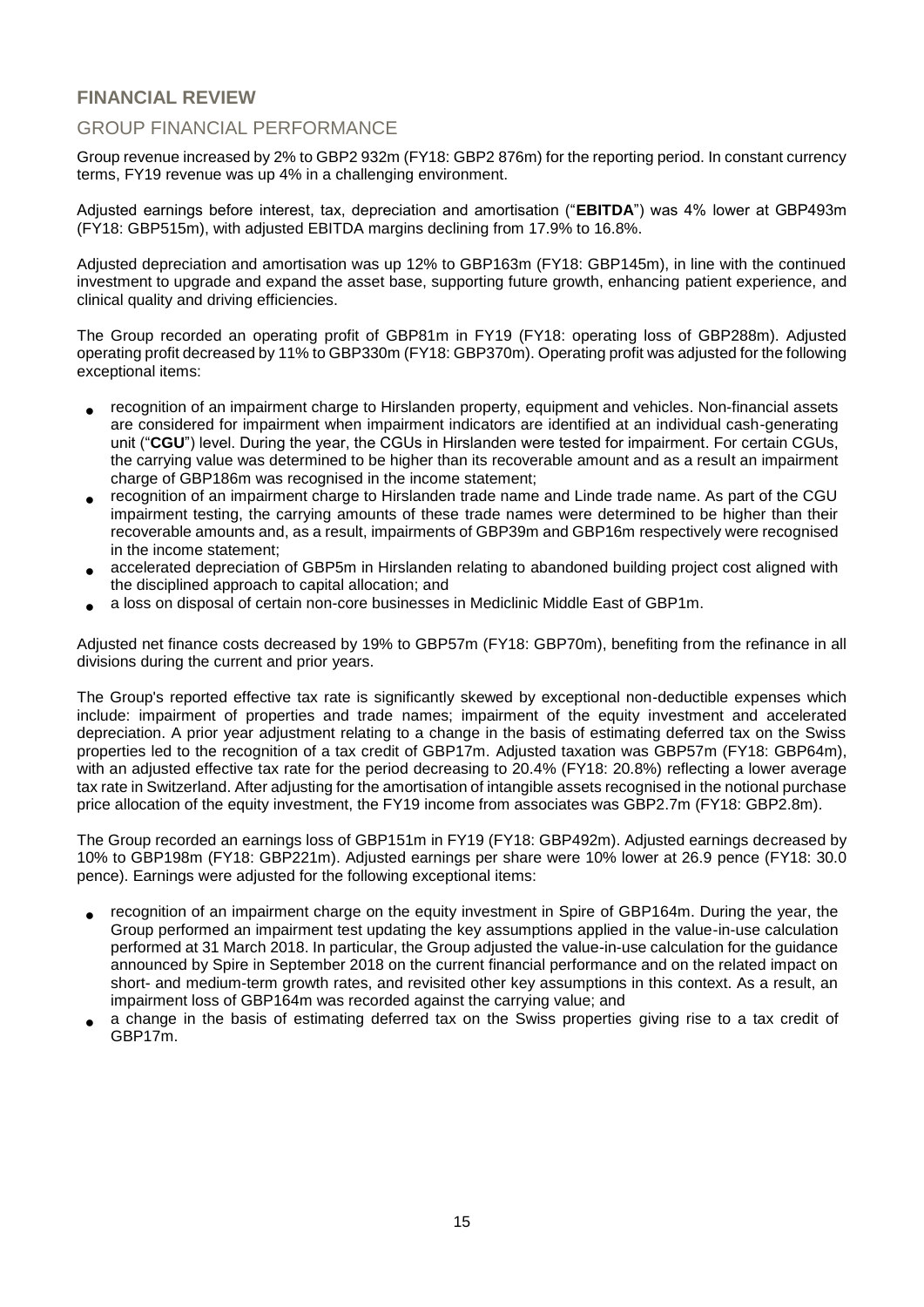## ADJUSTED NON-IFRS FINANCIAL MEASURES

The Group uses adjusted income statement reporting as non-IFRS measures in evaluating performance and as a method to provide shareholders with clear and consistent reporting. The adjusted measures are intended to remove volatility associated with certain types of exceptional income and charges from reported earnings. Historically, EBITDA and adjusted EBITDA were disclosed as supplemental non-IFRS financial performance measures because they are regarded as useful metrics to analyse the performance of the business from period to period. Measures like adjusted EBITDA are used by analysts and investors in assessing performance.

The rationale for using non-IFRS measures:

- it tracks the adjusted operational performance of the Group and its operating segments by separating out exceptional items;
- non-IFRS measures are used by management for budgeting, planning and monthly financial reporting;
- non-IFRS measures are used by management in presentations and discussions with investment analysts; and
- non-IFRS measures are used by the directors in evaluating management's performance and in setting management incentives.

The Group's policy is to adjust, *inter alia*, the following types of significant income and charges from the reported IFRS measures to present adjusted results:

- cost associated with major restructuring programmes;
- profit/loss on sale of assets and transaction costs incurred during acquisitions;
- past service cost charges/credits in relation to pension fund conversion rate changes;
- accelerated depreciation and amortisation charges;
- mark-to-market fair value gains/losses relating to derivative financial instruments including ineffective interest rate swaps;
- impairment charges and reversal of impairment charges;
- insurance proceeds; and
- tax impact of the above items, prior year tax adjustments and significant tax rate changes.

EBITDA is defined as operating profit before depreciation and amortisation and impairments of non-financial assets, excluding other gains and losses.

Non-IFRS financial measures should not be considered in isolation from, or as a substitute for, financial information presented in compliance with IFRS. The adjusted measures used by the Group are not necessarily comparable with those used by other entities.

The Group has consistently applied this definition of adjusted measures as it has reported on its financial performance in the past as the Directors believe this additional information is important to allow shareholders to better understand the Group's trading performance for the reporting period. It is the Group's intention to continue to consistently apply this definition in the future.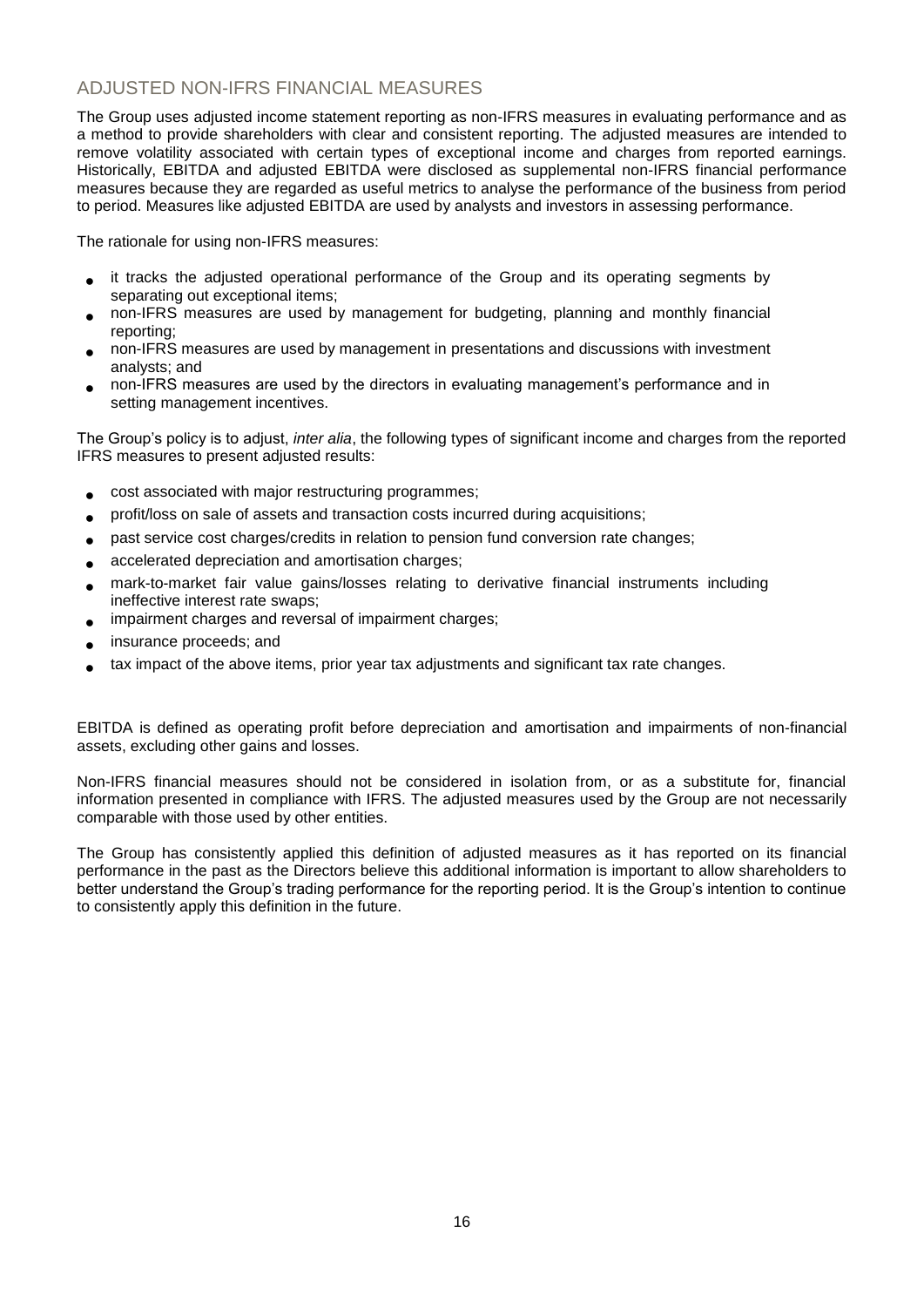# EARNINGS RECONCILIATIONS

| <b>2019 Statutory results</b>                         | <b>Total</b><br><b>GBPm</b> | Hirslanden<br><b>GBPm</b> | Southern<br>Africa<br><b>GBPm</b> | Middle East<br><b>GBPm</b> | Spire<br><b>GBPm</b> | Corporate<br><b>GBPm</b> |
|-------------------------------------------------------|-----------------------------|---------------------------|-----------------------------------|----------------------------|----------------------|--------------------------|
| Revenue                                               | 2932                        | 1 3 6 8                   | 886                               | 677                        |                      | 1                        |
| Operating profit/(loss)                               | 81                          | (123)                     | 157                               | 49                         |                      | (2)                      |
| (Loss)/profit attributable to equity<br>holders*      | (151)                       | (102)                     | 72                                | 43                         | (161)                | (3)                      |
| <b>Reconciliations</b>                                |                             |                           |                                   |                            |                      |                          |
| Operating profit/(loss)                               | 81                          | (123)                     | 157                               | 49                         |                      | (2)                      |
| Add back:                                             |                             |                           |                                   |                            |                      |                          |
| Other gains and losses                                | З                           |                           | (1)                               | 3                          |                      | 1                        |
| Depreciation and amortisation                         | 168                         | 101                       | 31                                | 36                         |                      |                          |
| Impairment of properties, equipment<br>and vehicles   | 186                         | 186                       |                                   |                            |                      |                          |
| Impairment of intangible assets                       | 55                          | 55                        |                                   |                            |                      |                          |
| <b>EBITDA</b>                                         | 493                         | 219                       | 187                               | 88                         |                      | (1)                      |
| <b>Exceptional items</b>                              |                             |                           |                                   |                            |                      |                          |
| No adjustments                                        |                             |                           |                                   |                            |                      |                          |
| <b>Adjusted EBITDA</b>                                | 493                         | 219                       | 187                               | 88                         | $\overline{a}$       | (1)                      |
| Operating profit/(loss)                               | 81                          | (123)                     | 157                               | 49                         |                      | (2)                      |
| <b>Exceptional items</b>                              |                             |                           |                                   |                            |                      |                          |
| - Impairment of properties,<br>equipment and vehicles | 186                         | 186                       |                                   |                            |                      |                          |
| - Impairment of intangible assets                     | 55                          | 55                        |                                   |                            |                      |                          |
| - Accelerated depreciation and<br>amortisation        | 5                           | 5                         |                                   |                            |                      |                          |
| - Fair value adjustments on<br>derivative contracts   | 2                           |                           |                                   | 2                          |                      |                          |
| - Loss on disposal of businesses                      |                             |                           |                                   | 1                          |                      |                          |
| Adjusted operating profit/(loss)                      | 330                         | 123                       | 157                               | 52                         |                      | (2)                      |
|                                                       |                             |                           |                                   |                            |                      |                          |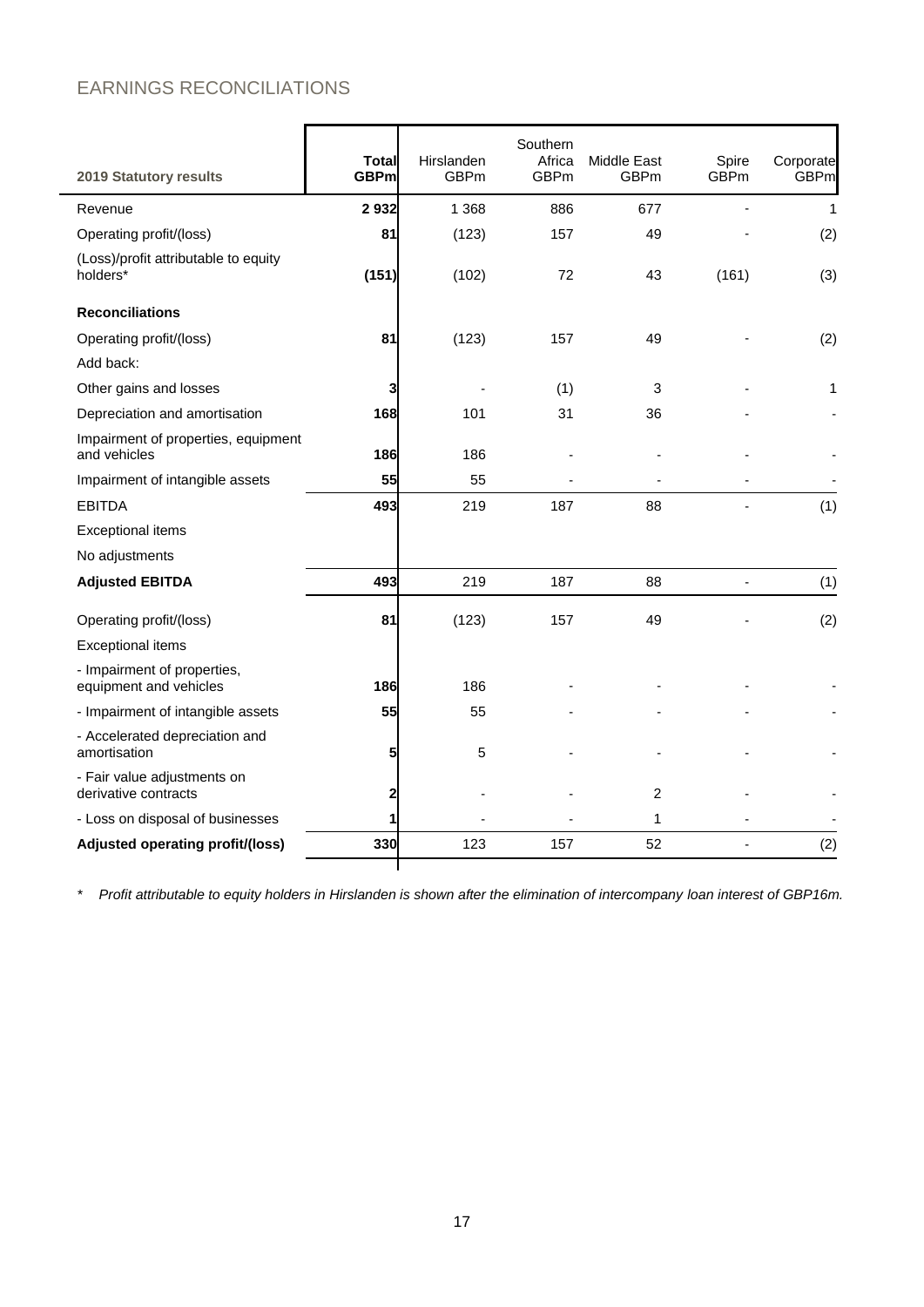# EARNINGS RECONCILIATIONS (continued)

| 2019 Statutory results                                | <b>Total</b><br><b>GBPm</b> | Hirslanden<br><b>GBPm</b> | Southern<br>Africa<br><b>GBPm</b> | <b>Middle East</b><br><b>GBPm</b> | Spire<br><b>GBPm</b> | Corporate<br><b>GBPm</b> |
|-------------------------------------------------------|-----------------------------|---------------------------|-----------------------------------|-----------------------------------|----------------------|--------------------------|
| <b>Reconciliations</b>                                |                             |                           |                                   |                                   |                      |                          |
| (Loss)/profit attributable to equity<br>holders*      | (151)                       | (102)                     | 72                                | 43                                | (161)                | (3)                      |
| <b>Exceptional items</b>                              |                             |                           |                                   |                                   |                      |                          |
| - Impairment of properties,<br>equipment and vehicles | 186                         | 186                       |                                   |                                   |                      |                          |
| - Impairment of intangible assets                     | 55                          | 55                        |                                   |                                   |                      |                          |
| - Accelerated depreciation and<br>amortisation        | 5                           | 5                         |                                   |                                   |                      |                          |
| - Fair value adjustments on<br>derivative contracts   | 2                           |                           |                                   | 2                                 |                      |                          |
| - Loss on disposal of businesses                      |                             |                           |                                   | 1                                 |                      |                          |
| - Impairment of associate                             | 164                         |                           |                                   |                                   | 164                  |                          |
| - Tax adjustment related to<br>Hirslanden properties  | (17)                        | (17)                      |                                   |                                   |                      |                          |
| - Tax on exceptional items                            | (47)                        | (47)                      |                                   |                                   |                      |                          |
| <b>Adjusted earnings</b>                              | 198                         | 80                        | 72                                | 46                                | 3                    | (3)                      |
| Weighted average number of shares<br>(millions)       | 737.1                       |                           |                                   |                                   |                      |                          |
| Adjusted earnings per share (pence)                   | 26.9                        |                           |                                   |                                   |                      |                          |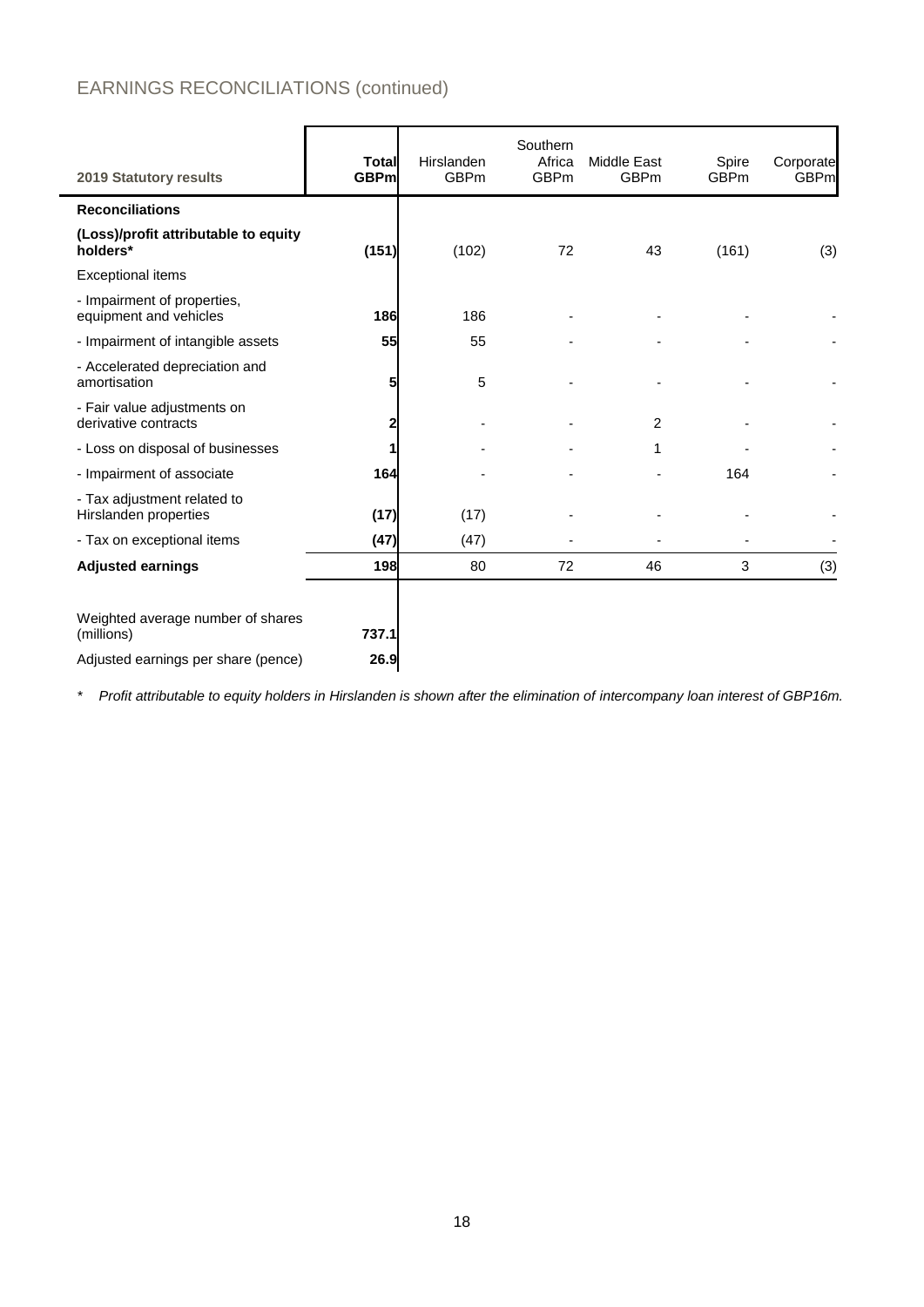# EARNINGS RECONCILIATIONS (continued)

| 2018 Statutory results                                | <b>Total</b><br><b>GBPm</b> | Hirslanden<br><b>GBPm</b> | Southern<br>Africa<br><b>GBPm</b> | Middle East<br><b>GBPm</b> | Spire<br><b>GBPm</b>     | Corporate<br><b>GBPm</b> |
|-------------------------------------------------------|-----------------------------|---------------------------|-----------------------------------|----------------------------|--------------------------|--------------------------|
| Revenue                                               | 2876                        | 1 3 4 9                   | 883                               | 643                        |                          | 1                        |
| Operating (loss)/profit                               | (288)                       | (470)                     | 160                               | 25                         |                          | (3)                      |
| (Loss)/profit attributable to equity<br>holders*      | (492)                       | (471)                     | 72                                | 17                         | (106)                    | (4)                      |
| <b>Reconciliations</b>                                |                             |                           |                                   |                            |                          |                          |
| Operating (loss)/profit                               | (288)                       | (470)                     | 160                               | 25                         |                          | (3)                      |
| Add back:                                             |                             |                           |                                   |                            |                          |                          |
| Other gains and losses                                | (2)                         | (9)                       |                                   | 7                          |                          |                          |
| Depreciation and amortisation                         | 168                         | 86                        | 29                                | 53                         |                          |                          |
| Impairment of properties, equipment<br>and vehicles   | 84                          | 84                        |                                   |                            |                          |                          |
| Impairment of intangible assets                       | 560                         | 560                       |                                   |                            |                          |                          |
| <b>EBITDA</b>                                         | 522                         | 251                       | 189                               | 85                         |                          | (3)                      |
| <b>Exceptional items</b>                              |                             |                           |                                   |                            |                          |                          |
| - Past service cost credit                            | (4)                         | (4)                       |                                   |                            |                          |                          |
| - Pre-acquisition fair value<br>adjustment to debtors | (3)                         |                           |                                   | (3)                        |                          |                          |
| <b>Adjusted EBITDA</b>                                | 515                         | 247                       | 189                               | 82                         | $\overline{\phantom{0}}$ | (3)                      |
| Operating (loss)/profit                               | (288)                       | (470)                     | 160                               | 25                         |                          | (3)                      |
| <b>Exceptional items</b>                              |                             |                           |                                   |                            |                          |                          |
| - Past service cost credit                            | (4)                         | (4)                       |                                   |                            |                          |                          |
| - Pre-acquisition fair value<br>adjustment to debtors | (3)                         |                           |                                   | (3)                        |                          |                          |
| - Impairment of properties,<br>equipment and vehicles | 84                          | 84                        |                                   |                            |                          |                          |
| - Impairment of intangible assets                     | 560                         | 560                       |                                   |                            |                          |                          |
| - Accelerated depreciation and<br>amortisation        | 23                          |                           |                                   | 23                         |                          |                          |
| - Release of pre-acquisition Swiss<br>provision       | (9)                         | (9)                       |                                   |                            |                          |                          |
| - Loss on disposal of businesses                      | 7                           |                           |                                   | 7                          |                          |                          |
| Adjusted operating profit/(loss)                      | 370                         | 161                       | 160                               | 52                         |                          | (3)                      |
|                                                       |                             |                           |                                   |                            |                          |                          |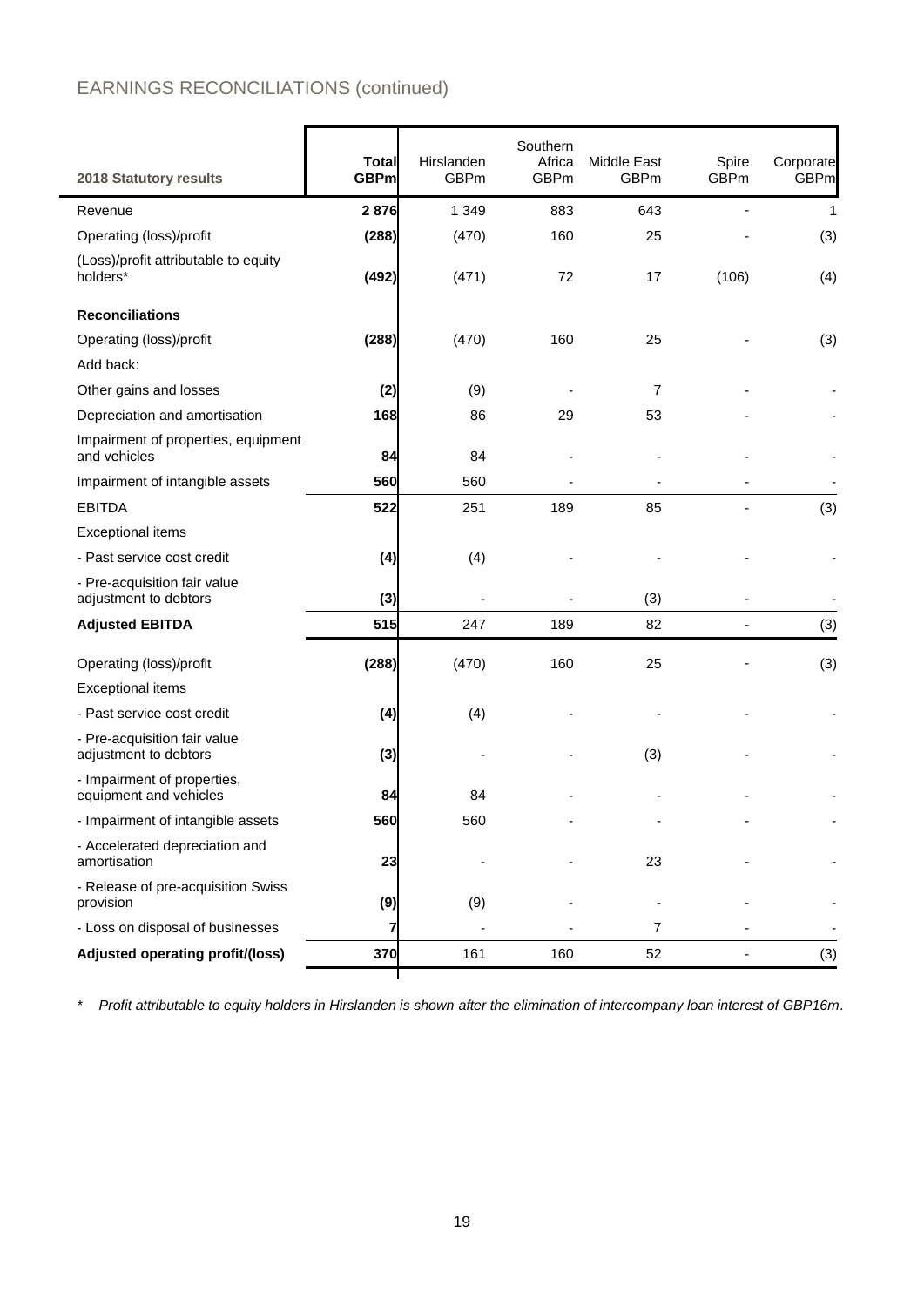# EARNINGS RECONCILIATIONS (continued)

| 2018 Statutory results                                | Total<br><b>GBPm</b> | Hirslanden<br><b>GBPm</b> | Southern<br>Africa<br><b>GBPm</b> | Middle East<br><b>GBPm</b> | Spire<br><b>GBPm</b> | Corporate<br><b>GBPm</b> |
|-------------------------------------------------------|----------------------|---------------------------|-----------------------------------|----------------------------|----------------------|--------------------------|
| <b>Reconciliations</b>                                |                      |                           |                                   |                            |                      |                          |
| (Loss)/profit attributable to equity<br>holders*      | (492)                | (471)                     | 72                                | 17                         | (106)                | (4)                      |
| <b>Exceptional items</b>                              |                      |                           |                                   |                            |                      |                          |
| - Past service cost credit                            | (4)                  | (4)                       |                                   |                            |                      |                          |
| - Pre-acquisition fair value<br>adjustment to debtors | (3)                  |                           |                                   | (3)                        |                      |                          |
| - Impairment of properties,<br>equipment and vehicles | 84                   | 84                        |                                   |                            |                      |                          |
| - Impairment of intangible assets                     | 560                  | 560                       |                                   |                            |                      |                          |
| - Accelerated depreciation and<br>amortisation        | 23                   |                           |                                   | 23                         |                      |                          |
| - Release of pre-acquisition Swiss<br>provision       | (9)                  | (9)                       |                                   |                            |                      |                          |
| - Loss on disposal of businesses                      | 7                    |                           |                                   | 7                          |                      |                          |
| - Fair value gains on ineffective cash<br>flow hedges | (4)                  | (4)                       |                                   |                            |                      |                          |
| - Derecognition of unamortised<br>finance expenses    | 19                   | 19                        |                                   |                            |                      |                          |
| - Impairment of associate                             | 109                  |                           |                                   |                            | 109                  |                          |
| - Tax on exceptional items                            | (69)                 | (69)                      |                                   |                            |                      |                          |
| <b>Adjusted earnings</b>                              | 221                  | 106                       | 72                                | 44                         | 3                    | (4)                      |
|                                                       |                      |                           |                                   |                            |                      |                          |
| Weighted average number of shares<br>(millions)       | 737.1                |                           |                                   |                            |                      |                          |
| Adjusted earnings per share (pence)                   | 30.0                 |                           |                                   |                            |                      |                          |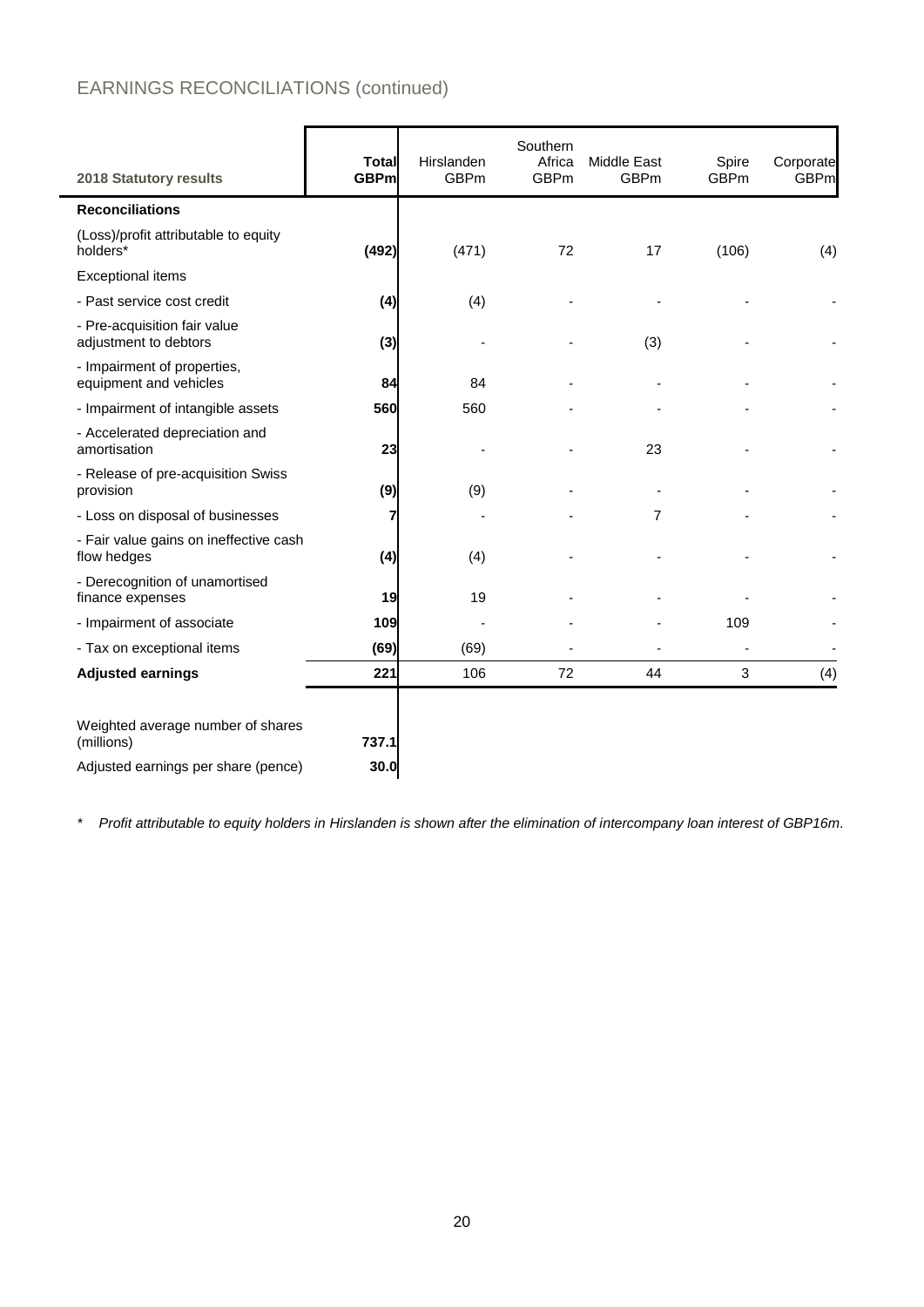## FOREIGN EXCHANGE RATES

Although the Group reports its results in pounds sterling, the divisional profits are generated in Swiss franc, UAE dirham and South African rand. Consequently, movements in exchange rates affected the reported earnings and reported balances in the statement of financial position. Exchange rate movements also had a significant impact on the statement of financial position. The resulting currency translation difference, which is the amount by which the Group's interest in the equity of the divisions increased because of spot rate movements, amounted to GBP142m (2018: decrease of GBP310m) and was credited (2018: debited) to the statement of comprehensive income. The main reason for the increase was the strengthening of the period-end Swiss franc and UAE dirham rates against the pound sterling.

Foreign exchange rate sensitivity:

- The impact of a 10% change in the GBP/CHF exchange rate for a sustained period of one year is that profit for the period would increase/decrease by GBP8m (2018: increase/decrease by GBP12m) due to exposure to the GBP/CHF exchange rate.
- The impact of a 10% change in the GBP/ZAR exchange rate for a sustained period of one year is that profit for the period would increase/decrease by GBP7m (2018: increase/decrease by GBP9m) due to exposure to the GBP/ZAR exchange rate.
- The impact of a 10% change in the GBP/AED exchange rate for a sustained period of one year is that profit for the period would increase/decrease by GBP5m (2018: increase/decrease by GBP4m) due to exposure to the GBP/AED exchange rate.

During the reporting period, the average and closing exchange rates were the following:

|                          | 2019  | 2018  |
|--------------------------|-------|-------|
| <b>Average rates</b>     |       |       |
| Swiss franc              | 1.30  | 1.29  |
| South African rand       | 18.01 | 17.22 |
| UAE dirham               | 4.82  | 4.87  |
| <b>Period-end rates:</b> |       |       |
| Swiss franc              | 1.30  | 1.34  |
| South African rand       | 18.90 | 16.57 |
| UAE dirham               | 4.79  | 5.15  |
|                          |       |       |

## CASH FLOW

The Group continued to deliver strong cash flow and converted 91% (FY18: 90%) of adjusted EBITDA into cash generated from operations.

|                                 | 2019<br><b>GBPm</b> | 2018<br><b>GBPm</b> |
|---------------------------------|---------------------|---------------------|
| Cash from operations (a)        | 451                 | 466                 |
| Adjusted EBITDA (b)             | 493                 | 515                 |
| Cash conversion ((a)/(b) x 100) | 91%                 | 90%                 |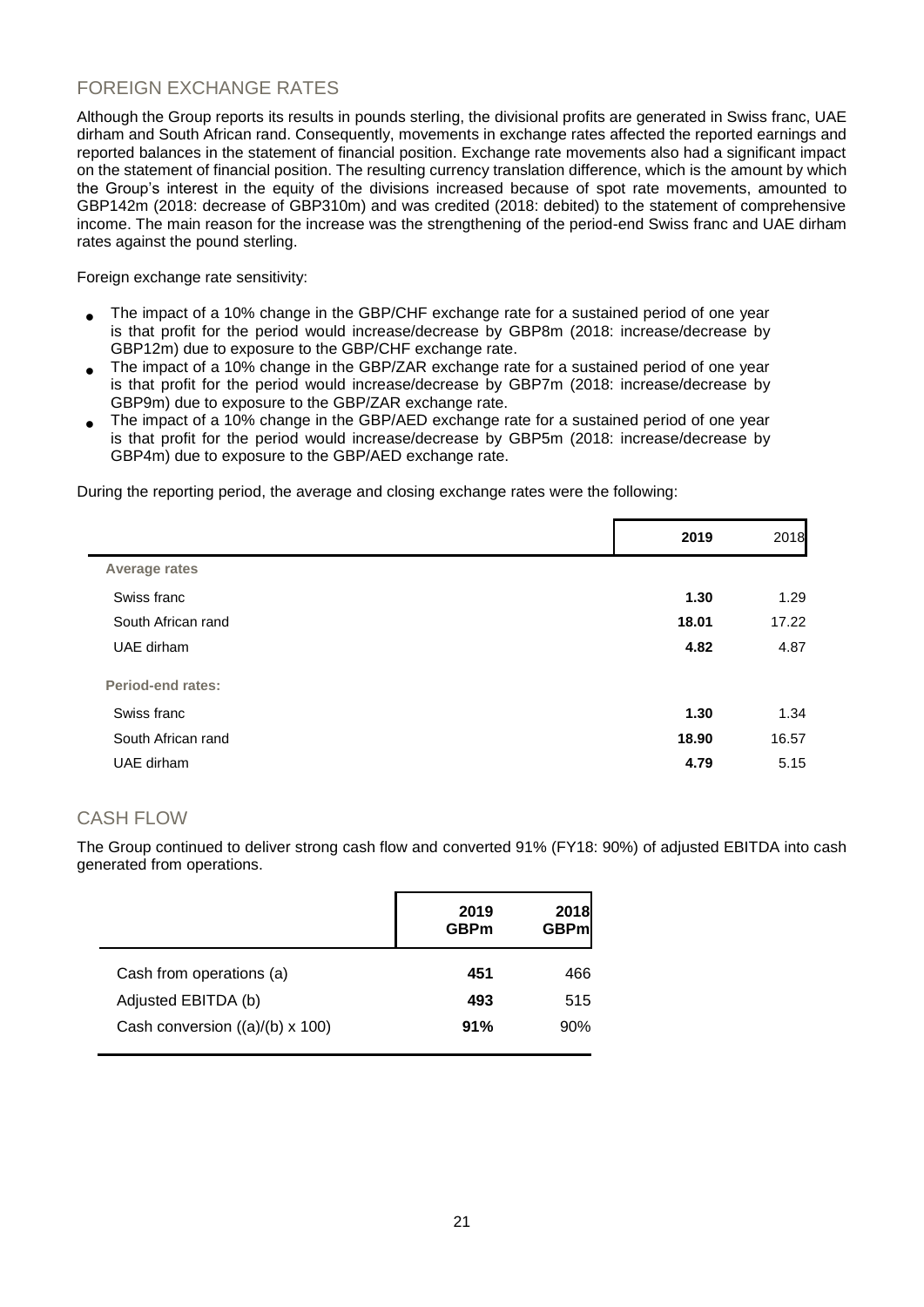## INTEREST-BEARING BORROWINGS

Interest-bearing borrowings increased from GBP1 937m at 31 March 2018 to GBP1 982m at 31 March 2019 to fund expansion.

|                                 | 2019<br><b>GBPm</b> | 2018<br><b>GBPm</b> |
|---------------------------------|---------------------|---------------------|
| <b>Borrowings</b>               | 1982                | 1937                |
| Less: cash and cash equivalents | (265)               | (261)               |
| Net debt                        | 1 7 1 7             | 1676                |
| Total equity                    | 3 2 3 3             | 3 3 7 3             |
| Debt-to-equity capital ratio    | 53.1%               | 49.7%               |

## ASSETS

Property, equipment and vehicles decreased from GBP3 590m at 31 March 2018 to GBP3 524m at 31 March 2019. This included an increase of GBP204m on capital projects and fixed asset additions in line with the continued investment programme expanding the asset base to support growth and enhancing patient experience and clinical quality. In addition, the closing balance increased by GBP20m as a result of the Clinique des Grangettes acquisition. In addition to the depreciation charge, the balance was further reduced by the impairment charge of GBP186m recognised on property, equipment and vehicles in Hirslanden and increased by the change in the closing exchange rate.

Intangible assets increased from GBP1 406m at 31 March 2018 to GBP1 587m at 31 March 2019. This included the recognition of goodwill of GBP99m resulting from the Clinique des Grangettes acquisition and on other smaller business combinations of GBP8m, as well as an increase of GBP28m on capital projects. In addition to the amortisation charge, the balance was further reduced by the impairment charge of GBP55m recognised on trade names in Hirslanden. The closing balance increased by the change in the closing exchange rates.

Adjusted depreciation and amortisation was calculated as follows:

|                                           | 2019<br><b>GBPm</b> | 2018<br><b>GBPm</b> |
|-------------------------------------------|---------------------|---------------------|
| Depreciation and amortisation             | 168                 | 168                 |
| Accelerated depreciation and amortisation | (5)                 | (23)                |
| Adjusted depreciation and amortisation    | 163                 | 145                 |

## TRADE AND OTHER RECEIVABLES

Trade and other receivables increased from GBP607m at 31 March 2018 to GBP733m at 31 March 2019. The increase in the balance was largely due to the effect of HIT2020 billing system implementation and the acquisition of Clinique des Grangettes.

## SWISS PENSION BENEFIT OBLIGATION

Hirslanden provides defined contribution pension plans in terms of Swiss law to employees, the assets of which are held in separate trustee-administered funds. These plans are funded by payments from employees and Hirslanden, taking into account the recommendations of independent qualified actuaries. Because of the strict definition of defined contribution plans in IAS 19, these plans are classified as defined benefit plans, since the funds are obliged to take some investment and longevity risk in terms of Swiss law. The IAS 19 pension liability was valued by the actuaries at the end of the year and amounted to GBP52m (2018: GBP4m), included under "Retirement benefit obligations" in the Group's statement of financial position. The increase in the pension liability was largely due to the decrease in the discount rate from 0.75% to 0.45% as well as changes in actuarial assumptions.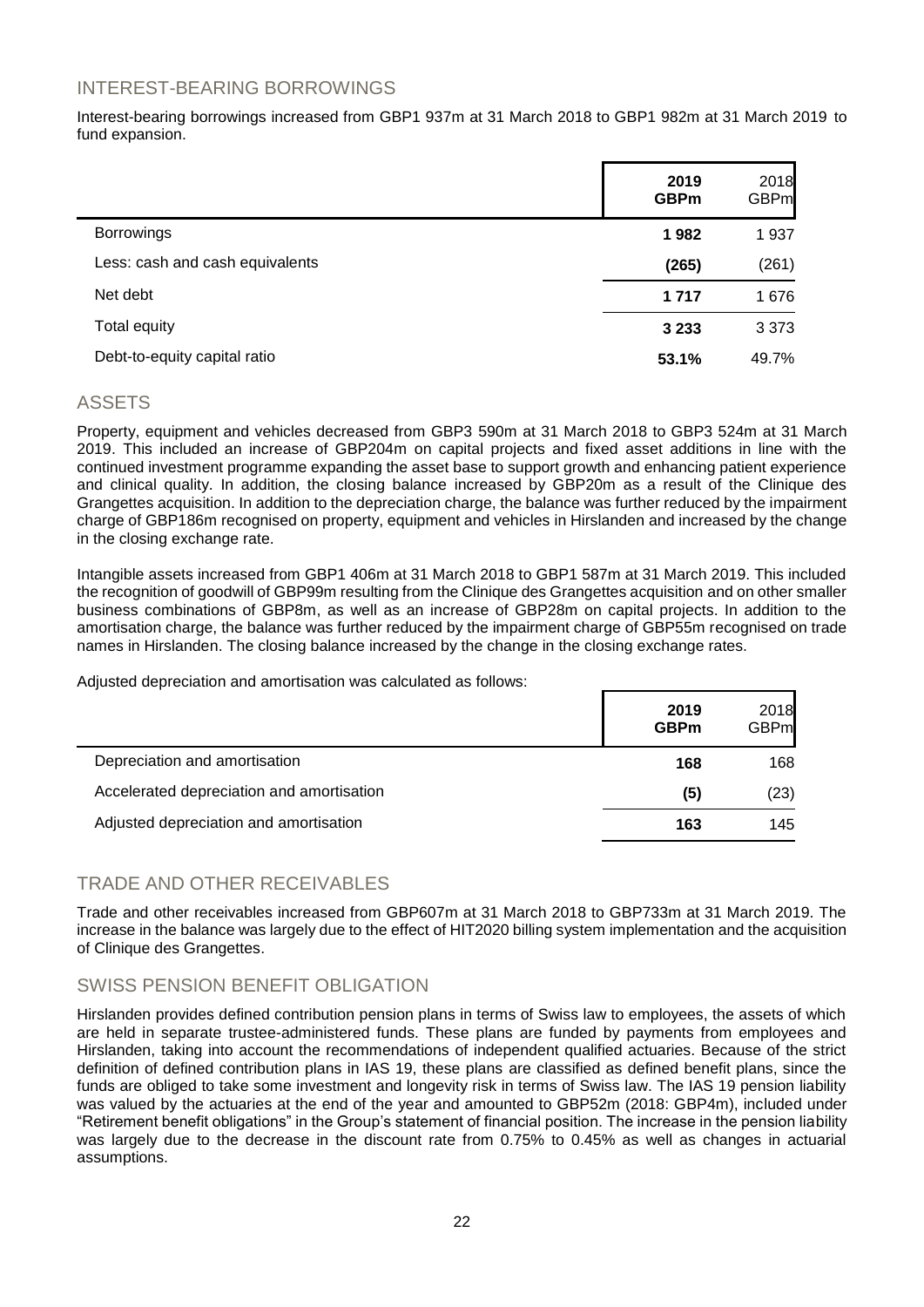## DERIVATIVE FINANCIAL INSTRUMENTS

Through the acquisition of Clinique des Grangettes, the Group entered into a put/call agreement over the remaining 40% interest of Clinique des Grangettes and Hirslanden Clinique La Colline. At the end of the year, the fair value of the redemption liability related to the written put option amounted to GBP88m (2018: nil).

## DEFERRED TAX LIABILITIES

The deferred tax liability balance decreased from GBP467m in the prior year to GBP423m at 31 March 2019. The impairment of the trade names and properties in Hirslanden led to the release of deferred tax liabilities of GBP12m and GBP35m respectively. A prior year adjustment relating to a change in the basis of estimating deferred tax on Swiss properties led to the recognition of a tax credit of GBP17m.

## FINANCE COSTS

Adjusted net finance costs decreased by 19% to GBP57m (FY18: GBP70m), benefiting from the refinance in all divisions during the current and prior years.

|                                                  | 2019<br><b>GBPm</b> | 2018<br><b>GBPm</b> |
|--------------------------------------------------|---------------------|---------------------|
| Finance cost                                     | 66                  | 94                  |
| Finance income                                   | (9)                 | (9)                 |
| Net finance cost                                 | 57                  | 85                  |
| Derecognition of unamortised financing costs     | ۰                   | (19)                |
| Fair value gains on ineffective cash flow hedges | $\blacksquare$      | 4                   |
| Adjusted finance cost                            | 57                  | 70                  |

### INCOME TAX

The Group's effective tax rate changed significantly for the period under review to 5.4% (FY18: 1.1%), mainly due to exceptional non-deductible expenses which include the impairment of properties and trade names, impairment of the equity investment and accelerated depreciation. In addition, a prior year adjustment relating to a change in the basis of estimating deferred tax on Swiss properties led to the recognition of a tax credit of GBP17m. Excluding these exceptional items, the effective tax rate would be 20.4% (FY18: 20.8%) for the reporting period.

Adjusted income tax was calculated as follows:

|                                                         | 2019<br><b>GBPm</b> | 2018<br><b>GBPm</b> |
|---------------------------------------------------------|---------------------|---------------------|
| Income tax credit                                       | (7)                 | (5)                 |
| Tax on exceptional items                                | 64                  | 69                  |
| - Past service cost credit                              |                     | (1)                 |
| - Impairment of properties                              | 35                  | 13                  |
| - Impairment of intangible assets                       | 12                  | 55                  |
| - Tax adjustment relating to Swiss properties           | 17                  |                     |
| - Release of unutilised pre-acquisition Swiss provision |                     | (2)                 |
| - Derecognition of unamortised finance expenses         |                     | 4                   |
| Adjusted income tax expense                             | 57                  | 64                  |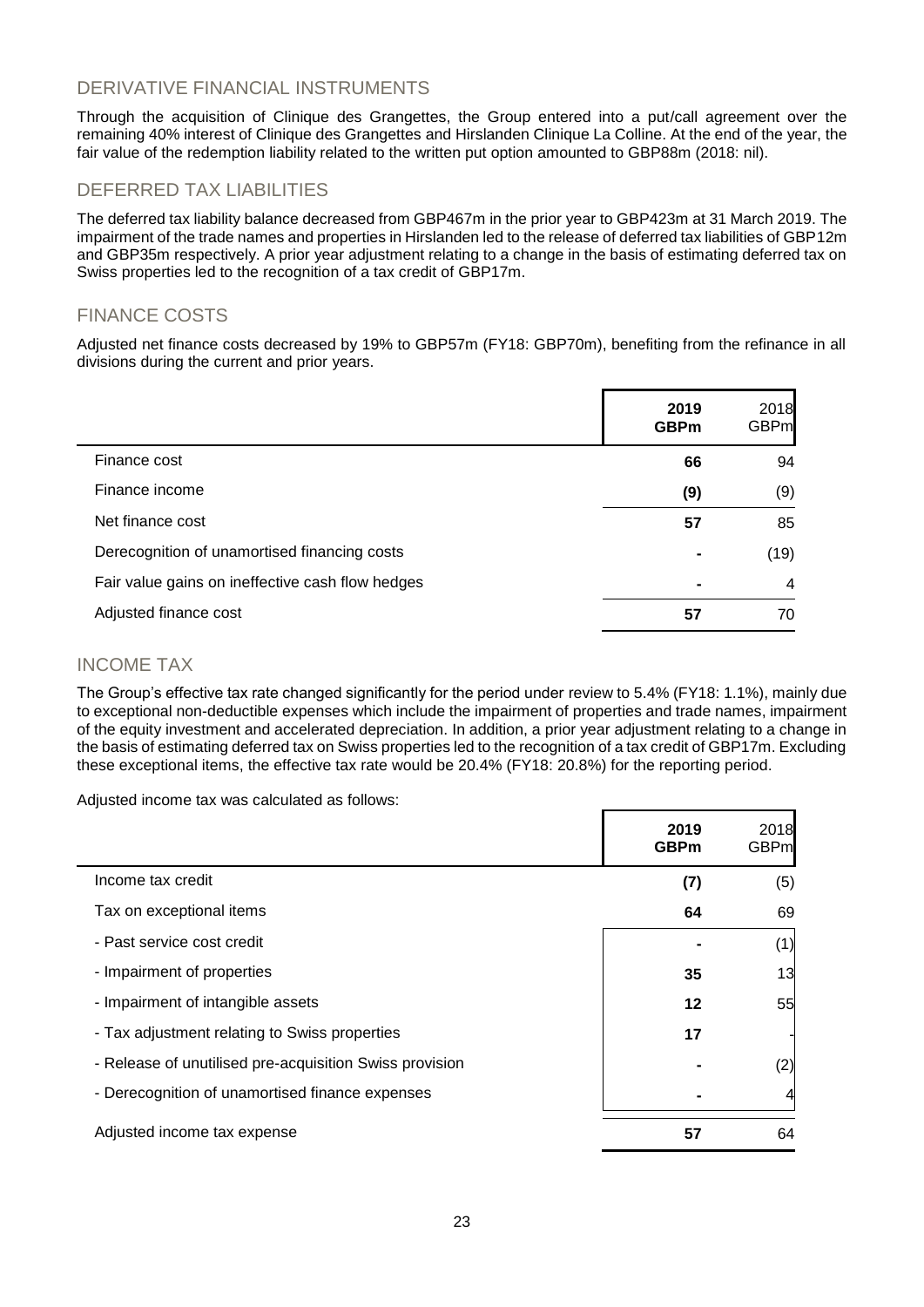## TAX STRATEGY

The Group is committed to conduct its tax affairs consistent with the following objectives:

- comply with relevant legislation, rules, regulations, and reporting and disclosure requirements in whichever jurisdiction it operates; and
- maintain mutual trust and respect in dealings with all tax authorities in the jurisdictions the Group does business.

While the Group aims to maximise the tax efficiency of its business transactions, it does not use structures in its tax planning that are contrary to intentions of relevant legislation. The Group interprets relevant tax laws to ensure that transactions are structured in a way that is consistent with a relationship of co-operative compliance with tax authorities. It also actively considers the implications of any planning for the Group's wider corporate reputation.

In order to meet these objectives, various procedures are implemented. The Audit and Risk Committee has reviewed the Group's tax strategy and related corporate tax matters.

## REFINANCING OF DEBT

The borrowing facilities in Mediclinic Southern Africa and Mediclinic Middle East were refinanced during the year. In both instances, the terms of the loans were extended with favourable pricing. The effective date for the funding and the closing was 26 September 2018 and 29 August 2018 respectively. In Mediclinic Middle East, a new term loan of GBP192m (AED920m) and revolving loan facility of GBP38m (AED184m) were put in place.

In Switzerland, an amendment to the financing agreement was entered into in March 2019, adjusting the covenants to reflect the impact of the recent regulatory changes on the profitability of the business. There was no change to the interest margin of the debt facility.

## **DIVIDEND POLICY AND PROPOSED DIVIDEND**

The Group's existing dividend policy is to target a pay-out ratio of between 25% and 30% of adjusted earnings. The Board may revise the policy at its discretion. Given the impact of IFRS 16 accounting changes, the Board deems it appropriate to adjust the future payout ratio to 25% to 35% of adjusted earnings.

The Board proposes a final dividend from retained earnings of 4.70 pence per ordinary share for the year ended 31 March 2019 for approval by the Company's shareholders at the annual general meeting on Wednesday, 24 July 2019. Together with the interim dividend of 3.20 pence per ordinary share for the six months ended 30 September 2018 (paid on 18 December 2018), the total proposed dividend for the year reflects a 29% distribution of adjusted Group earnings attributable to ordinary shareholders.

Shareholders on the South African register will be paid the South African rand cash equivalent of 86.24500 cents (68.99600 cents net of dividend withholding tax) per share. A dividend withholding tax of 20% will be applicable to all shareholders on the South African register who are not exempt therefrom. The South African rand cash equivalent has been calculated using the following exchange rate: GBP1: ZAR18.35, being the 5-day average ZAR/GBP exchange rate (Bloomberg) on Friday, 17 May 2019 at 3:00pm GMT.

The final dividend will be paid on Monday, 29 July 2019 to all ordinary shareholders who are on the register of members at the close of business on the record date of Friday, 14 June 2019.

The salient dates for the dividend will be as follows:

Dividend announcement date Thursday, 23 May 2019 Last date to trade cum dividend (SA register) Tuesday, 11 June 2019<br>First date of trading ex-dividend (SA register) Wednesday, 12 June 2019 First date of trading ex-dividend (SA register) Wednesday, 12 June 20<br>First date of trading ex-dividend (UK register) Thursday, 13 June 2019 First date of trading ex-dividend (UK register)<br>Record date Payment date Monday, 29 July 2019

Friday, 14 June 2019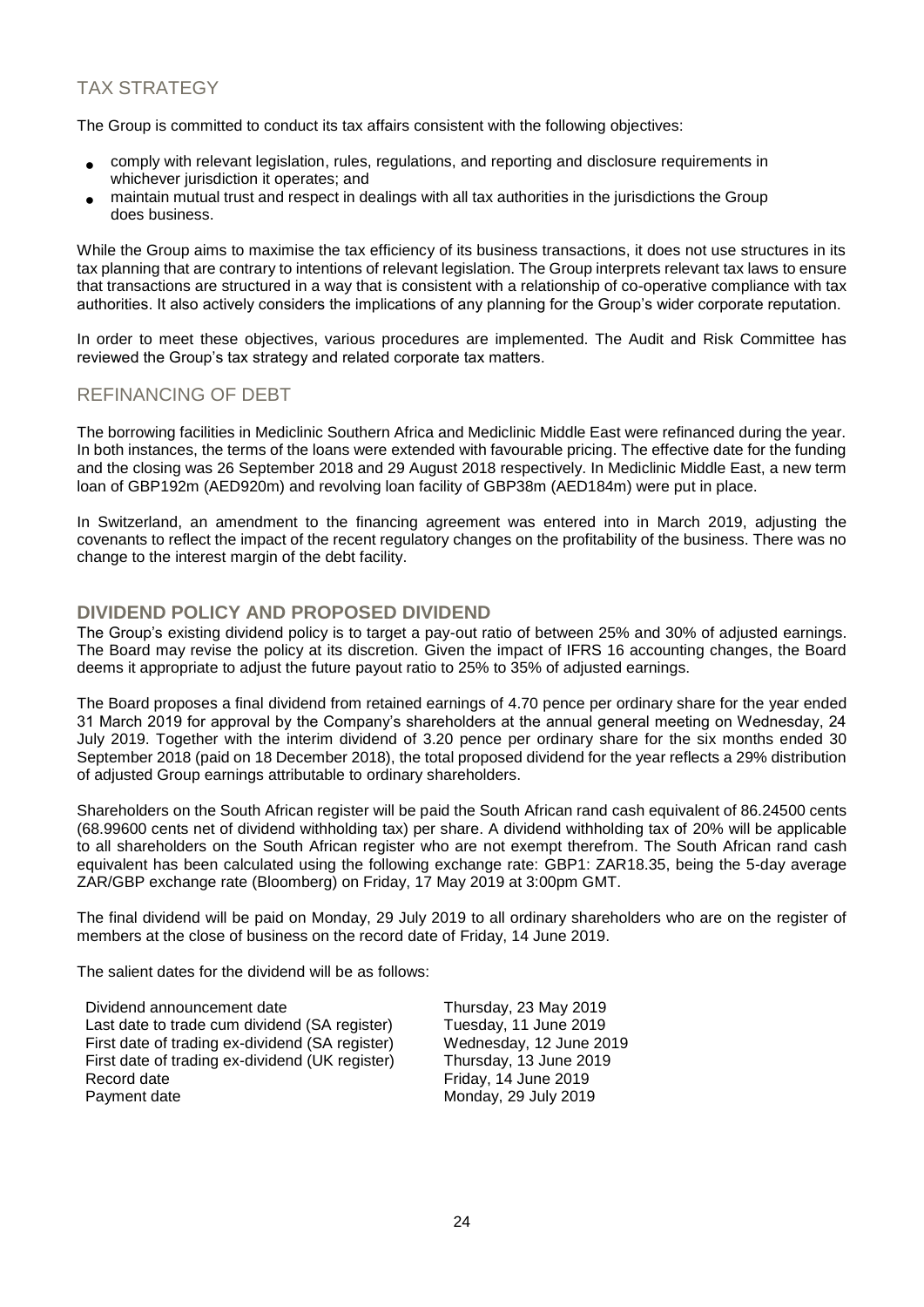Share certificates may not be dematerialised or rematerialised within Strate from Wednesday, 12 June 2019 to Friday, 14 June 2019, both dates inclusive. No transfers between the United Kingdom and South African registers may take place from Thursday, 23 May 2019 to Friday, 14 June 2019, both days inclusive.

### **Tax treatment for shareholders on the South African register**

### *South African tax resident shareholders on the South African register:*

In terms of the Company's Dividend Access Trust structure, the following South African tax resident shareholders on the South African register will receive a component of the dividend from the Dividend Access Trust and therefore regarded as a local South African dividend, with the remaining component from the Company and therefore regarded as a foreign non-South African dividend. For purposes of South African dividend withholding tax, the entire dividend of 86.24500 cents per share is taxable at a rate of 20%, unless an applicable exemption applies:

- 1. in the case of shares held in certificated form, who are registered on the South African register with an address in South Africa (other than PLC Nominees (Pty) Ltd (or any successor entity through which shares held in dematerialised form are held)); and
- 2. in the case of shares held in dematerialised form, in respect of whom the South African transfer secretaries of the Company have determined, in good faith and by reference to the information provided to them by the eligible shareholders and/or their brokers and/or central securities depository participants, that such eligible shareholders are either (i) tax resident in South Africa or (ii) have an address in South Africa and have not expressly indicated that they are not tax resident in South Africa as at the dividend record date.

The component of the dividend payable by the Dividend Access Trust and by the Company will be announced on the JSE's Stock Exchange News Service and on the LSE's Regulatory News Service as soon as possible after the record date, 14 June 2019, of the dividend.

#### *Non-South African tax resident shareholders on the South African register:*

Non-South African tax resident shareholders on the South African register will be paid the dividend by the Company in the usual way and not through the Dividend Access Trust. The entire dividend of 86.24500 cents per share payable to such shareholders will therefore be regarded as a foreign dividend and exempt from South African dividend withholding tax, provided that the relevant exemption forms have been completed and submitted as prescribed.

### **DIRECTORS' RESPONSIBILITIES STATEMENT**

The Directors confirm that, to the best of their knowledge the preliminary condensed financial statements have been prepared in accordance with International Financial Reporting Standards as adopted by the European Union and give a true and fair view of the assets, liabilities, financial position and profit or loss of the Group and that this announcement includes a fair summary of the development and performance of the business and the position of the Group.

After making enquiries, the Directors considered it appropriate to adopt the going concern basis in preparing the financial statements.

The names and functions of the Company's Directors are listed on the Company's website.

By order of the Board.

**Ronnie van der Merwe Jurgens Myburgh<br>
Chief Executive Officer Jurgens Myburgh**<br>
Chief Financial Officer Chief Executive Officer

22 May 2019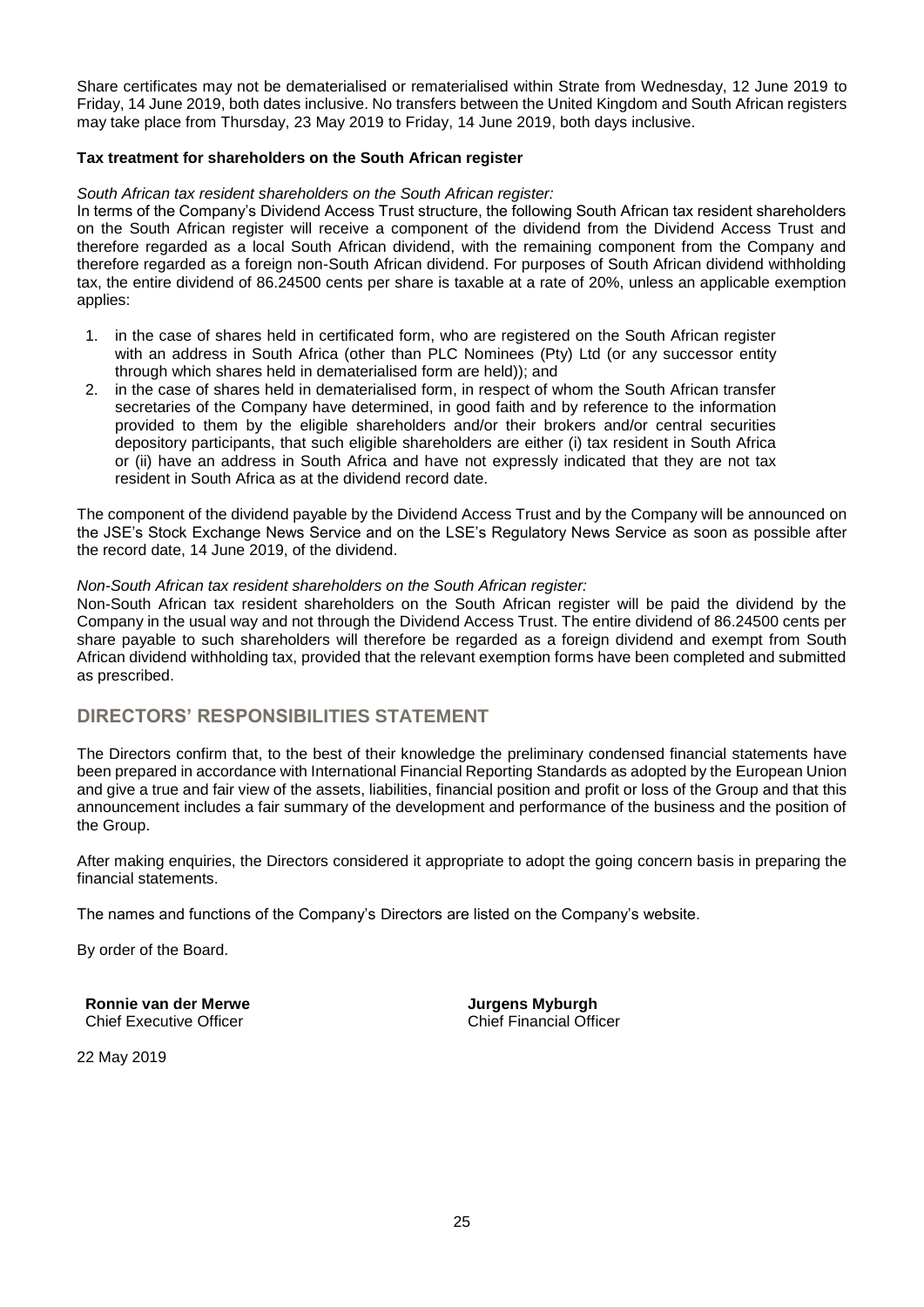## **CAUTIONARY STATEMENT**

This announcement contains certain forward-looking statements relating to the business of the Company and its subsidiaries, including with respect to the progress, timing and completion of the Group's development; the Group's ability to treat, attract and retain patients and clients; its ability to engage consultants and general practitioners and to operate its business and increase referrals; the integration of prior acquisitions; the Group's estimates for future performance and its estimates regarding anticipated operating results; future revenue; capital requirements; shareholder structure; and financing. In addition, even if the Group's actual results or development are consistent with the forward-looking statements contained in this announcement, those results or developments may not be indicative of the Group's results or developments in the future. In some cases, forwardlooking statements can be identified by words such as "could", "should", "may", "expects", "aims", "targets", "anticipates", "believes", "intends", "estimates", or similar. These forward-looking statements are based largely on the Group's current expectations as of the date of this announcement and are subject to a number of known and unknown risks and uncertainties and other factors that may cause actual results, performance or achievements to be materially different from any future results, performance or achievement expressed or implied by these forward-looking statements. In particular, the Group's expectations could be affected by, among other things, uncertainties involved in the integration of acquisitions or new developments; changes in legislation or the regulatory regime governing healthcare in Switzerland, South Africa, Namibia and the United Arab Emirates; poor performance by healthcare practitioners who practise at its facilities; unexpected regulatory actions or suspensions; competition in general; the impact of global economic changes; and the Group's ability to obtain or maintain accreditation or approval for its facilities or service lines. In light of these risks and uncertainties, there can be no assurance that the forward-looking statements made in this announcement will in fact be realised and no representation or warranty is given as to the completeness or accuracy of the forward-looking statements contained in this announcement.

The Group is providing the information in this announcement as of this date, and disclaims any intention to, and make no undertaking to, publicly update or revise any forward-looking statements, whether as a result of new information, future events or otherwise.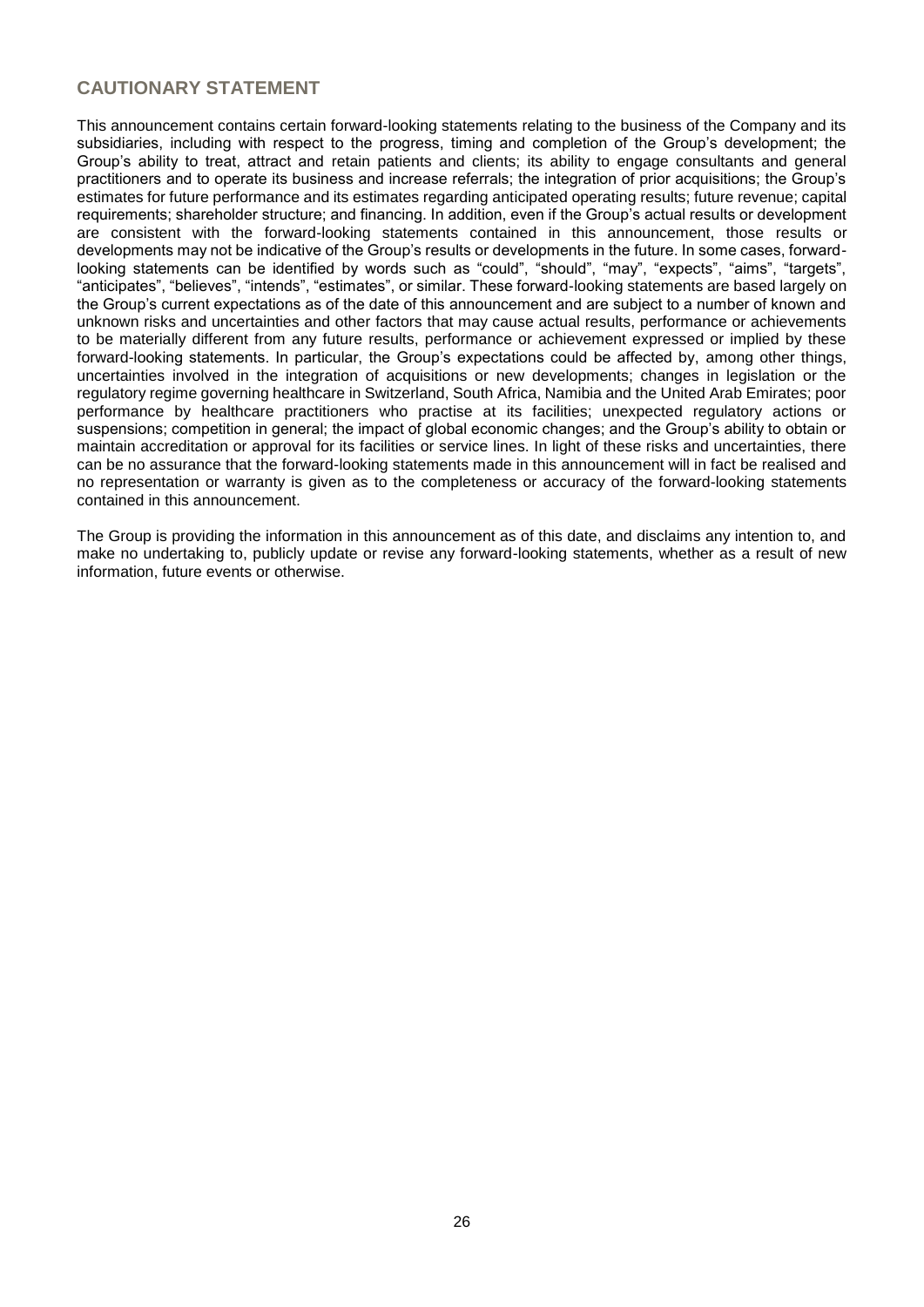## **CONDENSED CONSOLIDATED STATEMENT OF FINANCIAL POSITION** at 31 March 2019

|                                               |                | 2019<br><b>GBPm</b> | 2018<br><b>GBPm</b> |
|-----------------------------------------------|----------------|---------------------|---------------------|
| <b>ASSETS</b>                                 |                |                     |                     |
| <b>Non-current assets</b>                     |                | 5 3 3 7             | 5 3 8 2             |
| Property, equipment and vehicles              | 4              | 3 5 24              | 3590                |
| Intangible assets                             | 5              | 1587                | 1 4 0 6             |
| Equity accounted investments                  | 6              | 193                 | 357                 |
| Other investments and loans                   |                | 10                  | 7                   |
| Deferred income tax assets                    |                | 23                  | 22                  |
| <b>Current assets</b>                         |                | 1 0 9 1             | 961                 |
| Inventories                                   |                | 88                  | 90                  |
| Trade and other receivables                   |                | 732                 | 607                 |
| Other investments and loans                   |                | 1                   |                     |
| Current income tax assets                     |                | 1                   |                     |
| Cash and cash equivalents                     |                | 265                 | 261                 |
| Assets classified as held for sale            |                | 4                   |                     |
| <b>Total assets</b>                           |                | 6428                | 6 3 4 3             |
| <b>EQUITY</b>                                 |                |                     |                     |
| <b>Capital and reserves</b>                   |                |                     |                     |
| Share capital                                 |                | 74                  | 74                  |
| Share premium reserve                         |                | 690                 | 690                 |
| Treasury shares                               |                |                     | (1)                 |
| Retained earnings                             |                | 4769                | 5 0 5 7             |
| Other reserves                                |                | (2382)              | (2534)              |
| Attributable to equity holders of the Company |                | 3 1 5 1             | 3 2 8 6             |
| Non-controlling interests                     |                | 115                 | 87                  |
| <b>Total equity</b>                           |                | 3 2 6 6             | 3 3 7 3             |
| <b>LIABILITIES</b>                            |                |                     |                     |
| <b>Non-current liabilities</b>                |                | 2 5 7 6             | 2 4 4 5             |
| <b>Borrowings</b>                             | 7              | 1895                | 1866                |
| Deferred income tax liabilities               |                | 423                 | 467                 |
| Retirement benefit obligations                |                | 138                 | 86                  |
| Provisions                                    |                | 29                  | 23                  |
| Derivative financial instruments              |                | 91                  | $\overline{a}$      |
| Cash-settled share-based payment liabilities  |                |                     | 1                   |
| <b>Current liabilities</b>                    |                | 586                 | 525                 |
| Trade and other payables                      |                | 464                 | 424                 |
| Borrowings                                    | $\overline{7}$ | 87                  | 71                  |
| Provisions                                    |                | 15                  | 15                  |
| Retirement benefit obligations                |                | 11                  | 10                  |
| Current income tax liabilities                |                | 8                   | 5                   |
| Liabilities classified as held for sale       |                | 1                   |                     |
| <b>Total liabilities</b>                      |                | 3 1 6 2             | 2970                |
|                                               |                |                     |                     |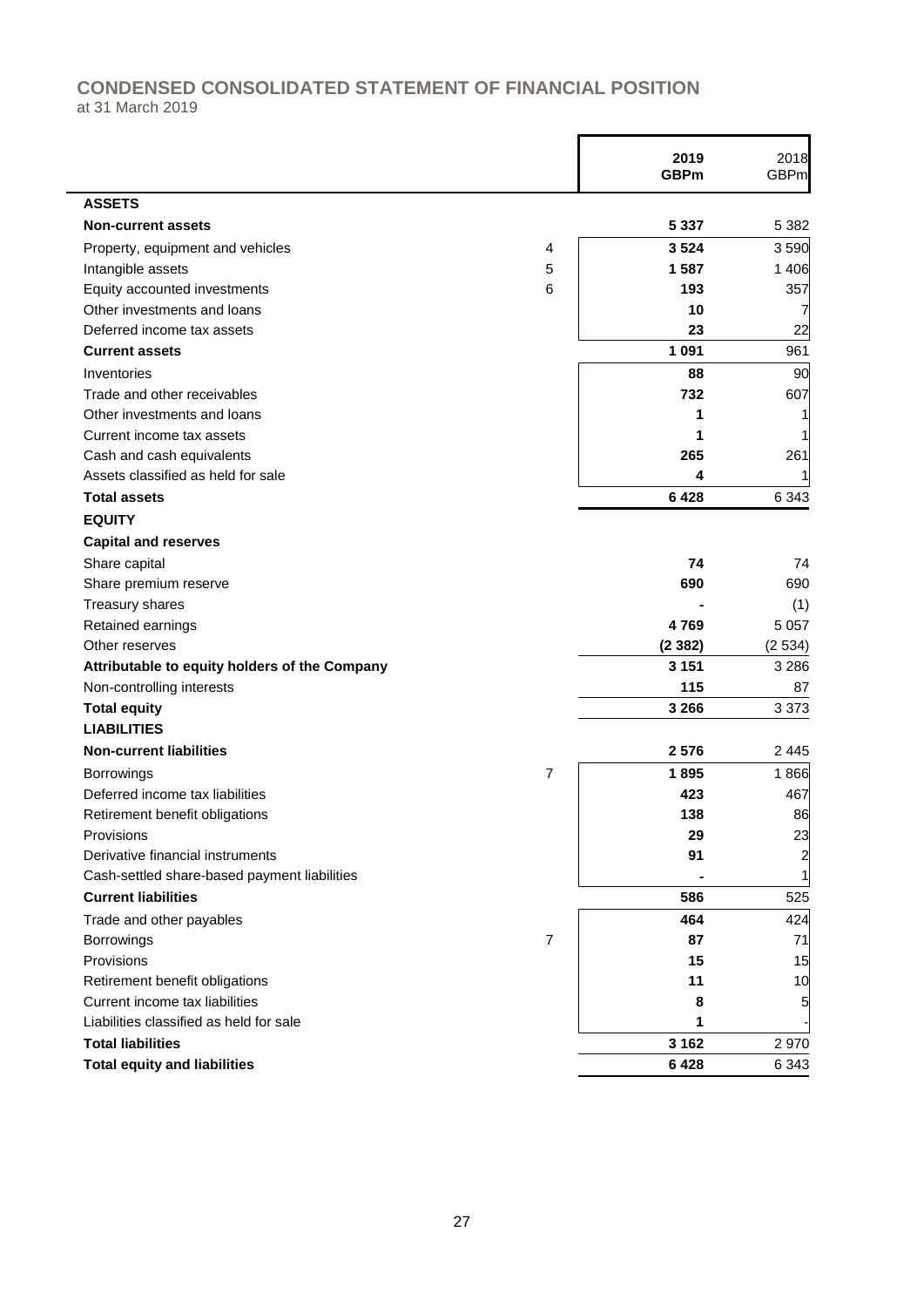# **CONDENSED CONSOLIDATED INCOME STATEMENT**

for the year ended 31 March 2019

|                                                                                      | <b>Notes</b>   | 2019<br><b>GBPm</b> | (Re-presented)*<br>2018<br><b>GBPm</b> |
|--------------------------------------------------------------------------------------|----------------|---------------------|----------------------------------------|
| Revenue                                                                              |                | 2932                | 2876                                   |
| Cost of sales                                                                        |                | (1827)              | (1779)                                 |
| Administration and other operating expenses                                          |                | (1 021)             | (1387)                                 |
| Impairment of property, equipment and vehicles                                       | $\overline{4}$ | (186)               | (84)                                   |
| Impairment of intangible assets                                                      | 5              | (55)                | (560)                                  |
| Other administration and operating expenses                                          |                | (780)               | (743)                                  |
| Other gains and losses                                                               |                | (3)                 | 2                                      |
| <b>Operating profit/(loss)</b>                                                       |                | 81                  | (288)                                  |
| Finance income                                                                       |                | 9                   | 9                                      |
| Finance cost                                                                         | 8              | (66)                | (94)                                   |
| Share of net profit of equity accounted investments                                  | 6              | 3                   | 3                                      |
| Impairment of equity accounted investment                                            | 6              | (164)               | (109)                                  |
| Loss before tax                                                                      |                | (137)               | (479)                                  |
| Income tax credit                                                                    | 9              | 7                   | 5                                      |
| Loss for the year                                                                    |                | (130)               | (474)                                  |
| Attributable to:                                                                     |                |                     |                                        |
| Equity holders of the Company                                                        |                | (151)               | (492)                                  |
| Non-controlling interests                                                            |                | 21                  | 18                                     |
|                                                                                      |                | (130)               | (474)                                  |
| Loss per ordinary share attributable to the equity holders of the<br>Company - pence |                |                     |                                        |
| <b>Basic</b>                                                                         | 10             | (20.5)              | (66.7)                                 |
| <b>Diluted</b>                                                                       | 10             | (20.5)              | (66.7)                                 |
|                                                                                      |                |                     |                                        |

*\* Refer to note 2*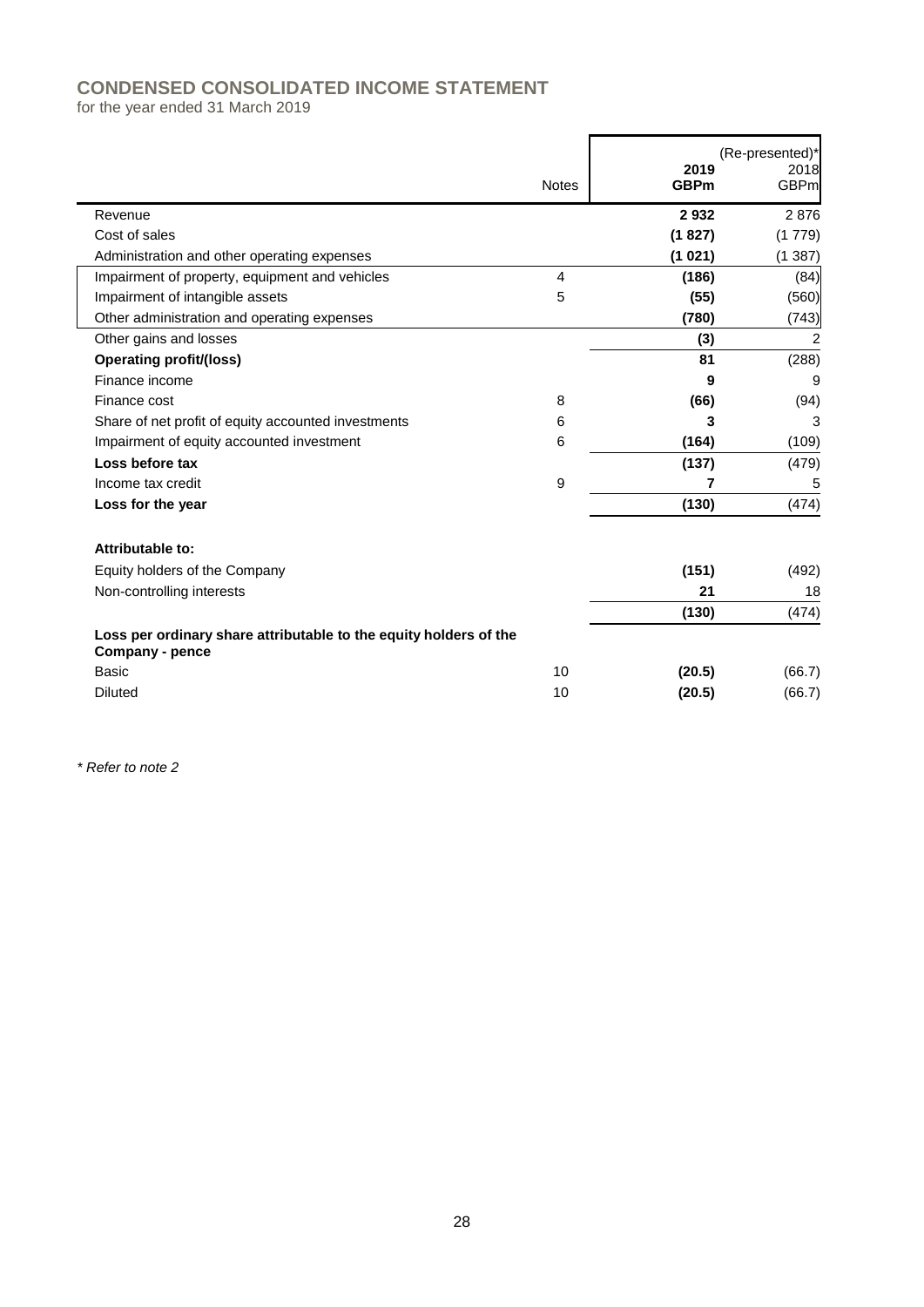## **CONDENSED CONSOLIDATED STATEMENT OF OTHER COMPREHENSIVE INCOME** for the year ended 31 March 2019

|                                                            | 2019<br><b>GBPm</b> | 2018<br><b>GBPm</b> |
|------------------------------------------------------------|---------------------|---------------------|
| Loss for the year                                          | (130)               | (474)               |
| Other comprehensive income/(loss)                          |                     |                     |
| Items that may be reclassified to the income statement     | 142                 | (309)               |
| Currency translation differences                           | 142                 | (310)               |
| Fair value adjustment - cash flow hedges                   |                     |                     |
| Items that may not be reclassified to the income statement | (34)                | 60                  |
| Remeasurements of retirement benefit obligations           | (34)                | 60                  |
| Other comprehensive income/(loss), net of tax              | 108                 | (249)               |
| Total comprehensive loss for the year                      | (22)                | (723)               |
| Attributable to:                                           |                     |                     |
| Equity holders of the Company                              | (29)                | (742)               |
| Non-controlling interests                                  |                     | 19                  |
|                                                            | (22)                | (723)               |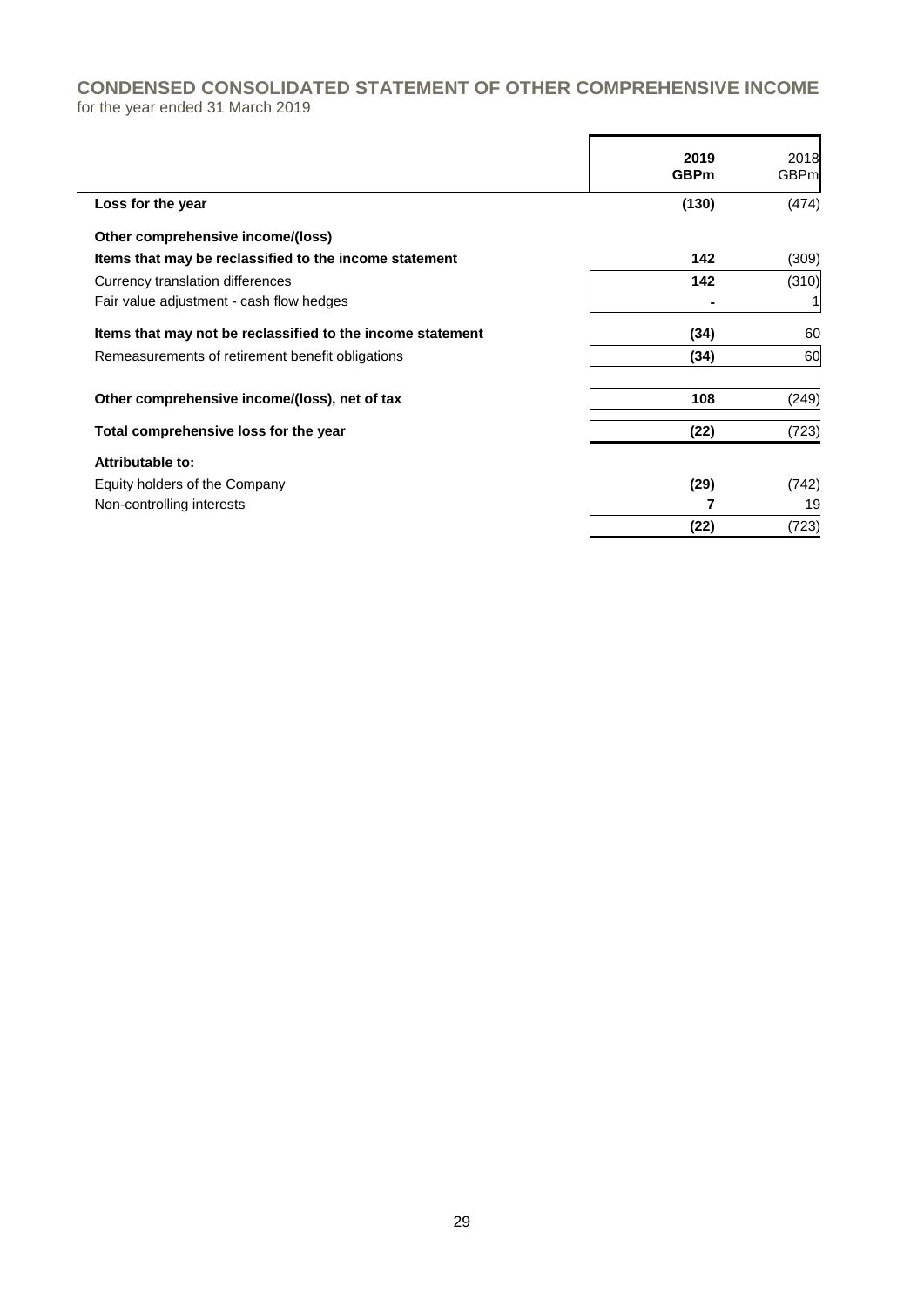## **CONDENSED CONSOLIDATED STATEMENT OF CHANGES IN EQUITY**

for the year ended 31 March 2019

|                                                                | capital<br><b>GBPm</b> | Capital<br><b>Share redemption</b><br>reserve<br><b>GBPm</b> | <b>Share</b><br>reserve<br><b>GBPm</b> | <b>Reverse</b><br>premium acquisition<br>reserve<br><b>GBPm</b> | <b>Treasury</b><br>shares<br><b>GBPm</b> | Share-<br>based<br>reserve<br><b>GBPm</b> | Foreign<br>currency<br>payment translation<br>reserve<br><b>GBPm</b> | <b>Hedging</b><br>reserve<br><b>GBPm</b> | <b>Retained</b><br>earnings<br><b>GBPm</b> | <b>Attributable</b><br>to equity<br>holders of<br>Company<br><b>GBPm</b> | Non-l<br>the controlling<br>interests<br><b>GBPm</b> | <b>Total</b><br>equity<br><b>GBPm</b> |
|----------------------------------------------------------------|------------------------|--------------------------------------------------------------|----------------------------------------|-----------------------------------------------------------------|------------------------------------------|-------------------------------------------|----------------------------------------------------------------------|------------------------------------------|--------------------------------------------|--------------------------------------------------------------------------|------------------------------------------------------|---------------------------------------|
| Balance at 31 March 2018                                       | 74                     | 6                                                            | 690                                    | (3014)                                                          | (1)                                      | 1                                         | 468                                                                  | 5                                        | 5 0 5 7                                    | 3 2 8 6                                                                  | 87                                                   | 3 3 7 3                               |
| IFRS 9 transition<br>adjustment                                |                        |                                                              |                                        |                                                                 |                                          |                                           |                                                                      |                                          | (2)                                        | (2)                                                                      |                                                      | (2)                                   |
| <b>Restated as at 1 April</b><br>2018                          | 74                     | 6                                                            | 690                                    | (3014)                                                          | (1)                                      | 1                                         | 468                                                                  | 5                                        | 5 0 5 5                                    | 3 2 8 4                                                                  | 87                                                   | 3 3 7 1                               |
| (Loss)/profit for the year                                     |                        |                                                              |                                        |                                                                 |                                          |                                           |                                                                      |                                          | (151)                                      | (151)                                                                    | 21                                                   | (130)                                 |
| Other comprehensive<br>income/(loss) for the year              |                        |                                                              |                                        |                                                                 |                                          |                                           | 153                                                                  | $\sim$                                   | (31)                                       | 122                                                                      | (14)                                                 | 108                                   |
| Total comprehensive<br>income/(loss) for the year              |                        |                                                              |                                        |                                                                 |                                          |                                           | 153                                                                  |                                          | (182)                                      | (29)                                                                     |                                                      | (22)                                  |
| Transfer to other reserves                                     |                        |                                                              |                                        |                                                                 |                                          |                                           | 7                                                                    | (7)                                      |                                            |                                                                          |                                                      |                                       |
| <b>Business combinations</b>                                   |                        |                                                              |                                        |                                                                 |                                          |                                           |                                                                      |                                          |                                            |                                                                          | 12                                                   | 12                                    |
| Derivative entered into as<br>part of business<br>combinations |                        |                                                              |                                        |                                                                 |                                          |                                           |                                                                      |                                          | (86)                                       | (86)                                                                     |                                                      | (86)                                  |
| Settlement of Forfeitable<br>Share Plan                        |                        |                                                              |                                        |                                                                 | -1                                       | (1)                                       |                                                                      |                                          |                                            |                                                                          |                                                      |                                       |
| Transactions with non-<br>controlling shareholders             |                        |                                                              |                                        |                                                                 |                                          |                                           |                                                                      |                                          | 41                                         | 41                                                                       | 17                                                   | 58                                    |
| Dividends paid                                                 |                        |                                                              |                                        |                                                                 |                                          |                                           |                                                                      |                                          | (59)                                       | (59)                                                                     | (8)                                                  | (67)                                  |
| <b>Balance at 31 March 2019</b>                                | 74                     | 6                                                            | 690                                    | (3014)                                                          |                                          |                                           | 628                                                                  | (2)                                      | 4769                                       | 3 1 5 1                                                                  | 115                                                  | 3 2 6 6                               |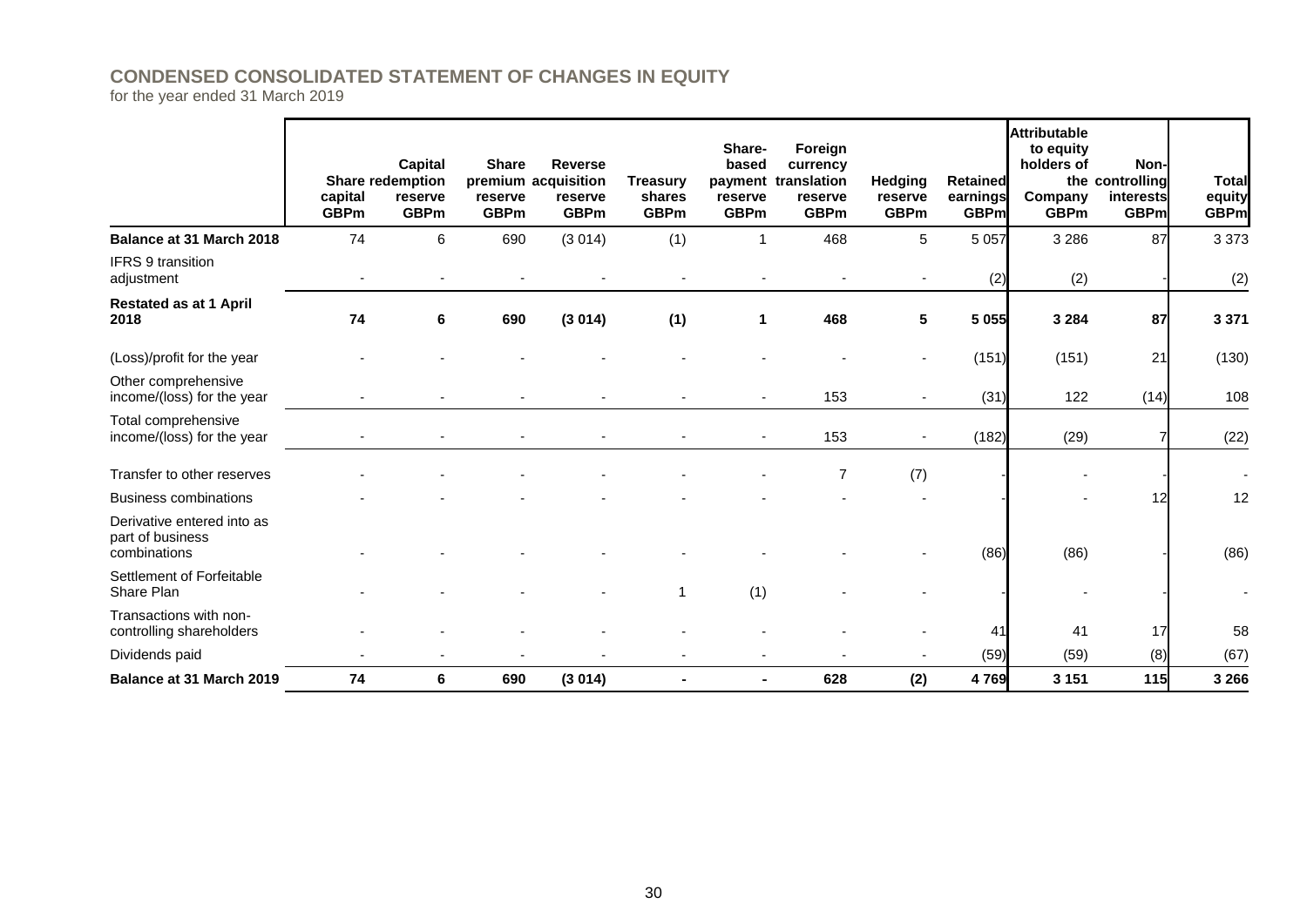## **CONDENSED CONSOLIDATED STATEMENT OF CHANGES IN EQUITY**

for the year ended 31 March 2018

|                                                                             | capital<br><b>GBPm</b> | <b>Capital</b><br><b>Share redemption</b><br>reserve<br><b>GBPm</b> | <b>Share</b><br>reserve<br><b>GBPm</b> | <b>Reverse</b><br>premium acquisition<br>reserve<br><b>GBPm</b> | Treasury<br>shares<br><b>GBPm</b> | Share-<br>based<br>reserve<br><b>GBPm</b> | Foreign<br>currency<br>payment translation<br>reserve<br><b>GBPm</b> | Hedging<br>reserve<br><b>GBPm</b> | <b>Retained</b><br>earnings<br><b>GBPm</b> | <b>Attributable</b><br>to equity<br>holders of<br>Company<br><b>GBPm</b> | Non-l<br>the controlling<br>interests<br><b>GBPm</b> | <b>Total</b><br>equity<br><b>GBPm</b> |
|-----------------------------------------------------------------------------|------------------------|---------------------------------------------------------------------|----------------------------------------|-----------------------------------------------------------------|-----------------------------------|-------------------------------------------|----------------------------------------------------------------------|-----------------------------------|--------------------------------------------|--------------------------------------------------------------------------|------------------------------------------------------|---------------------------------------|
| <b>Balance at 1 April 2017</b>                                              | 74                     | 6                                                                   | 690                                    | (3014)                                                          | (2)                               | 24                                        | 779                                                                  | 4                                 | 5 5 2 5                                    | 4 0 8 6                                                                  | 78                                                   | 4 1 6 4                               |
| (Loss)/profit for the year                                                  |                        |                                                                     |                                        |                                                                 |                                   |                                           |                                                                      |                                   | (492)                                      | (492)                                                                    | 18                                                   | (474)                                 |
| Other comprehensive<br>(loss)/income for the year                           |                        |                                                                     |                                        |                                                                 |                                   |                                           | (311)                                                                |                                   | 60                                         | (250)                                                                    |                                                      | (249)                                 |
| Total comprehensive<br>(loss)/income for the year                           |                        |                                                                     |                                        |                                                                 |                                   |                                           | (311)                                                                |                                   | (432)                                      | (742)                                                                    | 19                                                   | (723)                                 |
| Transfer to retained<br>earnings                                            |                        |                                                                     |                                        |                                                                 |                                   | (23)                                      |                                                                      |                                   | 23                                         |                                                                          |                                                      |                                       |
| Non-controlling<br>shareholders derecognised<br>on disposal of subsidiaries |                        |                                                                     |                                        |                                                                 |                                   |                                           |                                                                      |                                   |                                            |                                                                          | (1)                                                  | (1)                                   |
| Share-based payment<br>expense                                              |                        |                                                                     |                                        |                                                                 |                                   |                                           |                                                                      |                                   |                                            |                                                                          |                                                      |                                       |
| Settlement of Forfeitable<br>Share Plan                                     |                        |                                                                     |                                        |                                                                 |                                   | (1)                                       |                                                                      |                                   |                                            |                                                                          |                                                      |                                       |
| Transactions with non-<br>controlling shareholders                          |                        |                                                                     |                                        |                                                                 |                                   |                                           |                                                                      |                                   | (1)                                        | (1)                                                                      |                                                      |                                       |
| Dividends paid                                                              |                        |                                                                     |                                        |                                                                 |                                   |                                           |                                                                      |                                   | (58)                                       | (58)                                                                     | (10)                                                 | (68)                                  |
| <b>Balance at 31 March 2018</b>                                             | 74                     | 6                                                                   | 690                                    | (3014)                                                          | (1)                               | 1                                         | 468                                                                  | $5\phantom{.0}$                   | 5 0 5 7                                    | 3 2 8 6                                                                  | 87                                                   | 3 3 7 3                               |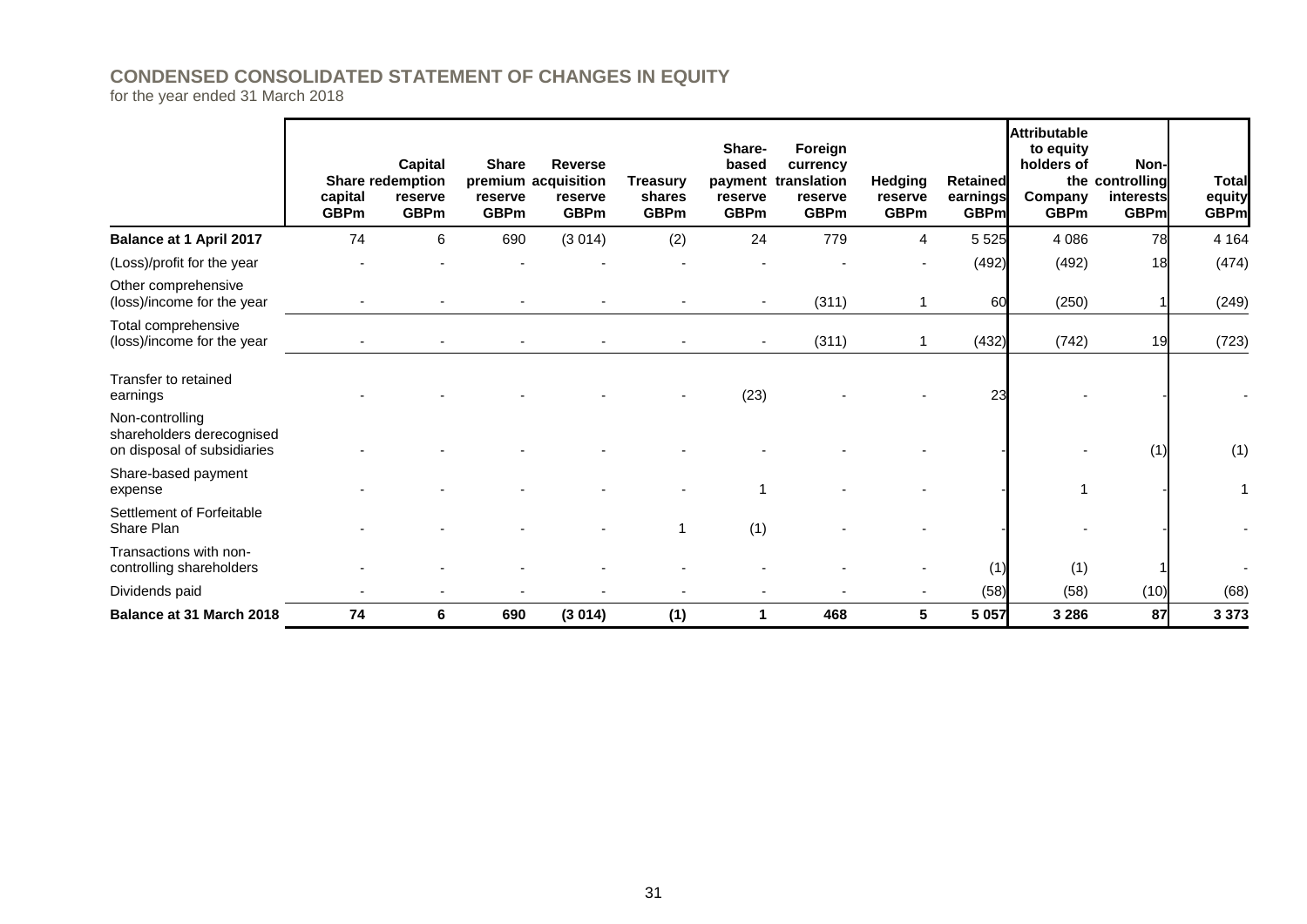# **CONDENSED CONSOLIDATED STATEMENT OF CASH FLOWS**

for the year ended 31 March 2019

|                                                      | <b>Notes</b> | 2019<br><b>GBPm</b><br>Inflow/(outflow) Inflow/(outflow) | 2018<br><b>GBPm</b> |
|------------------------------------------------------|--------------|----------------------------------------------------------|---------------------|
|                                                      |              |                                                          |                     |
| <b>CASH FLOW FROM OPERATING ACTIVITIES</b>           |              |                                                          |                     |
| Cash generated from operations                       |              | 451                                                      | 466                 |
| Interest received                                    |              | 9                                                        | 9                   |
| Interest paid                                        |              | (61)                                                     | (74)                |
| Tax paid                                             |              | (55)                                                     | (56)                |
| Net cash generated from operating activities         |              | 344                                                      | 345                 |
| <b>CASH FLOW FROM INVESTMENT ACTIVITIES</b>          |              | (298)                                                    | (319)               |
| Investment to maintain operations                    |              | (86)                                                     | (112)               |
| Investment to expand operations                      |              | (154)                                                    | (142)               |
| Acquisition of subsidiaries                          | 11           | (63)                                                     | (83)                |
| Disposal of subsidiaries                             |              |                                                          |                     |
| Acquisition of investment in associate               | 6            | (4)                                                      | (2)                 |
| Dividends received from equity accounted investment  |              | 4                                                        | 5                   |
| Proceeds from money market funds                     |              |                                                          | 13                  |
| Proceeds from other investments and loans            |              | 5                                                        |                     |
| Net cash generated before financing activities       |              | 46                                                       | 26                  |
| <b>CASH FLOW FROM FINANCING ACTIVITIES</b>           |              | (34)                                                     | (108)               |
| Distributions to non-controlling interests           |              | (8)                                                      | (10)                |
| Distributions to shareholders                        | 14           | (59)                                                     | (58)                |
| Proceeds from borrowings                             |              | 385                                                      | 6                   |
| Repayment of borrowings                              |              | (347)                                                    | (30)                |
| Refinancing transaction costs                        |              | (5)                                                      | (12)                |
| Settlement of interest rate swap                     |              |                                                          | (4)                 |
| Net increase/(decrease) in cash and cash equivalents |              | 12                                                       | (82)                |
| Opening balance of cash and cash equivalents         |              | 261                                                      | 361                 |
| Exchange rate fluctuations on foreign cash           |              | (8)                                                      | (18)                |
| Closing balance of cash and cash equivalents         |              | 265                                                      | 261                 |

 $\overline{1}$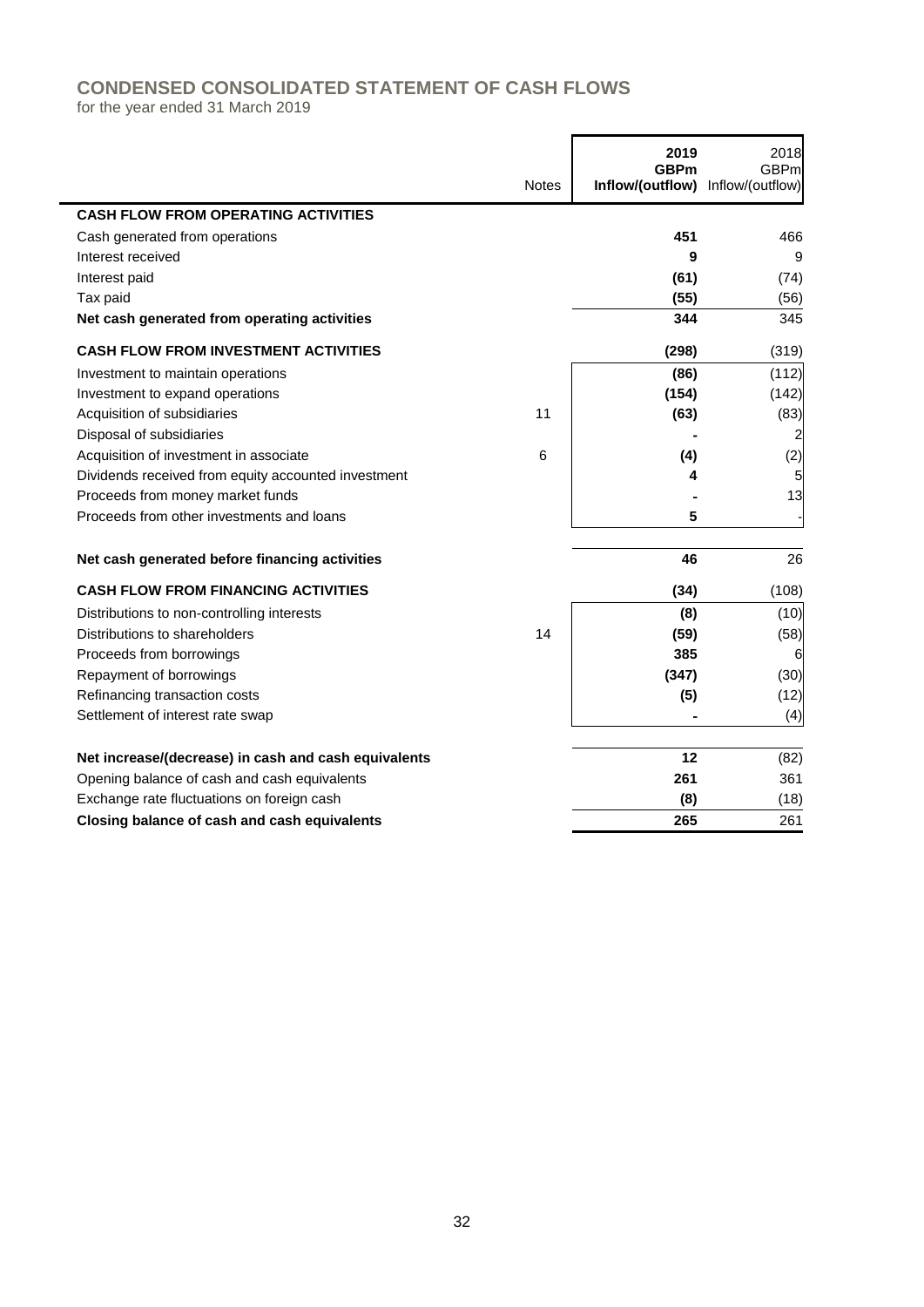#### **1. GENERAL INFORMATION**

Mediclinic is an international private hospital group with operations in Switzerland, Southern Africa (South Africa and Namibia) and the United Arab Emirates. Its core purpose is to enhance the quality of life of patients by providing value-based healthcare services. Mediclinic also holds a 29.9% interest in Spire Healthcare Group plc, a LSE listed and UK-based private hospital group.

The Company is a public limited company, with a primary listing on the London Stock Exchange and secondary listings on the Johannesburg Stock Exchange and the Namibian Stock Exchange and incorporated and domiciled in the UK (registered number: 08338604). The address of its registered office is 6<sup>th</sup> Floor, 65 Gresham Street, London, EC2V 7NQ, United Kingdom.

The condensed consolidated financial statements for the year ended 31 March 2019 was approved by the Board on 22 May 2019.

#### **2. BASIS OF PREPARATION**

The condensed consolidated financial statements included in the results announcement for the year ended 31 March 2019 have been extracted from the full Annual Report which was approved by the Board of Directors on 22 May 2019. The condensed consolidated financial statements are prepared in accordance with International Financial Reporting Standards ('IFRS') as adopted by the European Union ('EU'), the Companies Act 2006 and Article 4 of the EU IAS Regulations.

The auditor's report on those consolidated financial statements was unqualified, did not draw attention to any matters by way of emphasis without qualifying their report, and did not contain statements under section 498(2) or 498(3) of the Companies Act 2006. This results announcement does not constitute statutory accounts of the Group within the meaning of sections 434(3) and 435(3) of the Companies Act 2006. The Annual Report for the year ended 31 March 2019 will be delivered to the Registrar of Companies following the Company's annual general meeting to be held on Wednesday, 24 July 2019.

The Group has prepared the condensed consolidated financial statements on a going concern basis. The condensed consolidated financial statements have been prepared in accordance with the Disclosure Guidance and Transparency Rules of the Financial Conduct Authority and with IAS 34 Interim Financial Reporting, as adopted by the EU. They do not include all the information required for full annual financial statements and should be read in conjunction with information contained in the Group's Annual Report and Financial Statements for the year ended 31 March 2019.

This results announcement has been prepared applying consistent accounting policies to those applied by the Group in the comparative period, except for the adoption of IFRS 9 and IFRS 15. Refer to note 12 for a description of the changes in accounting policies. The condensed consolidated financial statements included in this results announcement do not itself contain sufficient information to comply with IFRS. The Company will publish full financial statements that comply with IFRS in June 2019.

The Group will adopt IFRS 16 Leases from 1 April 2019. The Group expects to recognise right-of-use assets of approximately GBP610m and lease liabilities of approximately GBP662m. The deferred tax impact and impairment assessment relating to the initial recognition of the right-of-use assets on adoption of IFRS 16 are still being considered and will be concluded ahead of the announcement of the Group's half year results at 30 September 2019. On application of IFRS 16 to the 2020 financial year income statement, indicatively, profit before tax would be lower by approximately GBP4m, excluding the Group's equity accounted share of the impact at Spire. EBITDA would be higher by approximately GBP61m due to the fact that the operating lease expense recognised under IAS 17 is replaced with interest and depreciation under IFRS 16 (which is excluded from EBITDA). Spire has disclosed the estimated impact of IFRS 16 in its Annual Report at 31 December 2018, which estimated the Group's equity share of profit before tax would be lower by approximately GBP4m based on the results for the year ended 31 December 2018. Refer to a detailed assessment of the implementation of the standard in the Group's Annual Report and Financial Statements for the year ended 31 March 2019.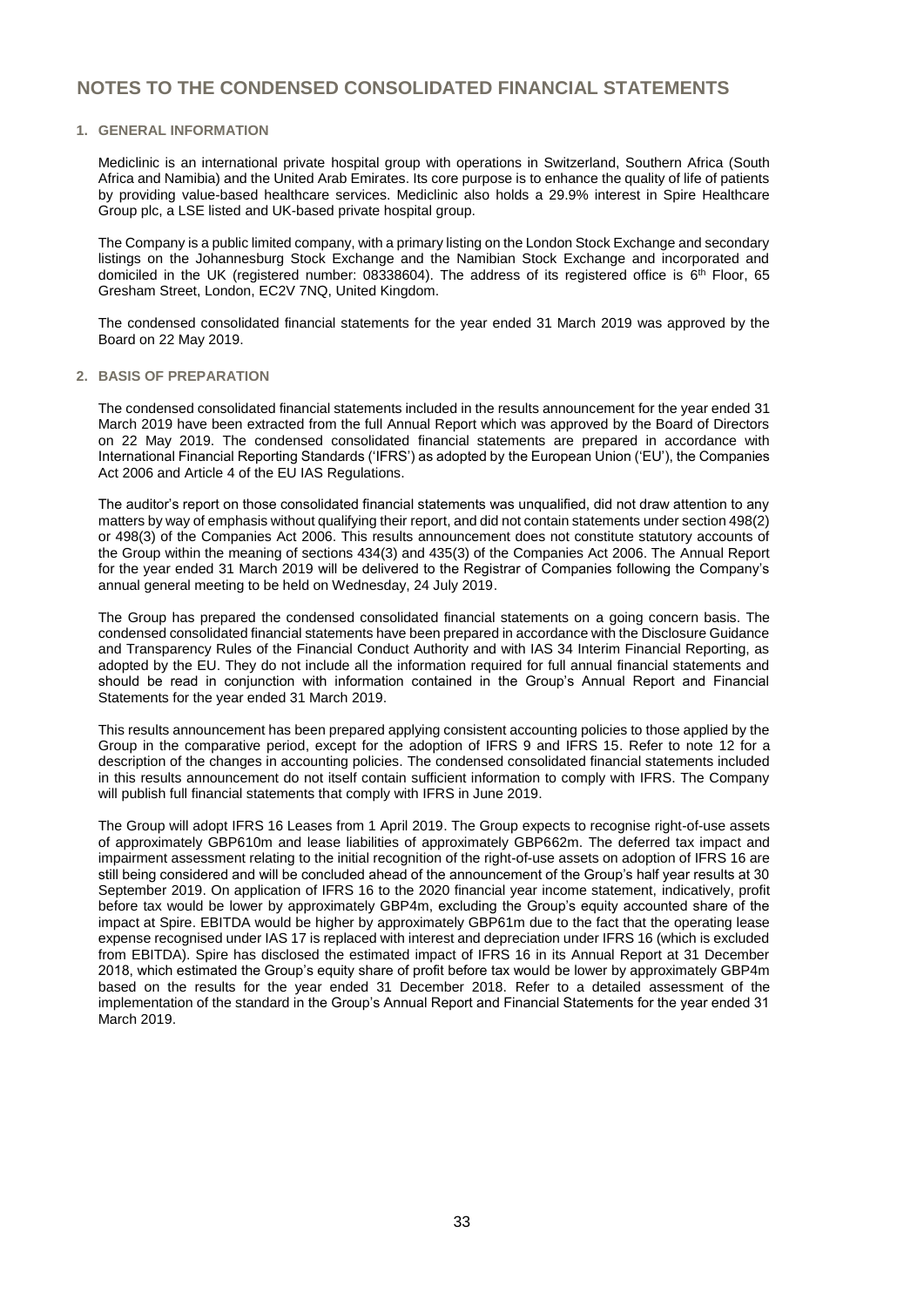#### **2. BASIS OF PREPARATION** (continued)

#### **Functional and presentation currency**

The condensed consolidated financial statements are presented in pounds sterling, rounded to the nearest million. The functional currency of the majority of the Group's entities, and the currencies of the primary economic environments in which they operate, is the Swiss franc, South African rand and United Arab Emirates dirham. The United Arab Emirates dirham is pegged against the United States dollar at a rate of 3.6725 per US Dollar.

#### **Income statement reclassification**

The income statement for the year ended 31 March 2018 has been re-presented to reclassify certain costs of the Southern African segment that were previously shown as a reduction of revenue. The impact of the reclassification was an increase in revenue and cost of sales of GBP6m. The reclassification had no impact on reported cash, profits or net assets.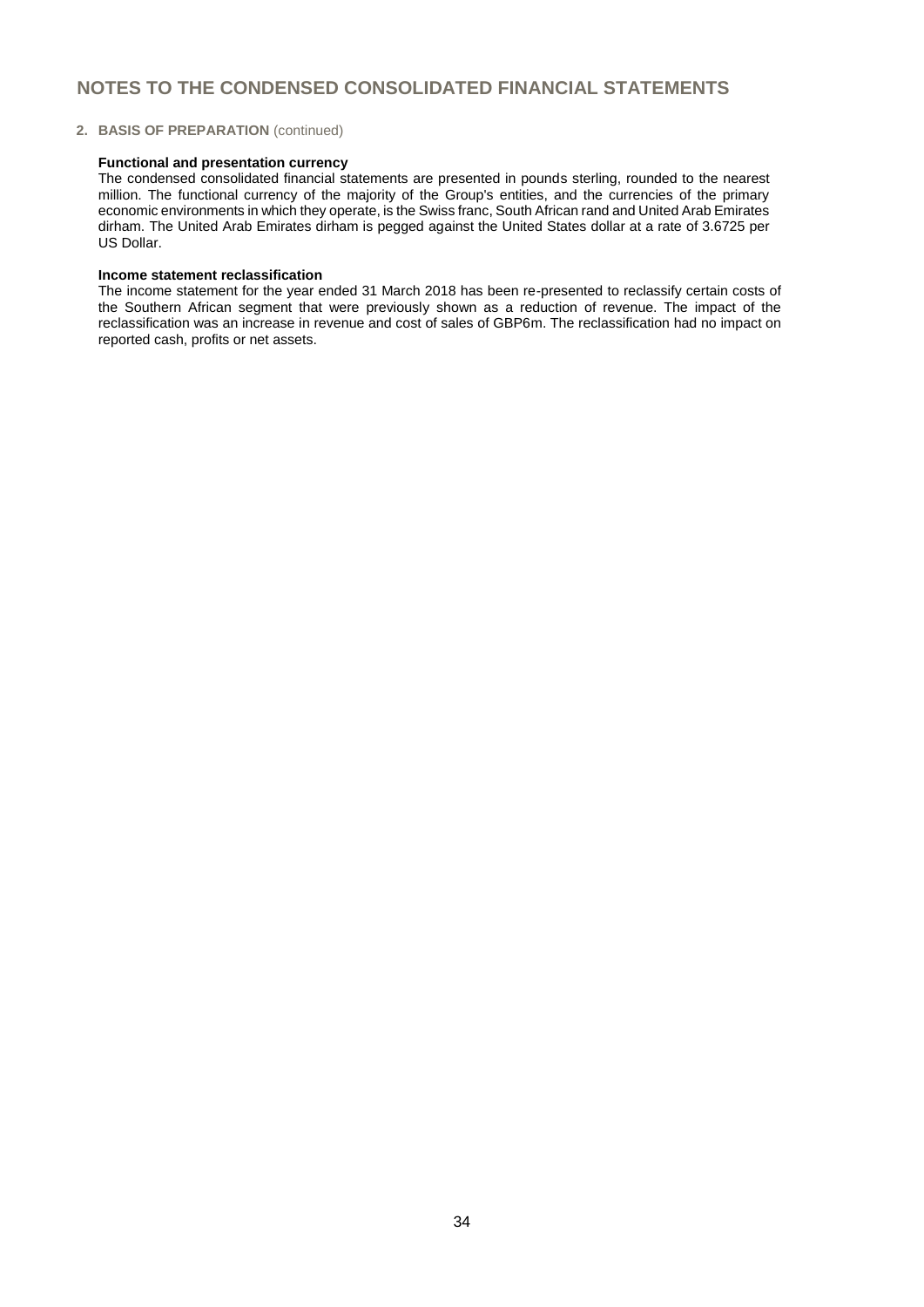### **3. SEGMENTAL REPORT**

The reportable operating segments are identified as follows: Switzerland, Southern Africa, Middle East and additional segments are shown for the United Kingdom and Corporate.

|                                                            |                      |                                   | <b>Reportable operating segments</b> |                                   | <b>Other</b>                            |                          |  |
|------------------------------------------------------------|----------------------|-----------------------------------|--------------------------------------|-----------------------------------|-----------------------------------------|--------------------------|--|
| Year ended 31 March 2019                                   | Total<br><b>GBPm</b> | <b>Switzerland</b><br><b>GBPm</b> | <b>Southern</b><br><b>GBPm</b>       | Africa Middle East<br><b>GBPm</b> | <b>United</b><br>Kingdom<br><b>GBPm</b> | Corporate<br><b>GBPm</b> |  |
| Revenue                                                    | 2932                 | 1 3 6 8                           | 886                                  | 677                               | $\blacksquare$                          | 1                        |  |
| <b>EBITDA</b>                                              | 493                  | 219                               | 187                                  | 88                                |                                         | (1)                      |  |
| EBITDA before management fee                               | 493                  | 224                               | 192                                  | 91                                |                                         | (14)                     |  |
| Management fees included in EBITDA                         |                      | (5)                               | (5)                                  | (3)                               |                                         | 13                       |  |
| Other gains and losses                                     | (3)                  |                                   | 1                                    | (3)                               |                                         | (1)                      |  |
| Depreciation and amortisation                              | (168)                | (101)                             | (31)                                 | (36)                              |                                         |                          |  |
| Impairment of property, equipment and<br>vehicles          | (186)                | (186)                             |                                      |                                   |                                         |                          |  |
| Impairment of intangible assets                            | (55)                 | (55)                              |                                      |                                   |                                         |                          |  |
| Operating profit/(loss)                                    | 81                   | (123)                             | 157                                  | 49                                |                                         | (2)                      |  |
| Income from associate                                      | 3                    |                                   |                                      |                                   | 3                                       |                          |  |
| Impairment of associate                                    | (164)                |                                   |                                      |                                   | (164)                                   |                          |  |
| Finance income                                             | 9                    |                                   | 8                                    | 1                                 |                                         |                          |  |
| Finance cost (excluding intersegment<br>loan interest)     | (66)                 | (23)                              | (36)                                 | (7)                               |                                         |                          |  |
| Total finance cost                                         | (66)                 | (39)                              | (36)                                 | (7)                               |                                         | 16                       |  |
| Elimination of intersegment loan interest                  |                      | 16                                |                                      |                                   |                                         | (16)                     |  |
| Taxation                                                   |                      | 47                                | (39)                                 |                                   |                                         | (1)                      |  |
| <b>Segment result</b>                                      | (130)                | (99)                              | 90                                   | 43                                | (161)                                   | (3)                      |  |
| At 31 March 2019                                           |                      |                                   |                                      |                                   |                                         |                          |  |
| Investments in associates                                  | 189                  | 2                                 | 3                                    | 4                                 | 180                                     |                          |  |
| Investments in joint ventures                              |                      |                                   | 4                                    |                                   |                                         |                          |  |
| Capital expenditure                                        | 232                  | 72                                | 65                                   | 94                                |                                         |                          |  |
| Total segment assets                                       | 6428                 | 3532                              | 709                                  | 1965                              | 182                                     | 40                       |  |
| Total segment liabilities (excluding<br>intersegment loan) | 3 1 6 2              | 2 1 8 2                           | 593                                  | 385                               |                                         | $\mathbf{2}$             |  |
| Total liabilities from reportable segment                  | 4 0 6 0              | 3 0 8 0                           | 593                                  | 385                               |                                         | $\overline{\mathbf{c}}$  |  |
| Elimination of intersegment loan                           | (898)                | (898)                             |                                      |                                   |                                         |                          |  |
|                                                            |                      |                                   |                                      |                                   |                                         |                          |  |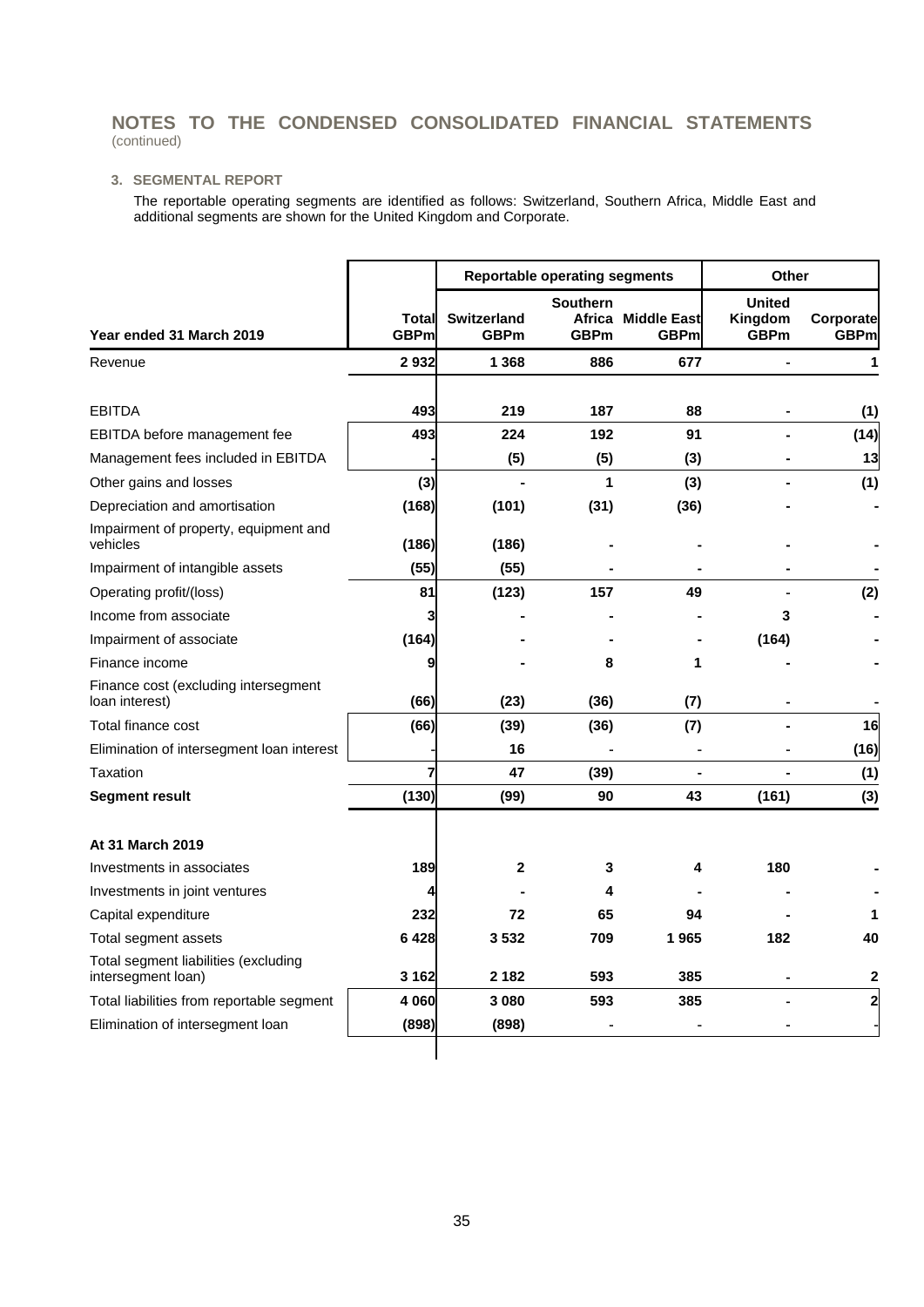### **3. SEGMENTAL REPORT** (continued)

|                                                            |                      |                                   | <b>Reportable operating segments</b>      | Other                             |                                         |                          |
|------------------------------------------------------------|----------------------|-----------------------------------|-------------------------------------------|-----------------------------------|-----------------------------------------|--------------------------|
| Year ended 31 March 2018                                   | Total<br><b>GBPm</b> | <b>Switzerland</b><br><b>GBPm</b> | <b>Southern</b><br>Africa*<br><b>GBPm</b> | <b>Middle East</b><br><b>GBPm</b> | <b>United</b><br>Kingdom<br><b>GBPm</b> | Corporate<br><b>GBPm</b> |
| Revenue                                                    | 2876                 | 1 3 4 9                           | 883                                       | 643                               | $\frac{1}{2}$                           | 1                        |
|                                                            |                      |                                   |                                           |                                   |                                         |                          |
| <b>EBITDA</b>                                              | 522                  | 251                               | 189                                       | 85                                |                                         | (3)                      |
| EBITDA before management fee                               | 522                  | 254                               | 194                                       | 88                                |                                         | (14)                     |
| Management fees included in EBITDA                         |                      | (3)                               | (5)                                       | (3)                               |                                         | 11                       |
| Other gains and losses                                     | $\overline{c}$       | 9                                 |                                           | (7)                               |                                         |                          |
| Depreciation and amortisation                              | (168)                | (86)                              | (29)                                      | (53)                              |                                         |                          |
| Impairment of properties                                   | (84)                 | (84)                              |                                           |                                   |                                         |                          |
| Impairment of intangible assets                            | (560)                | (560)                             |                                           |                                   |                                         |                          |
| Operating (loss)/profit                                    | (288)                | (470)                             | 160                                       | 25                                |                                         | (3)                      |
| Income from associate                                      | 3                    |                                   |                                           |                                   | 3                                       |                          |
| Impairment of associate                                    | (109)                |                                   |                                           |                                   | (109)                                   |                          |
| Finance income                                             | 9                    | 1                                 | 7                                         | 1                                 |                                         |                          |
| Finance cost (excluding intersegment<br>loan interest)     | (94)                 | (48)                              | (38)                                      | (8)                               |                                         |                          |
| Total finance cost                                         | (94)                 | (64)                              | (38)                                      | (8)                               |                                         | 16                       |
| Elimination of intersegment loan interest                  |                      | 16                                |                                           |                                   |                                         | (16)                     |
| Taxation                                                   | 5                    | 46                                | (40)                                      |                                   |                                         | (1)                      |
| <b>Segment result</b>                                      | (474)                | (471)                             | 89                                        | 18                                | (106)                                   | (4)                      |
| At 31 March 2018                                           |                      |                                   |                                           |                                   |                                         |                          |
| Investments in associates                                  | 352                  | 2                                 | 2                                         |                                   | 348                                     |                          |
| Investments in joint ventures                              | 5                    |                                   | 5                                         |                                   |                                         |                          |
| Capital expenditure                                        | 245                  | 101                               | 62                                        | 80                                |                                         | $\overline{2}$           |
| Total segment assets                                       | 6 3 4 3              | 3448                              | 747                                       | 1757                              | 348                                     | 43                       |
| Total segment liabilities (excluding<br>intersegment loan) | 2972                 | 1986                              | 673                                       | 309                               |                                         | 4                        |
| Total liabilities from reportable segment                  | 3829                 | 2843                              | 673                                       | 309                               |                                         | 4                        |
| Elimination of intersegment loan                           | (857)                | (857)                             |                                           |                                   |                                         |                          |
|                                                            |                      |                                   |                                           |                                   |                                         |                          |

*\* Refer to note 2*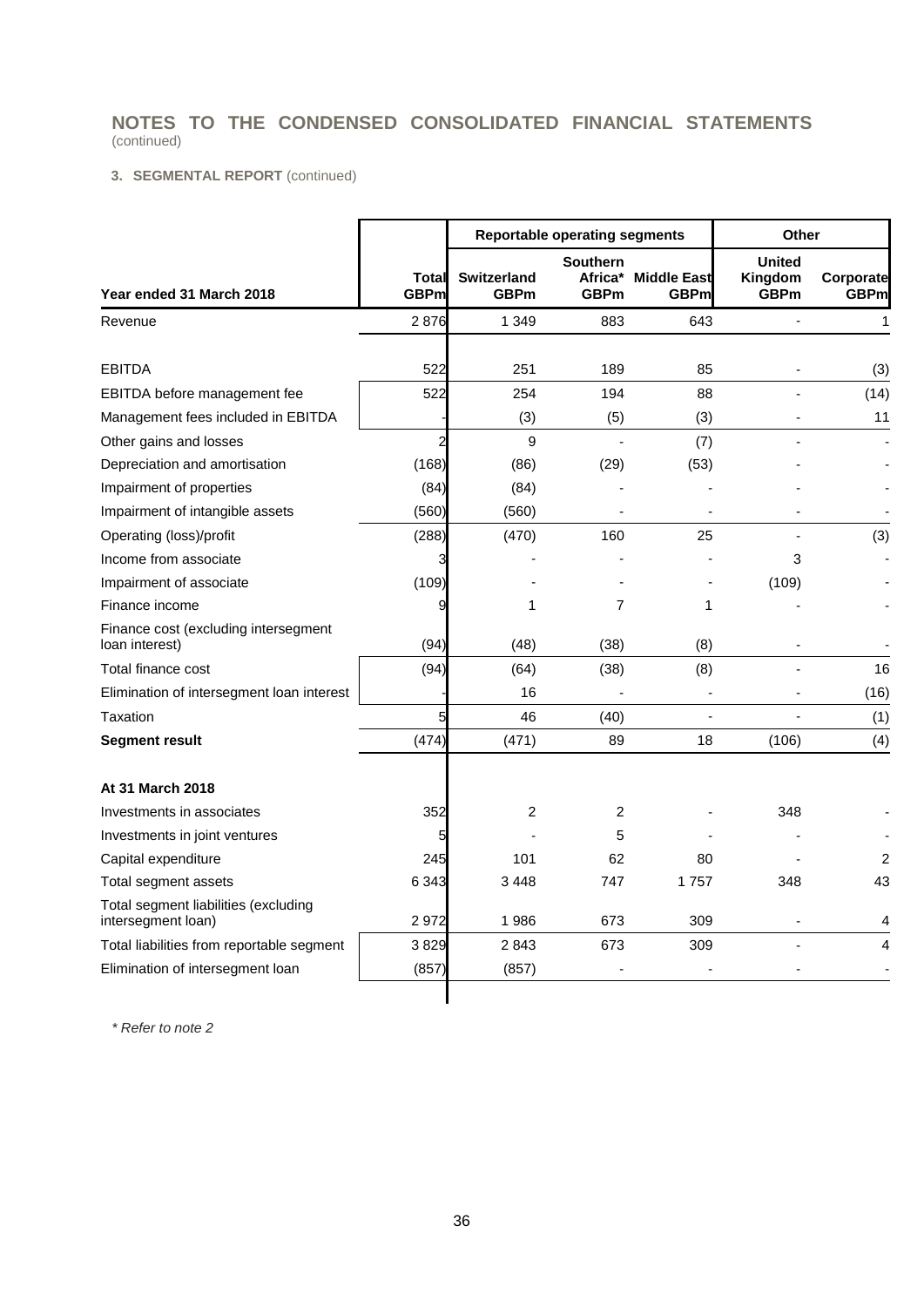#### **4. PROPERTY, EQUIPMENT AND VEHICLES**

|                                          | buildings<br><b>GBPm</b> | Capital<br>Land and expenditure<br>in progress<br><b>GBPm</b> | <b>Equipment</b><br><b>GBPm</b> | <b>Furniture and</b><br>vehicles<br><b>GBPm</b> | Total<br><b>GBPm</b> |
|------------------------------------------|--------------------------|---------------------------------------------------------------|---------------------------------|-------------------------------------------------|----------------------|
| Net book value at 1 April 2017           | 3 2 0 5                  | 113                                                           | 328                             | 57                                              | 3703                 |
| <b>Additions</b>                         | 39                       | 107                                                           | 55                              | 22                                              | 223                  |
| Depreciation                             | (39)                     |                                                               | (70)                            | (23)                                            | (132)                |
| <b>Business combinations</b>             | 103                      |                                                               | 7                               |                                                 | 110                  |
| Prior year capital expenditure completed | 28                       | (32)                                                          | 3                               | 1                                               |                      |
| Impairment                               | (84)                     |                                                               |                                 |                                                 | (84)                 |
| Transfer to assets held for sale         |                          |                                                               | (1)                             |                                                 | (1)                  |
| Exchange differences                     | (204)                    | (7)                                                           | (16)                            | (2)                                             | (229)                |
| Net book value at 31 March 2018          | 3 0 4 8                  | 181                                                           | 306                             | 55                                              | 3590                 |
| Additions                                | 17                       | 123                                                           | 49                              | 15                                              | 204                  |
| Depreciation                             | (50)                     |                                                               | (78)                            | (20)                                            | (148)                |
| <b>Business combinations</b>             | 8                        |                                                               | 7                               | 5                                               | 20                   |
| Transfer between asset classes           |                          | 1                                                             | 8                               | (9)                                             |                      |
| Prior year capital expenditure completed | 192                      | (221)                                                         | 26                              | 3                                               |                      |
| Impairment                               | (181)                    |                                                               |                                 | (5)                                             | (186)                |
| Transfer to assets held for sale         |                          |                                                               | (1)                             |                                                 | (1)                  |
| Exchange differences                     | 55                       | (3)                                                           | (6)                             | (1)                                             | 45                   |
| Net book value at 31 March 2019          | 3 0 8 9                  | 81                                                            | 311                             | 43                                              | 3524                 |

#### **Cash generating unit (CGU) impairment indicators**

Property, equipment and vehicles are considered for impairment if impairment indicators are identified at an individual CGU level. A CGU is the smallest identifiable group of assets that generates cash inflows that are largely independent of the cash inflows from other assets or groups of assets. The Group defines CGUs as combined inter-dependent hospitals and/or clinics or as individual hospitals depending on the geographical location or the degree of integration. The impairment assessment is performed at CGU level and any impairment charge that arises would be allocated to the CGU's goodwill first, followed by other assets (such as property, equipment and vehicles and other intangible assets).

#### **Impairment of properties in Swiss CGU**

Following the impact of regulatory changes on Hirslanden, the Swiss CGUs were assessed for impairment at 30 September 2018 and 31 March 2019. The recoverable amounts of the CGUs tested for impairment were based on fair value less cost to sell calculations which is regarded as the more appropriate reflection of the value of the business. In prior years, the recoverable amount was based on value in use calculations. In determining the fair value less cost to sell for the CGUs, the cash flows were discounted at rates between 4.9% and 5.1%. Beyond five years a growth rates of 1.6% (2018: 1.6%) was used. The carrying values of five CGUs were determined to be higher than their recoverable amount and as a result an impairment charge of GBP186m was recognised in the income statement relating to property, equipment and vehicles.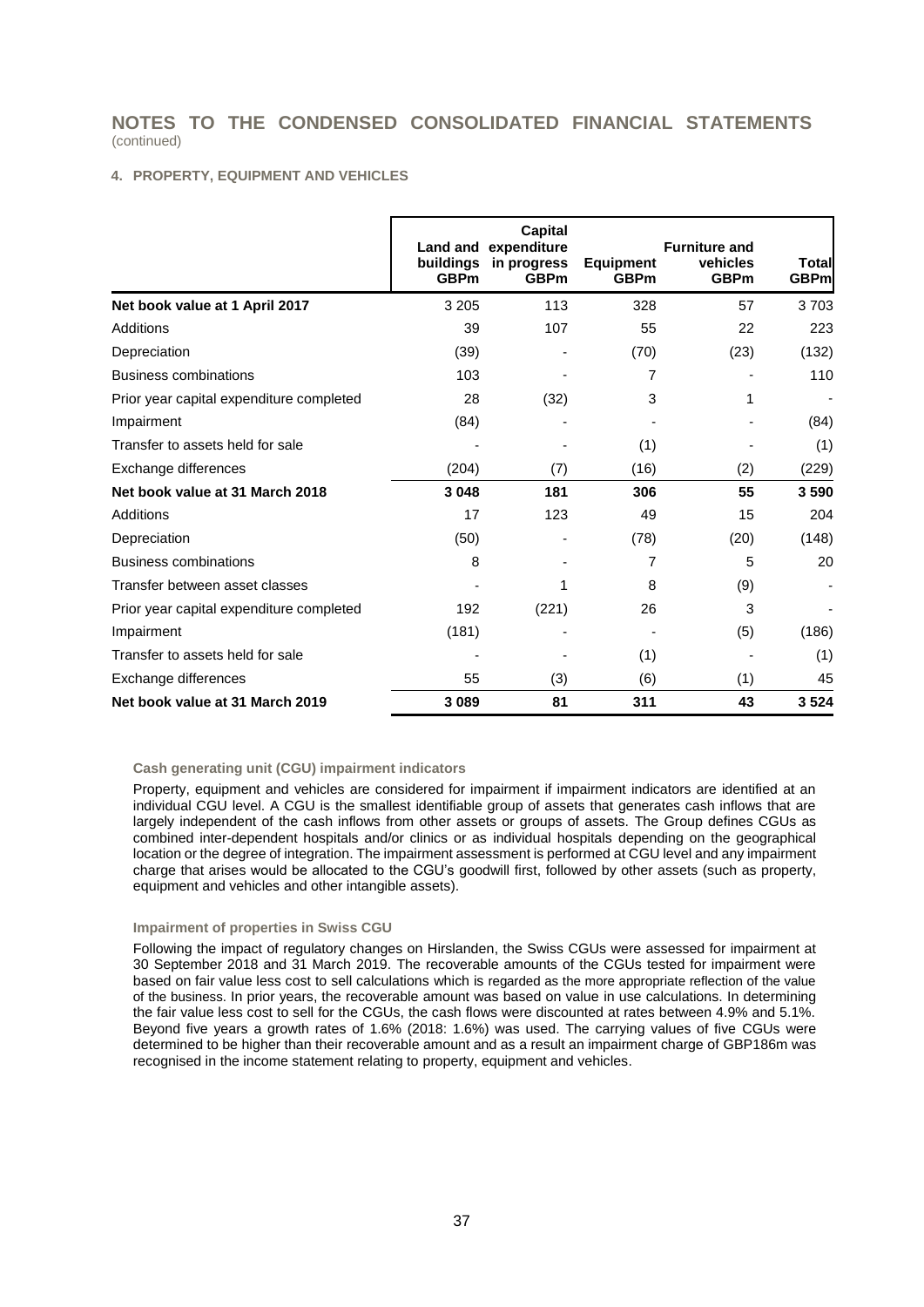#### **4. PROPERTY, EQUIPMENT AND VEHICLES** (continued)

#### **Impairment of properties in Swiss CGU**

After accounting for impairments in the current year, some CGUs within Hirslanden have limited headroom ranging from GBPnil to GBP45m and remain sensitive to reasonably possible changes in key assumptions in the fair value less cost to sell calculations. As a result, any increase in the discount rate or decreases in the short term cash flow projections or long term growth rates could give rise to further material impairment charges in future periods.

Any impairment determined at a CGU level under IAS 36 will include an assessment of the recoverable amount of Hirslanden's owned properties, which are subject to a third party valuation at least annually. This valuation applies a consistent methodology across key assumptions to determine the rental charges based on appropriate and market-related metrics, which is discounted using a market-related discount rate to determine the value of the properties.Therefore, there is a risk that this valuation could materially change in future periods.

#### **5. INTANGIBLE ASSETS**

|                                 | <b>Goodwill Trade names</b><br><b>GBPm</b> | <b>GBPm</b> | <b>Computer</b><br>software<br><b>GBPm</b> | Leases<br><b>GBPm</b> | Total<br><b>GBPm</b> |
|---------------------------------|--------------------------------------------|-------------|--------------------------------------------|-----------------------|----------------------|
| Net book value at 1 April 2017  | 1715                                       | 377         | 38                                         | 26                    | 2 1 5 6              |
| Additions                       |                                            |             | 22                                         |                       | 22                   |
| Amortisation                    |                                            | (24)        | (11)                                       | (1)                   | (36)                 |
| <b>Business combinations</b>    | 13                                         | 17          |                                            |                       | 30                   |
| Disposal of subsidiaries        | (3)                                        |             |                                            |                       | (3)                  |
| Impairment                      | (300)                                      | (260)       |                                            |                       | (560)                |
| Exchange differences            | (172)                                      | (27)        | (1)                                        | (3)                   | (203)                |
| Net book value at 31 March 2018 | 1 2 5 3                                    | 83          | 48                                         | 22                    | 1406                 |
| Additions                       |                                            |             | 28                                         |                       | 28                   |
| Amortisation                    |                                            | (4)         | (15)                                       | (1)                   | (20)                 |
| <b>Business combinations</b>    | 107                                        | 25          |                                            |                       | 132                  |
| Impairment                      |                                            | (55)        |                                            |                       | (55)                 |
| Exchange differences            | 91                                         | 4           | (1)                                        | 2                     | 96                   |
| Net book value at 31 March 2019 | 1 4 5 1                                    | 53          | 60                                         | 23                    | 1587                 |

**Impairment testing of significant goodwill balances** 

The Group tests goodwill for impairment on an annual basis or more frequently if there are indications that these assets may be impaired. The annual impairment assessment is performed at year end when the annual financial planning process is finalised. The Group's impairment assessment compares the carrying value of the group of CGUs with its recoverable amount. The group of CGUs for goodwill impairment assessment purposes are identified on a segmental or operating division level in terms of IFRS 8 except for goodwill arising from the current year acquisition of Les Grangettes which was assessed at a CGU level given the significant noncontrolling interest and aligned to the location in which the synergies are expected to arise.

The recoverable amount of a group of CGUs is determined by its fair value less cost to sell which is derived from discounted cash flow calculations. The key inputs to its calculations are described below.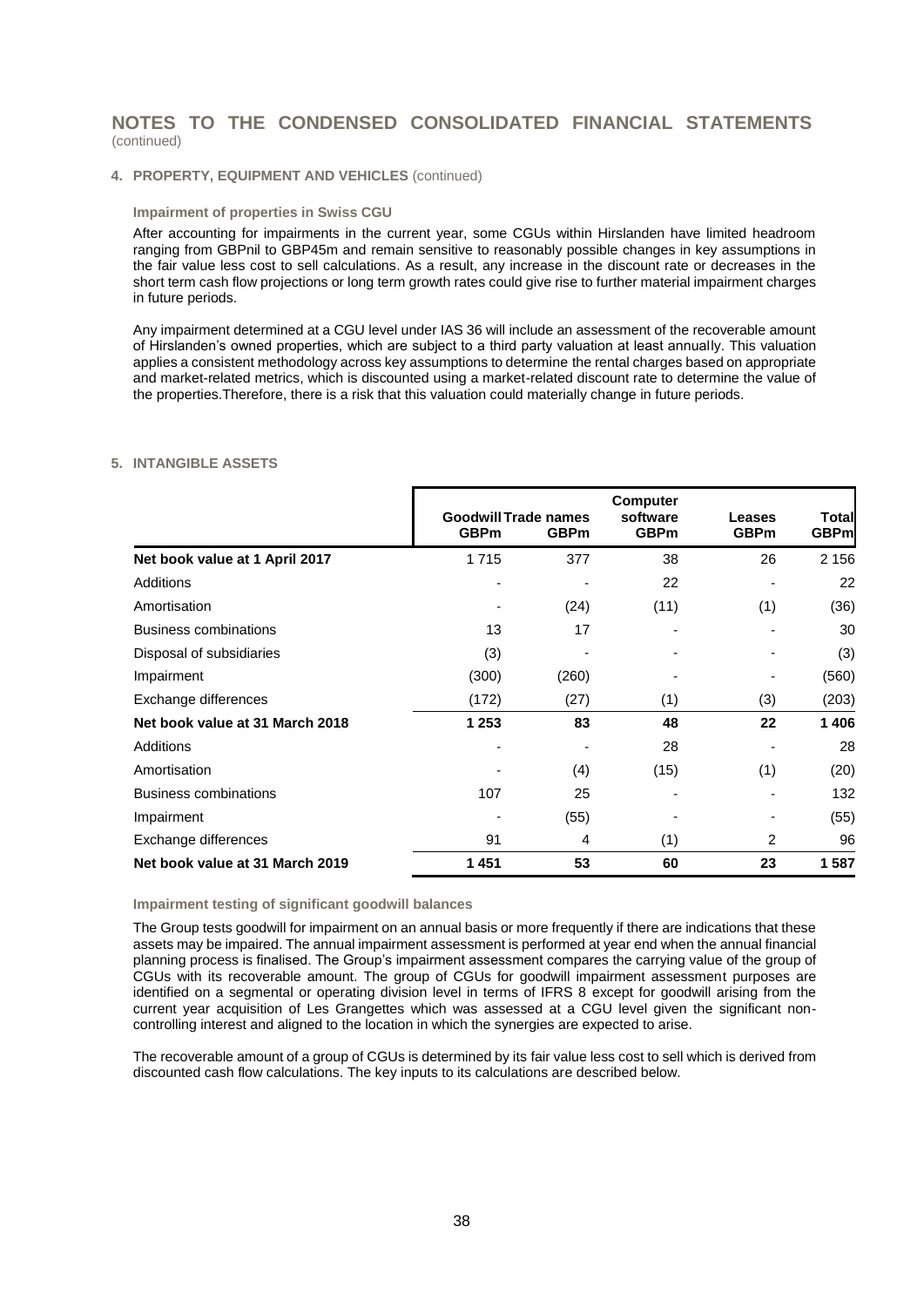**5. INTANGIBLE ASSETS** (continued)

**Impairment testing of significant goodwill balances** 

#### **Forecasts**

As part of the annual financial planning process, the Group's operating divisions are required to submit budgets for the next financial year and forecasts for the following four years (except for Mediclinic Middle East which prepared a seven year forecast), which are approved by the Board. Future earnings in the value in use calculation are based on these budgets and forecasts that are calculated on a per hospital basis and considers both internal and external market information. These budgets and forecasts represent management's best view of future revenues and cash flows.

#### **Growth rates**

Growth rates are determined from budgeted and forecasted revenue. Terminal growth rates are country specific and determined based on the forecast market growth rates and considers long term inflation. The regulatory environment and impact on tariffs are considered. Growth rates have been benchmarked against external data for the relevant markets.

#### **Discount rates**

The weighted average cost of capital (WACC) was determined by considering the respective debt and equity costs and ratios. The discount rate is based on the risk-free rate for government bonds adjusted for a risk premium to reflect the increased risk of investing in equities. Discount rates are lower for the operating divisions which operate in more mature markets with low inflation and higher for those operating in markets with a higher inflation. Discount rates reflect the time value and the risks associated with the segment or operating division cash flows. The assumptions used in the calculation of the discount rate are benchmarked to externally available data.

**Impairment testing of Mediclinic Middle East goodwill**

The Mediclinic Middle East goodwill with a carrying amount of GBP1 340m (2018: GBP1 245m) originated mainly from the Al Noor Hospital Group plc (Al Noor) business combination, with a portion originating from other UAE business combinations. Key assumptions used for the fair value less cost to sell calculations for the annual impairment testing were as follows:

*- Discount rates* – The discount rate applied to cash flow projections is 9.0% (2018: 8.7%).

*- Growth rates* – The terminal growth rate beyond seven years is 3.0% (2018: 3.0%).

*- Forecasts* – As a result of the changes in the market environment, mainly due to outlook of tariffs, the forecasted cash flows have been adjusted. The discrete period used for the fair value less cost to sell calculation is 7 years given the expansion and growth anticipated in the medium term from existing expansion projects.

*- Sensitivity analysis* – Any increase in the discount rate or decreases in the short-term cash flow projections or long-term growth rate could give rise to material impairment charges in future periods due to the reduced headroom to the current carrying value.

#### **Impairment testing of Hirslanden goodwill and trade names**

Following the impact of regulatory changes on Hirslanden, the recoverable amount of certain Swiss CGUs and the Hirslanden trade name were tested for impairment during the year. The recoverable amounts have been determined based on fair value less costs to sell discounted cash flow calculations.

*- Discount rates* – The discount rate applied to cash flow projections is 5.0% (2018: 5.0%).

*- Growth rates* – The terminal growth rate beyond five years is 1.6% (2018: 1.6%) growth rate.

*- Forecasts* – As a result of the continued impact of changes in the regulatory and market environment (including TARMED tariffs and regulations that require enhanced outmigration of medical treatments) and to reflect actions taken by management to adapt to the new operating environment, the forecasted cash flows have been adjusted.

The carrying amount of the Hirslanden trade name and Linde trade name were fully impaired during the year. The impairment charge recognised in the income statement consisted of GBP39m for the impairment of the Hirslanden trade name and GBP16m for the Linde trade name (2018: GBP300m for the impairment of goodwill and GBP260m for the impairment of the Hirslanden trade name). The only remaining goodwill and trade names relate to the current year acquisition of Les Grangettes. A decline in terminal growth rate to 0.3% or an increase in the discount rate to 5.3% would reduce the headroom to nil in the CGU to which Les Grangettes has been allocated.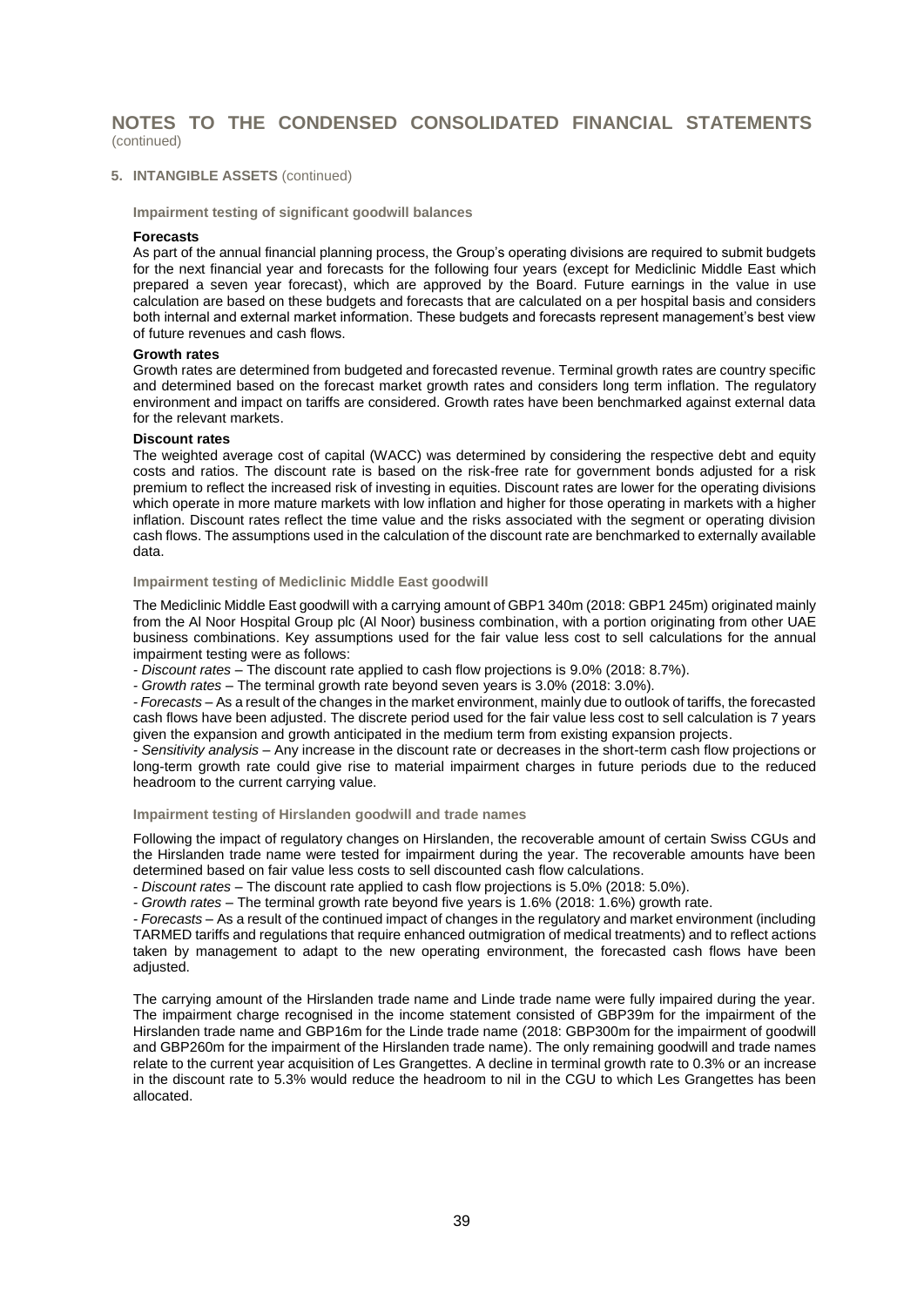#### **6. EQUITY ACCOUNTED INVESTMENTS**

|                             | 2019<br><b>GBPm</b> | 2018<br><b>GBPm</b> |
|-----------------------------|---------------------|---------------------|
| Investment in associates    | 189                 | 352                 |
| Investment in joint venture | Δ                   | 5                   |
|                             | 193                 | 357                 |

#### **6.1 Investment in associates**

|                                                                         | 2019<br><b>GBPm</b> | 2018<br>GBPm   |
|-------------------------------------------------------------------------|---------------------|----------------|
| Listed investment                                                       | 180                 | 348            |
| Unlisted investments                                                    | 9                   | $\overline{4}$ |
|                                                                         | 189                 | 352            |
| Reconciliation of carrying value at the beginning and end of the period |                     |                |
| Opening balance                                                         | 352                 | 461            |
| <b>IFRS 9 transition adjustment</b>                                     | (2)                 |                |
| Additional investment in unlisted associate                             | 4                   | 2              |
| Share of net profit of associated companies                             | 3                   | 3              |
| Impairment of listed associate                                          | (164)               | (109)          |
| Dividends received from associated companies                            | (4)                 | (5)            |
|                                                                         | 189                 | 352            |

Set out below are details of the associate which is material to the Group:

| Country of incorporation and<br>place of business % ownership |  |
|---------------------------------------------------------------|--|
|                                                               |  |

Spire Healthcare Group plc (Spire) **United Kingdom 29.9%**

Spire is listed on the London Stock Exchange. It does not issue publicly available quarterly financial information at a detailed level and has a December year-end. The investment in associate was equity accounted for the 12 months to 31 December 2018 (2018: 31 December 2017). No significant events occurred since 1 January 2019 to the reporting date.

At 30 September 2018, the market value of the investment in Spire was GBP169m, which was below the carrying value. An impairment test was performed by updating the key assumptions applied in the value in use calculation performed at 31 March 2018. The impairment test was prepared based on the Group's updated expectations of Spire's future trading performance and considered external sources of information, including investor analyst valuations and target prices published. Key assumptions related to cash flow growth rates in the short- and medium-term were adjusted in the value in use calculation. As a result, an impairment loss of GBP164m was recorded against the carrying value. At year end, another impairment test (updated for latest guidance announced by Spire in March 2019) was performed and indicated no further impairment losses. The impairment calculations remain sensitive to reasonably possible changes in key assumptions, including cash flow projections and long-term growth and discount rates, which could result in material impairment charges in future periods. At 31 March 2019, the market price was GBP155m.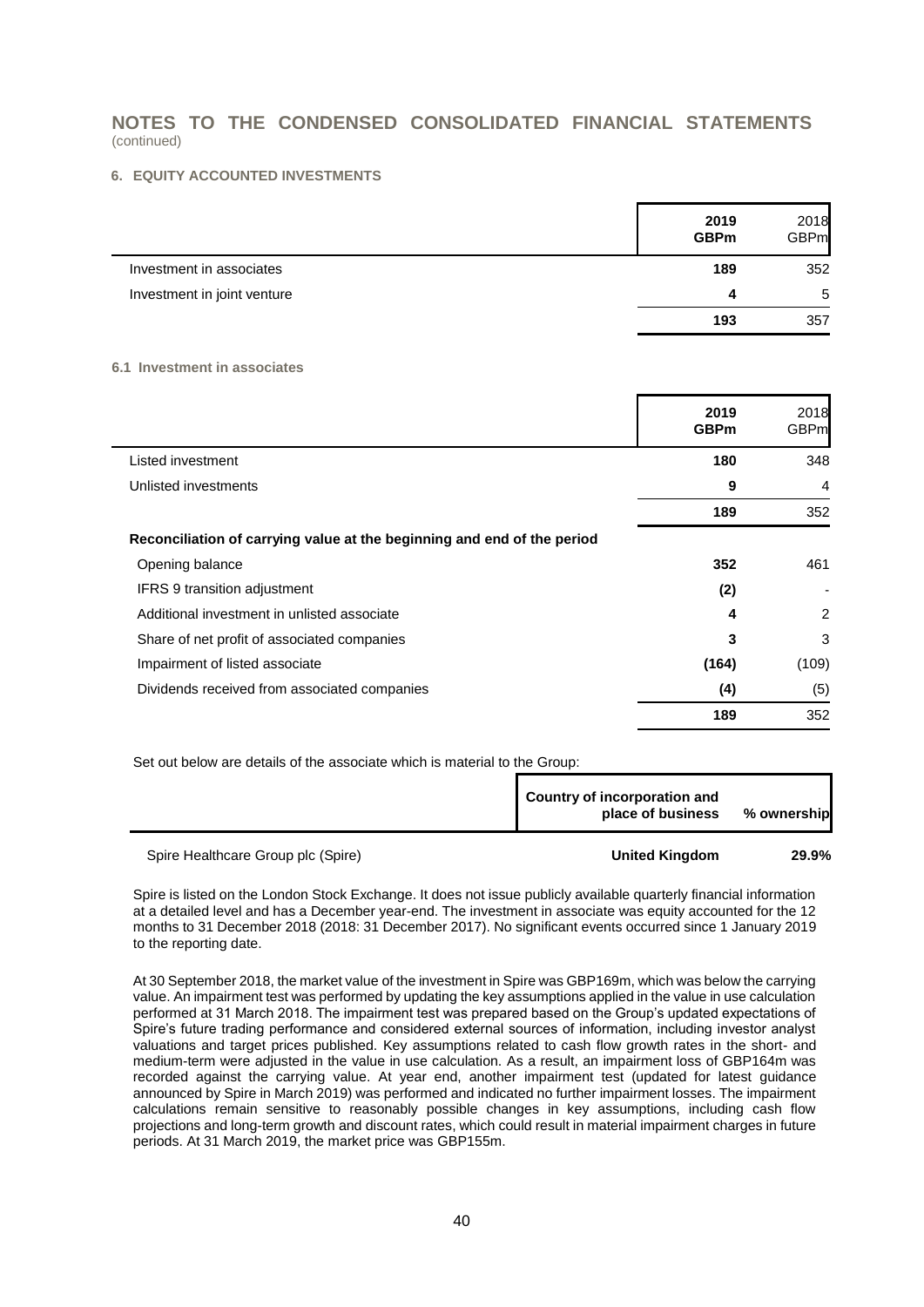### **7. BORROWINGS**

|                         | 2019<br><b>GBPm</b> | 2018<br><b>GBPm</b> |
|-------------------------|---------------------|---------------------|
| Bank loans              | 1703                | 1559                |
| Preference shares       | 96                  | 200                 |
| Listed bonds            | 181                 | 176                 |
| Other liabilities       | $\mathbf{2}$        | 2                   |
|                         | 1982                | 1937                |
| Non-current borrowings  | 1895                | 1866                |
| Current borrowings      | 87                  | 71                  |
| <b>Total borrowings</b> | 1982                | 1937                |

|                               |                                                                                                                                                                                                                                                                                                                                          | 2019<br><b>GBPm</b><br><b>Non-current</b> | 2019<br><b>GBPm</b><br><b>Current</b> | 2018<br><b>GBPm</b><br>Non-current | 2018<br><b>GBPm</b><br>Current |
|-------------------------------|------------------------------------------------------------------------------------------------------------------------------------------------------------------------------------------------------------------------------------------------------------------------------------------------------------------------------------------|-------------------------------------------|---------------------------------------|------------------------------------|--------------------------------|
|                               | <b>Swiss operations</b><br>(denominated in Swiss franc)                                                                                                                                                                                                                                                                                  |                                           |                                       |                                    |                                |
| Secured<br>bank loan<br>one   | These loans bear interest at variable rates<br>linked to the 3M LIBOR plus 1.25%.<br>CHF50m must be redeemed on 21 June<br>2019 and on 30 September 2019<br>respectively. The remaining balances are<br>repayable by 30 September 2024. The non-<br>current portion includes capitalised<br>financing costs of GBP13m (2018:<br>GBP11m). | 1 0 6 6                                   | 77                                    | 1 0 8 5                            | 26                             |
| Secured<br>bank loan<br>two   | These loans were acquired as part of the<br>Linde acquisition and bear interest at a<br>fixed rate of 1.12%. CHF0.5m is repayable<br>on 30 June and 31 December every year.<br>The remaining balances are repayable<br>during May 2023.                                                                                                  | 14                                        | 1                                     | 13                                 |                                |
| Secured<br>bank loan<br>three | This fixed interest mortgage loan was<br>acquired as part of the Linde acquisition<br>and bears interest at 0.9% compounded<br>quarterly. The loan is repayable by<br>December 2023.                                                                                                                                                     | 8                                         |                                       | $\overline{7}$                     |                                |
| Secured<br>bank loan<br>four  | These loans were acquired as part of the<br>Grangettes acquisition and bear interest<br>linked to the 3M LIBOR plus 1.4%.                                                                                                                                                                                                                | 12                                        |                                       |                                    |                                |
|                               | Listed bonds The listed bonds consist of CHF145m<br>1.625% and CHF90m 2% Swiss franc<br>bonds. The bonds are repayable on 25<br>February 2021 and 25 February 2025<br>respectively.                                                                                                                                                      | 181                                       |                                       | 176                                |                                |
|                               | Secured long These liabilities bear interest at variable<br>term finance rates ranging between 1% and 12% and<br>are repayable in equal monthly payments in<br>periods ranging from one to seven years.                                                                                                                                  | 1                                         | 1                                     | 1                                  | 1                              |
|                               | <b>Balance carried forward</b>                                                                                                                                                                                                                                                                                                           | 1 2 8 2                                   | 79                                    | 1 2 8 2                            | 27                             |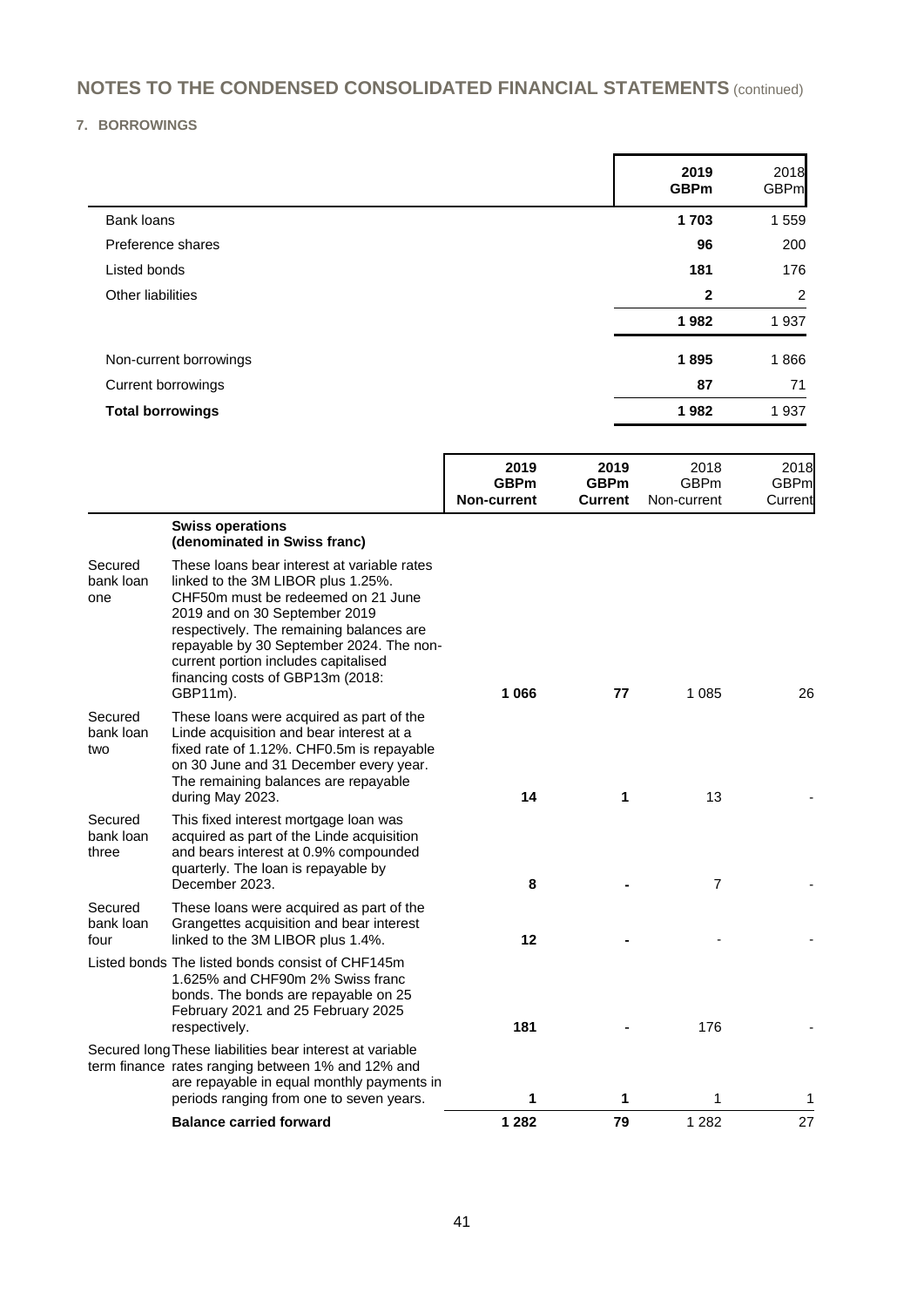#### **7. BORROWINGS**

|                               |                                                                                                                                                                                                  | 2019<br><b>GBPm</b><br><b>Non-current</b> | 2019<br><b>GBPm</b><br><b>Current</b> | 2018<br><b>GBPm</b><br>Non-current | 2018<br><b>GBPm</b><br>Current |
|-------------------------------|--------------------------------------------------------------------------------------------------------------------------------------------------------------------------------------------------|-------------------------------------------|---------------------------------------|------------------------------------|--------------------------------|
|                               | <b>Balance carried forward</b>                                                                                                                                                                   | 1 2 8 2                                   | 79                                    | 1 2 8 2                            | 27                             |
|                               | <b>Southern African operations</b><br>(denominated in South African rand)                                                                                                                        |                                           |                                       |                                    |                                |
| Secured<br>bank loan<br>one   | The loan bears interest at the 3M JIBAR<br>variable rate plus a margin of 1.49%<br>compounded quarterly and is repayable on<br>26 September 2022.                                                | 136                                       | 1                                     |                                    |                                |
| Secured<br>bank loan<br>two   | The loan bears interest at the 3M JIBAR<br>variable rate plus a margin of 1.59%<br>compounded quarterly and is repayable on<br>26 September 2023.                                                | 189                                       | 1                                     |                                    |                                |
| Secured<br>bank loan<br>three | The loan bears interest at the 3M JIBAR<br>variable rate plus a margin of 1.51%<br>compounded quarterly. This liability was<br>extinguished during September 2018 as<br>part of the refinancing. |                                           |                                       | 208                                | 2                              |
| Secured<br>bank loan<br>four  | The loan bears interest at the 3M JIBAR<br>variable rate plus a margin of 1.69%<br>compounded quarterly. This liability was<br>extinguished during September 2018 as<br>part of the refinancing. |                                           |                                       | 73                                 |                                |
| Secured<br>bank loan<br>five  | These loans bear interest at variable rates<br>linked to the prime overdraft rate and are<br>repayable in periods ranging between one<br>and twelve years.                                       | 6                                         | 1                                     | 6                                  | 2                              |
| Preference<br>shares          | Dividends are payable monthly at a rate of<br>72% of 3M JIBAR plus a margin of 1.65%.<br>The outstanding balance will be redeemed<br>on 26 September 2022.                                       | 95                                        | 1                                     | 108                                | 1                              |
| Preference<br>shares          | Dividends are payable semi-annually at a<br>rate of 73% of the prime interest rate<br>(10.25%). The amount was repaid on 26<br>September 2018 as part of the refinancing.                        |                                           |                                       | 91                                 |                                |
|                               | <b>Middle East operations</b><br>(denominated in UAE dirham)                                                                                                                                     |                                           |                                       |                                    |                                |
| Secured<br>bank loan<br>one   | The loan bears interest at variable rates<br>linked to the 3M LIBOR and a margin of<br>1.85% with a 5-year amortising terms,<br>expiring in August 2023.                                         | 187                                       | 4                                     |                                    |                                |
| Secured<br>bank loan<br>two   | The loan bears interest at variable rates<br>linked to the 3M LIBOR and a margin of<br>2.50%. The liability was extinguished during<br>August 2018 as part of the refinancing.                   |                                           |                                       | 98                                 | 39                             |
|                               |                                                                                                                                                                                                  | 1895                                      | 87                                    | 1866                               | 71                             |

The borrowing facilities in Mediclinic Southern Africa and Mediclinic Middle East were refinanced during the year. In both instances, the terms of the loans were extended with favourable pricing. The effective date for the funding and the closing was 26 September 2018 and 29 August 2018 respectively. The refinancing agreements in both Mediclinic Southern Africa and Mediclinic Middle East have been treated as extinguishments of the original financial liabilities due to the substantial modifications of the terms (including the terms of the financing and the margins). As a result, the original liabilities were derecognised and new financial liabilities were recognised. The unamortised portion of the capitalised finance cost of the original agreements of GBP2m in Mediclinic Middle East was derecognised as a result of the extinguishment of the liabilities.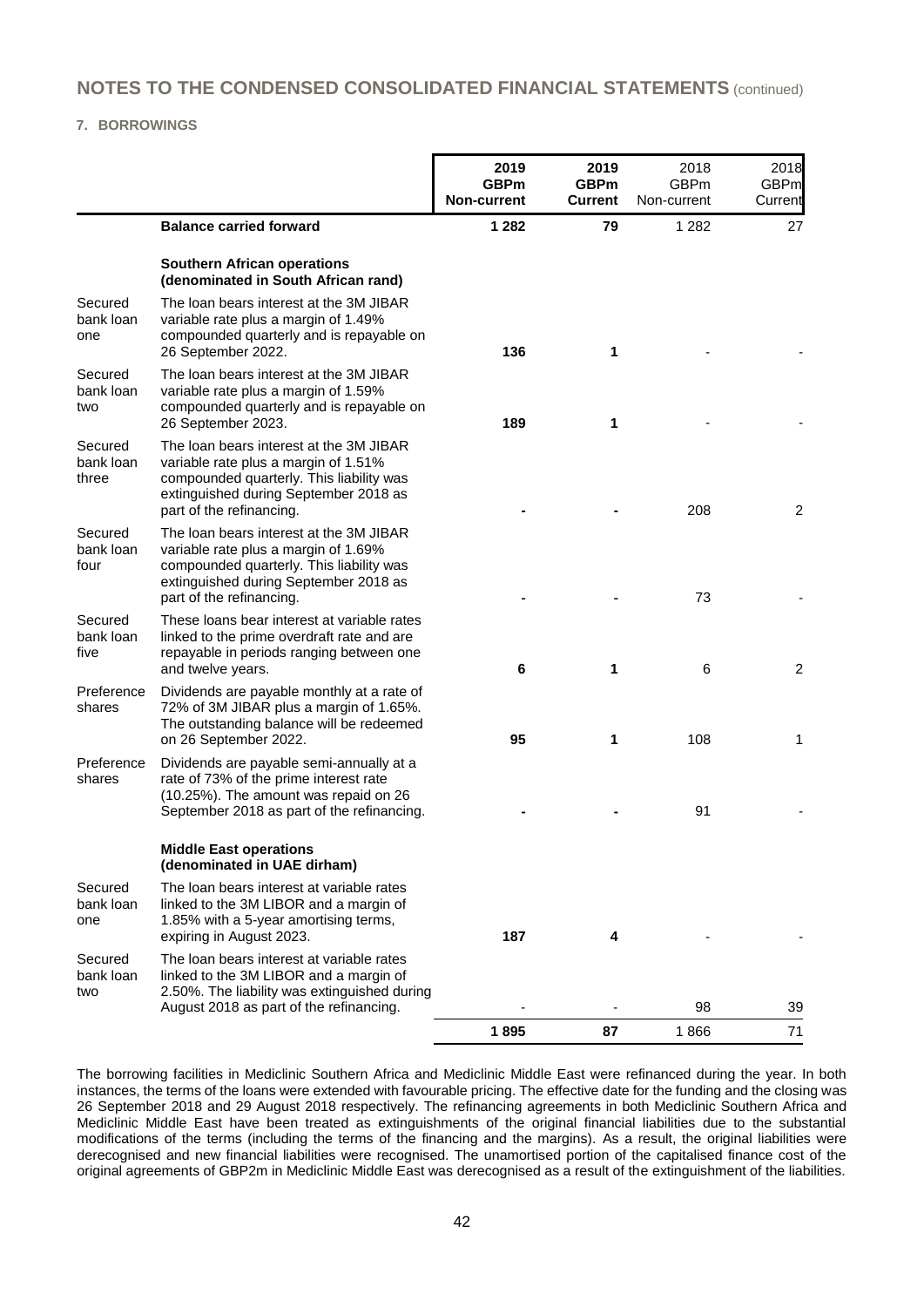### **8. FINANCE COSTS**

|                                                     | 2019<br><b>GBPm</b> | 2018<br>GBPml         |
|-----------------------------------------------------|---------------------|-----------------------|
| Interest expense                                    | 55                  | 55                    |
| Interest rate swaps*                                |                     | 6                     |
| Amortisation of capitalised financing costs         | 5                   | 5                     |
| Derecognition of unamortised financing costs        | 2                   | 19                    |
| Fair value gains on ineffective cash flow hedges    |                     | (4)<br>$\blacksquare$ |
| Preference share dividend                           | 10                  | 15                    |
| Less: amounts included in cost of qualifying assets | (6)                 | (2)                   |
|                                                     | 66                  | 94                    |

### *\* Amount is less than GBP0.5m*

### **9. INCOME TAX EXPENSE**

|                                      | 2019<br><b>GBPm</b> | 2018<br><b>GBPm</b> |
|--------------------------------------|---------------------|---------------------|
| Current tax                          |                     |                     |
| Current year                         | 53                  | 56                  |
| Previous year                        | $\blacksquare$      | (2)                 |
| Deferred tax credit                  | (60)                | (59)                |
| <b>Taxation per income statement</b> | (7)                 | (5)                 |
| <b>Composition</b>                   |                     |                     |
| UK tax                               | $\blacksquare$      | -                   |
| Foreign tax                          | (7)                 | (5)                 |
|                                      | (7)                 | (5)                 |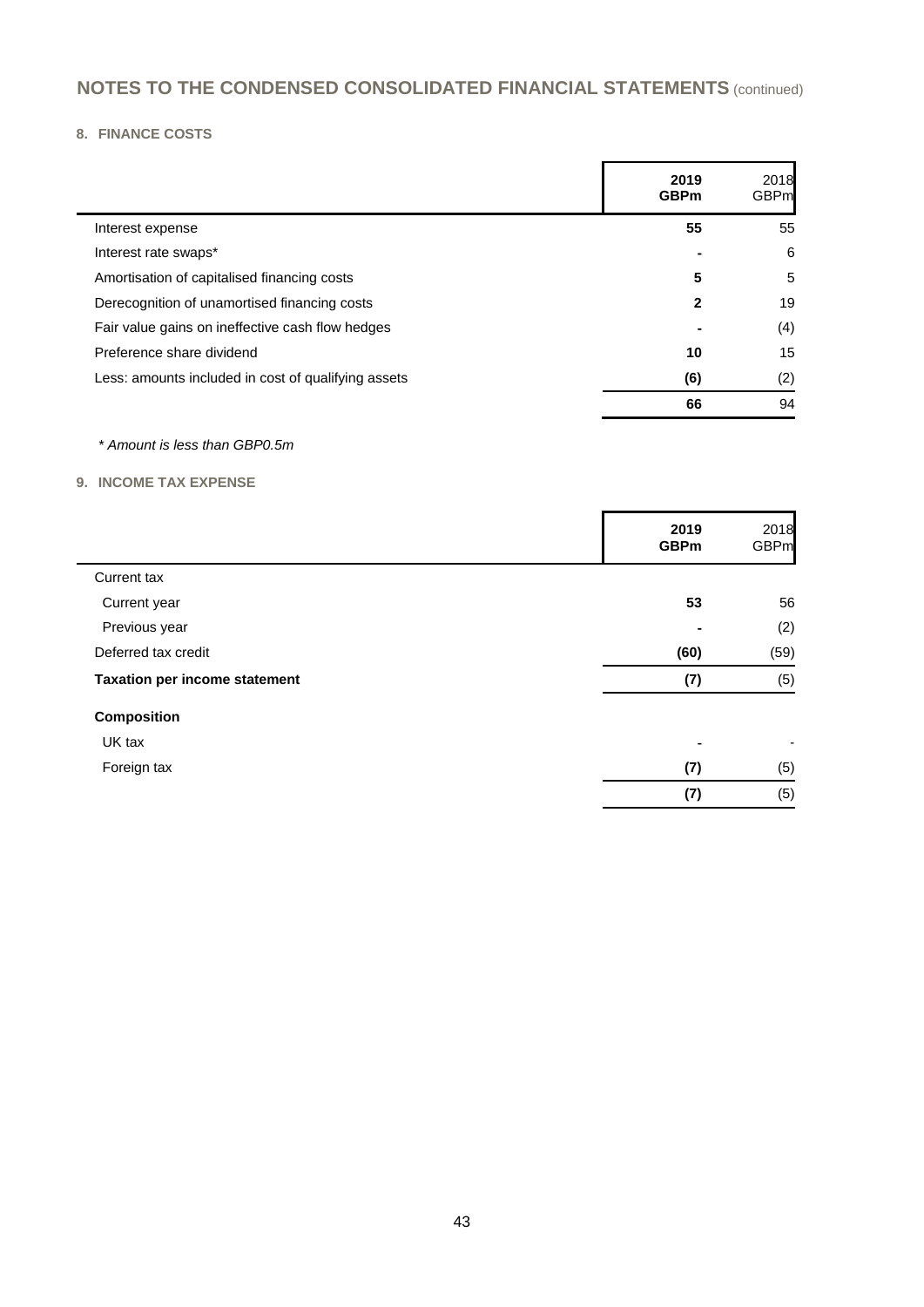#### **9. INCOME TAX EXPENSE** (continued)

|                                                                           | 2019<br>% | 2018<br>%  |
|---------------------------------------------------------------------------|-----------|------------|
| Reconciliation of rate of taxation:                                       |           |            |
| UK statutory rate of taxation                                             | 19.0%     | 19.0%      |
| Adjusted for:                                                             |           |            |
| Capital gains taxed at different rates                                    | 0.1%      |            |
| Benefit of tax incentives                                                 | $0.4\%$   | 0.1%       |
| Share of net profit of equity accounted investments                       | $0.4\%$   | 0.1%       |
| Non-deductible expenses <sup>1</sup>                                      | (26.5%)   | $(18.0\%)$ |
| Non-controlling interests' share of profit before tax                     | 0.7%      | 0.2%       |
| Effect of different tax rates <sup>2</sup>                                | 1.5%      | 0.7%       |
| Effect of differences between deferred and current tax rates <sup>3</sup> | 0.1%      | $(0.6\%)$  |
| Non-recognition of tax losses in current year                             | $(1.7\%)$ | $(0.5\%)$  |
| Derecognition of tax losses relating to prior years                       | $(0.3\%)$ | $(0.2\%)$  |
| Prior year adjustment <sup>4</sup>                                        | 11.7%     | 0.3%       |
| Effective tax rate <sup>5</sup>                                           | 5.4%      | 1.1%       |

*1 Impairment of the listed associate of GBP164m was not deductible for tax purposes. The tax effect amounted to GBP31m (impact of 22.7% in effective tax rate).*

- *2 Since the tax reconciliation is based on a UK statutory tax rate at 19.0%, a reconciling item result due to profit from South Africa which is subject to an income tax rate of 28.0% reduced by profit from the Middle East which is not subject to income tax.*
- *3 The impairment of the trade names (GBP55m) and the impairment of property, equipment and vehicles (GBP186m) in Switzerland led to the release of a deferred tax liability of GBP47m. A reconciling item arises because the tax rate applied in calculating the deferred tax liabilities was lower than the current statutory rate of taxation.*
- *4 Included in the prior year adjustment is a credit of GBP17m relating to a change in the basis of estimating deferred tax related to Swiss properties from providing at a tax rate of 20.1% to a tax rate of 19.3%.*
- *5 If the impairment charges (and related deferred tax effect) discussed in point 3 above together with the items listed in point 1 and 4 were excluded from the effective tax rate calculation, the adjusted effective tax rate would be 20.4% (2018: 20.8%). The adjusted effective tax rate changes year-on-year reflecting a lower average tax rate in Switzerland.*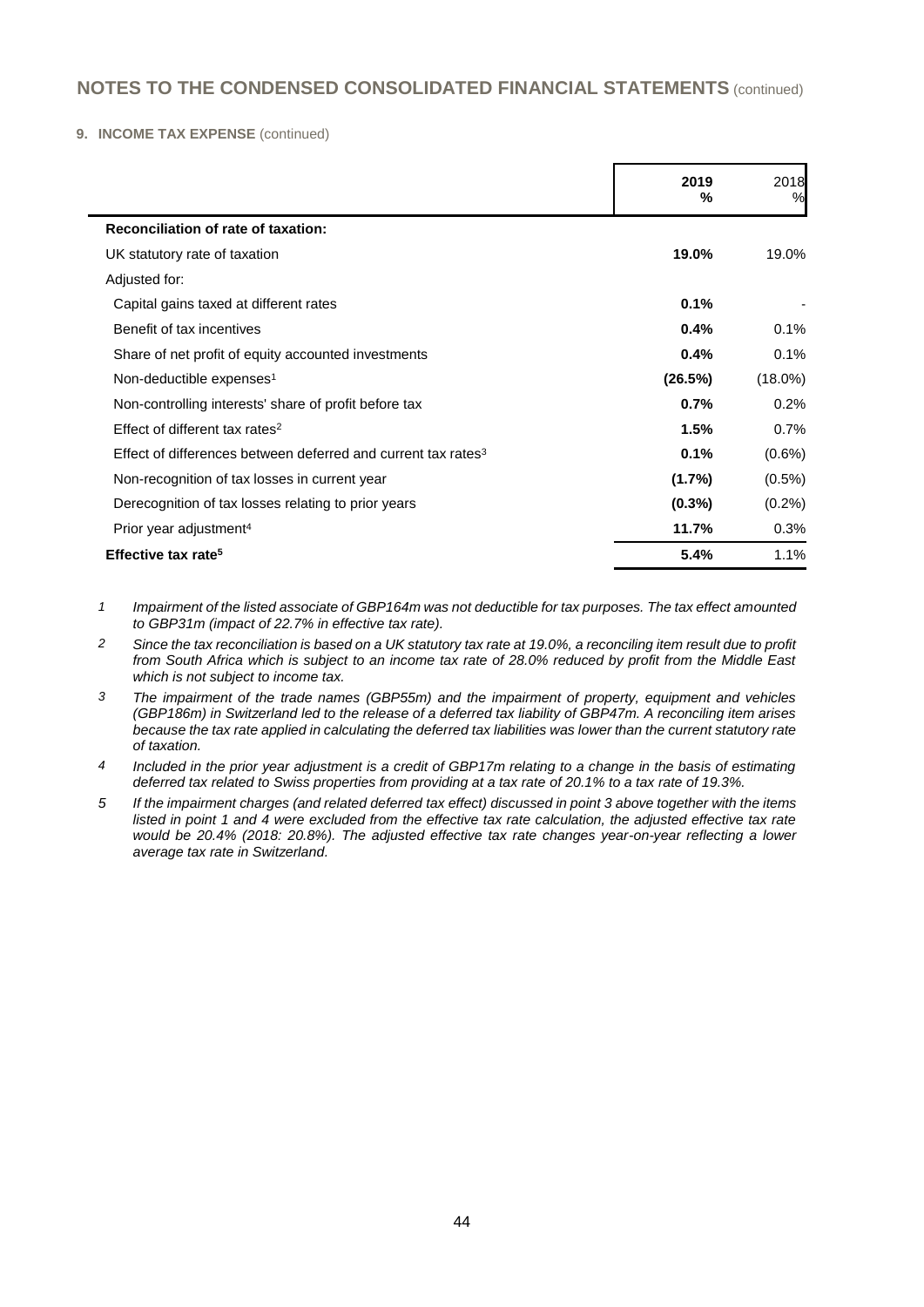### **10. EARNINGS PER ORDINARY SHARE**

|                                                                                         | 2019<br><b>GBPm</b>         | 2018<br><b>GBPm</b>         |
|-----------------------------------------------------------------------------------------|-----------------------------|-----------------------------|
| Loss per ordinary share (pence)                                                         |                             |                             |
| Basic (pence)                                                                           | (20.5)                      | (66.7)                      |
| Diluted (pence)                                                                         | (20.5)                      | (66.7)                      |
| <b>Earnings reconciliation</b>                                                          |                             |                             |
| Loss attributable to equity holders of the Company                                      | (151)                       | (492)                       |
| Adjusted for:                                                                           |                             |                             |
| No adjustments                                                                          |                             |                             |
| Loss for basic and diluted earnings per share                                           | (151)                       | (492)                       |
| Number of shares reconciliation                                                         | 2019<br>Number of<br>shares | 2018<br>Number of<br>shares |
| Weighted average number of ordinary shares in issue for basic earnings per<br>share     |                             |                             |
| Number of ordinary shares in issue at the beginning of the year                         | 737 243 810                 | 737 243 810                 |
| Weighted average number of treasury shares                                              | (49544)                     | (133 672)                   |
| <b>Mpilo Trusts</b>                                                                     | (32330)                     | (32 330)                    |
| Forfeitable Share Plan                                                                  | (17214)                     | (101 342)                   |
|                                                                                         | 737 194 266                 | 737 110 138                 |
| Weighted average number of ordinary shares in issue for diluted earnings<br>per share   |                             |                             |
| Weighted average number of ordinary shares in issue                                     | 737 194 266                 | 737 110 138                 |
| Weighted average number of treasury shares held not yet released from treasury<br>stock | 49 544                      | 133 672                     |
| <b>Mpilo Trusts</b>                                                                     | 32 330                      | 32 330                      |
| Forfeitable Share Plan                                                                  | 17 214                      | 101 342                     |
|                                                                                         | 737 243 810                 | 737 243 810                 |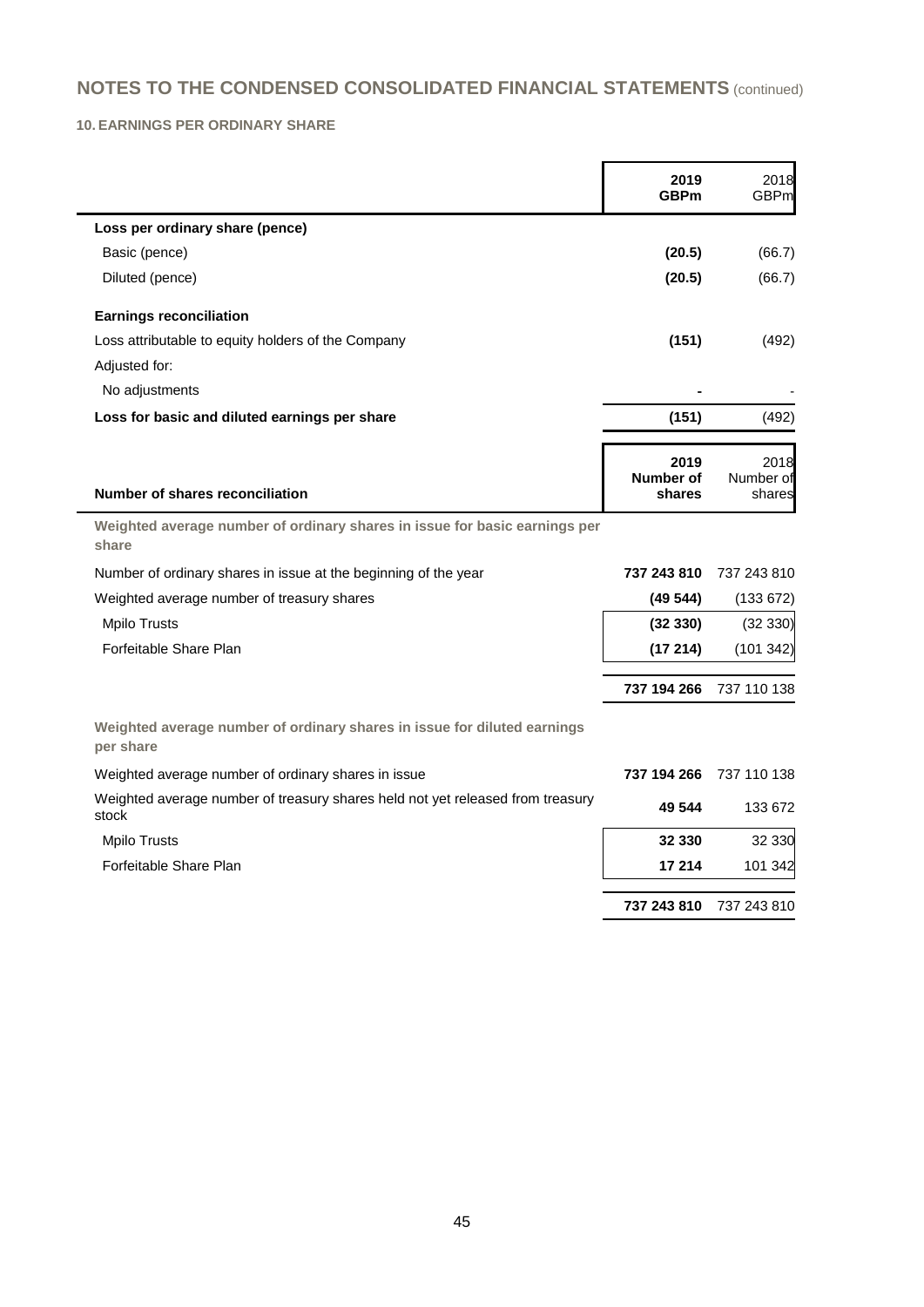### **10. EARNINGS PER ORDINARY SHARE** (continued)

|                                                         | 2019<br><b>GBPm</b> | 2018<br><b>GBPm</b> |
|---------------------------------------------------------|---------------------|---------------------|
| Headline earnings per share                             |                     |                     |
| Loss for basic and diluted earnings per share           | (151)               | (492)               |
| Adjustments                                             |                     |                     |
| Impairment of equity accounted investment               | 164                 | 109                 |
| Impairment of properties and intangible assets          | 192                 | 576                 |
| Loss on disposal of subsidiaries                        | 1                   | $\overline{7}$      |
| Associate's impairment of property, plant and equipment | 5                   | 3                   |
| <b>Headline earnings</b>                                | 211                 | 203                 |
| Headline earnings per share (pence)                     | 28.6                | 27.6                |
| Diluted headline earnings per share (pence)             | 28.6                | 27.6                |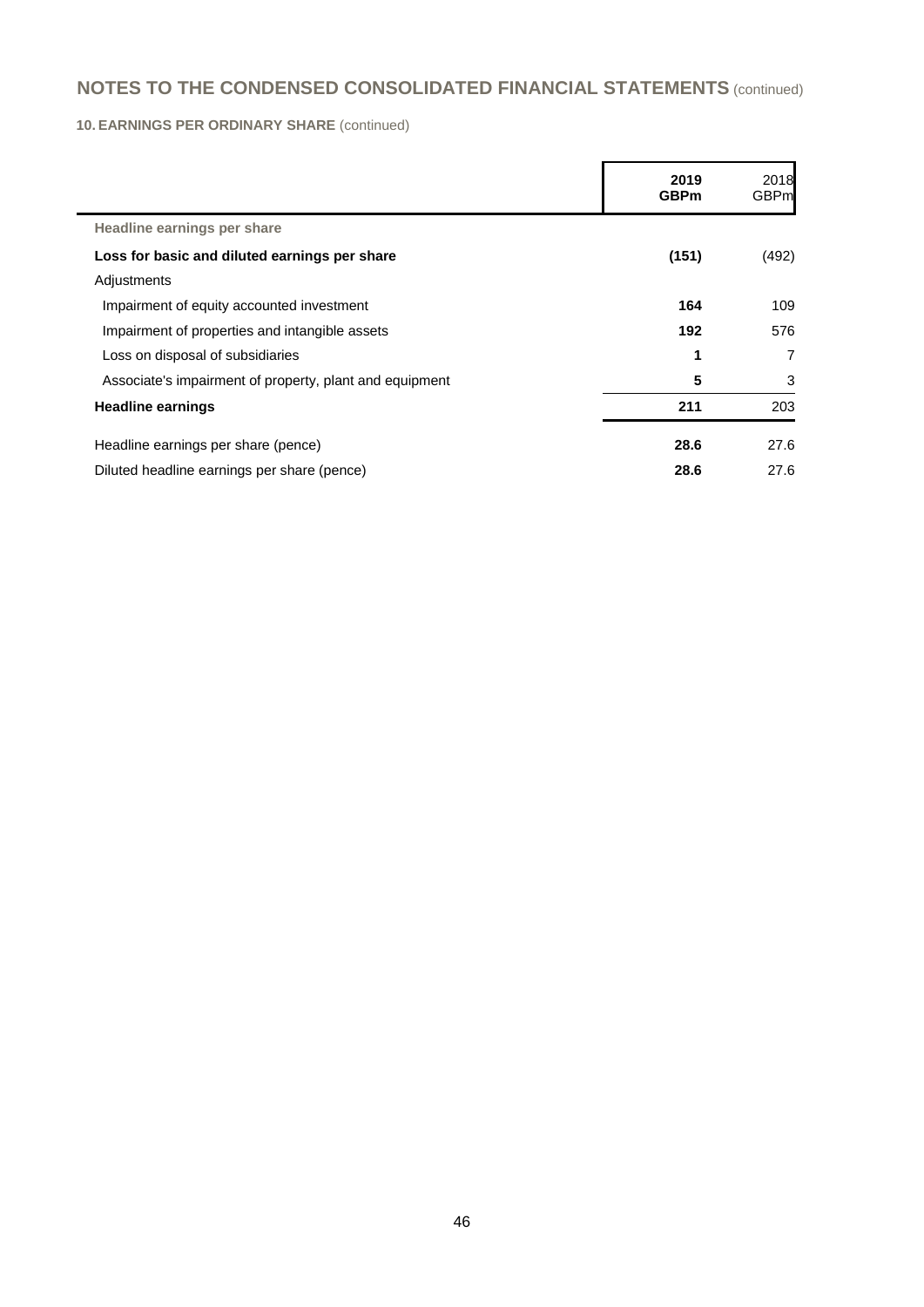#### **11. BUSINESS COMBINATIONS**

The following business combinations occurred during the year:

|                                                     | 2019<br><b>GBPm</b> | 2018<br><b>GBPm</b> |
|-----------------------------------------------------|---------------------|---------------------|
| Cash flow on acquisition:                           |                     |                     |
| Clinique des Grangettes                             | (50)                |                     |
| City Centre Clinics Deira and Me'aisem              | (7)                 |                     |
| <b>Welkom Medical Centre</b>                        | (6)                 |                     |
| Intercare Hospital Group                            |                     |                     |
| Sandton Day Hospital and Sandton sub-acute Hospital | $\blacksquare$      |                     |
| Linde Holding Biel/Bienne AG                        |                     | (74)                |
| Rontgeninstitut Cham AG                             |                     | (9)                 |
|                                                     | (63)                | (83)                |

#### **Clinique des Grangettes**

Effective on 1 October 2018, Hirslanden AG acquired a 60% stake in Grangettes Healthcare SA through a newly formed structure and obtained control over the company. A new entity, Hirslanden La Colline Grangettes SA, was formed to effect the business combination. The new entity was established by contribution in kind of the investment in Grangettes Healthcare SA. As part of the consideration transferred, the investment in Hirslanden Clinique La Colline SA was transferred to the newly founded entity.

Clinique des Grangettes is a leading private hospital in Geneva offering a wide range of medical services, specialising in maternity care, paediatrics, cardiology, oncology, radiology and emergency care. The Clinique des Grangettes has state-of-the-art equipment diagnostic and treatment equipment, which is used by more than 450 affiliated doctors.

The Clinique La Colline is known for its competence centres in orthopaedics, neurosurgery, visceral surgery and sports medicine. The medical services of the two hospitals thus complement each other perfectly. The combination of the Clinique des Grangettes and the Hirslanden Clinique La Colline enables operational synergies and cost savings.

The goodwill of GBP99m (CHF126m) arising from the acquisition is attributable to the acquired workforce and economies of scale expected from combining the operations of the Group and Grangettes Group. None of the goodwill recognised is expected to be deductible for income tax purposes.

The following table summarises the total consideration transferred at the acquisition date for the Grangettes Group (consisting of Clinique des Grangettes SA, Dianecho SA and Grangettes Healthcare SA).

|                                                       | <b>2019</b><br><b>GBPml</b> |
|-------------------------------------------------------|-----------------------------|
| <b>Consideration at 1 October 2018</b>                |                             |
| Cash                                                  | 60                          |
| Portion given up of investment in Clinique La Colline | 58                          |
| <b>Total consideration transferred</b>                | 118                         |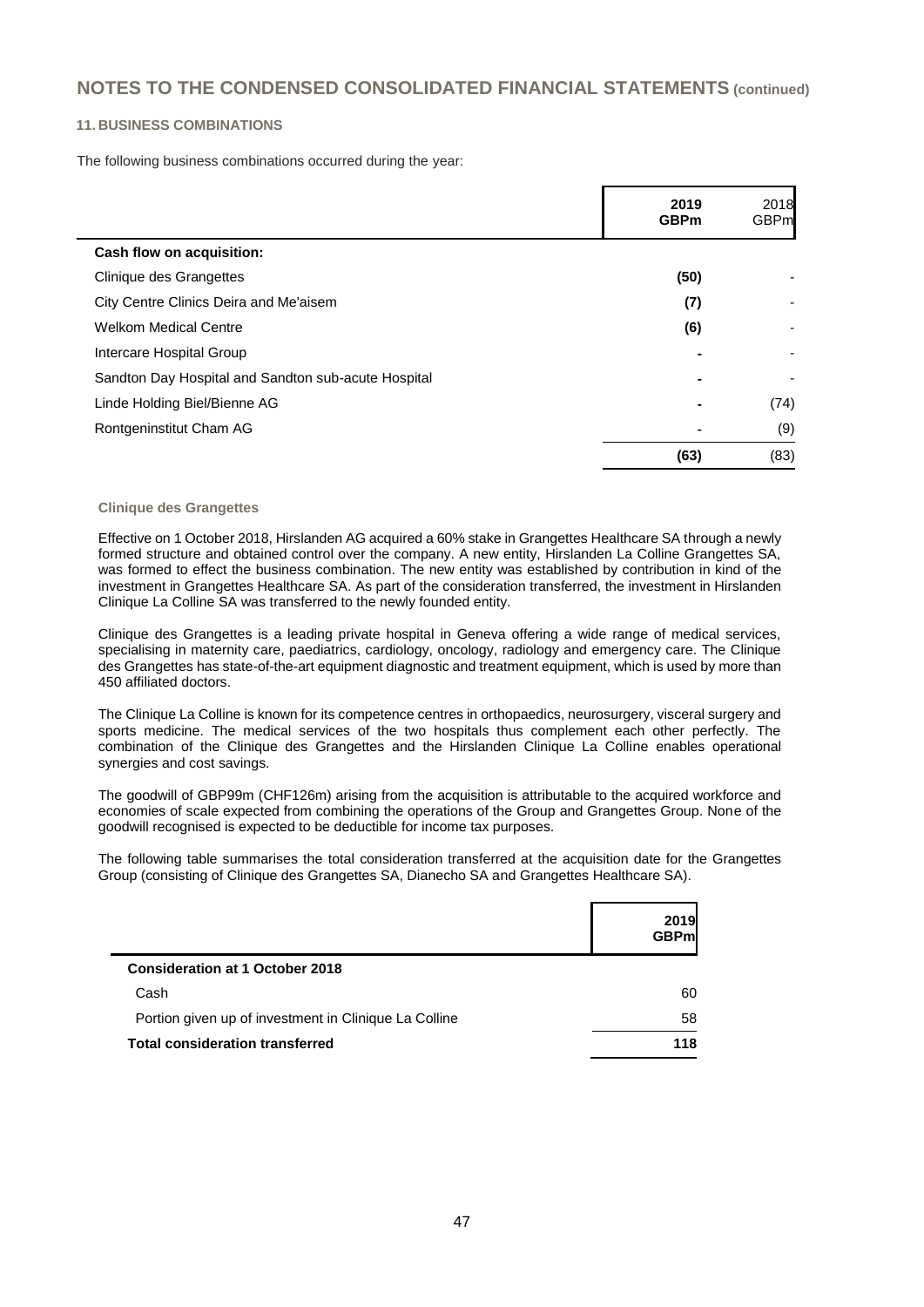#### **11. BUSINESS COMBINATIONS (continued)**

j.

The following table summarises the provisional fair value of assets acquired and liabilities assumed at the acquisition date for the Grangettes Group (consisting of Clinique des Grangettes SA, Dianecho SA and Grangettes Healthcare SA).

Г

 $\overline{\phantom{0}}$ 

|                                                                               | 2019<br><b>GBPm</b> |
|-------------------------------------------------------------------------------|---------------------|
| Recognised amounts of identifiable assets acquired and liabilities<br>assumed |                     |
| Assets                                                                        |                     |
| Property, equipment and vehicles                                              | 10                  |
| Intangible assets                                                             | 25                  |
| Inventories                                                                   | 2                   |
| Trade and other receivables                                                   | 25                  |
| Cash and cash equivalents                                                     | 10                  |
| Deferred tax assets                                                           | 2                   |
| Other investments and loans                                                   | 8                   |
| <b>Total assets</b>                                                           | 82                  |
| Liabilities                                                                   |                     |
| <b>Borrowings</b>                                                             | 15                  |
| Provisions                                                                    | 1                   |
| Retirement benefit obligations                                                | 7                   |
| Deferred tax liabilities                                                      | 9                   |
| Trade and other payables                                                      | 13                  |
| Current income tax liabilities                                                | 5                   |
| <b>Total liabilities</b>                                                      | 50                  |
| Total identifiable net assets at fair value                                   | 32                  |
| Non-controlling interest at fair value                                        | (13)                |
| Goodwill                                                                      | 99                  |
| <b>Consideration transferred for the business</b>                             | 118                 |
| Cash flow on acquisition                                                      |                     |
| Net cash acquired with subsidiary                                             | 10                  |
| Cash paid                                                                     | (60)                |
| Net cash flow on acquisition                                                  | (50)                |

The fair value of trade and other receivables is GBP25m. The best estimate at acquisition date of the contractual cash flows not expected to be collected are GBP2m. From the date of acquisition, the Grangettes Group has contributed GBP44m to revenue and GBP6m to the net profit before tax of the Group. The Group does not disclose revenue and profit before tax of Les Grangettes as if the business combination occurred at the beginning of the reporting period due to not having access to the relevant information before the Group obtained control over the business.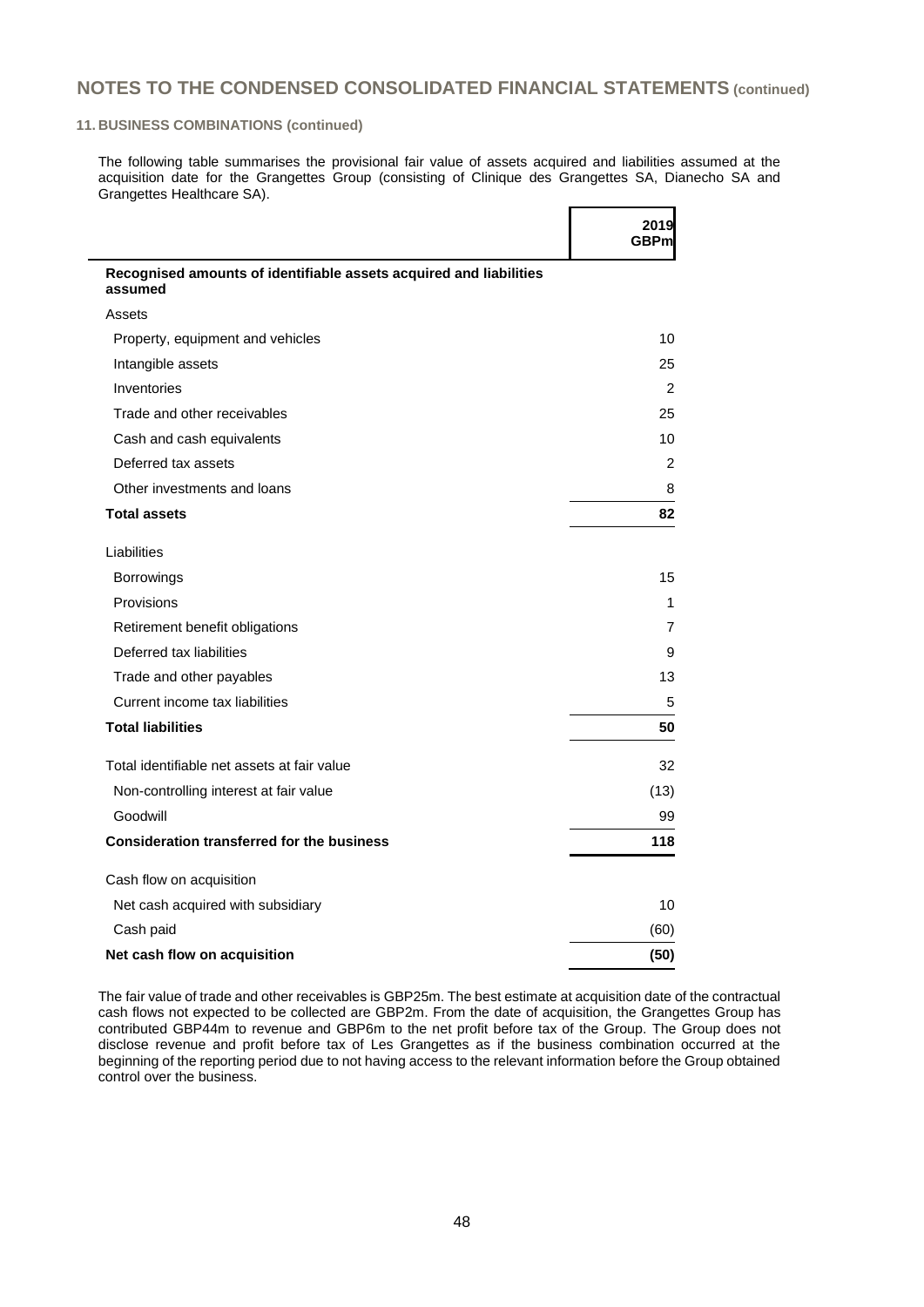#### **11. BUSINESS COMBINATIONS (continued)**

The Group elected to recognise the non-controlling interest at its proportionate share of the acquired net identifiable assets. As part of the consideration transferred, 40% of the previously fully owned Hirslanden Clinique la Colline SA was transferred to the seller of Grangettes group. This transfer is accounted for as a transaction with non-controlling interest, as it does not result in a loss of control and amounted to GBP17m. The difference between fair value of the consideration transferred and the carrying value of the net assets of Hirslanden Clinique La Colline at the acquisition date is recorded in equity (GBP41m). The Group entered into a put/call agreement over the remaining 40% of the interest in the combined company of Clinique des Grangettes and Clinique La Colline.

The fair value of the acquired identifiable assets and liabilities has been provisionally determined for all business combinations. If new information obtained within one year of the date of acquisition about facts and circumstances that existed at the date of acquisition identifies adjustments to the above amounts, then the accounting for the acquisition will be revised. The following smaller business combinations occurred during the current year:

#### **City Centre Clinics Deira and Me'aisem**

On 28 June 2018, Mediclinic Middle East acquired 100% of the Dubai based City Centre Clinics Deira and Me'aisem from Majid Al Futtaim for GBP7m (AED35m).

City Centre Clinic Deira is a large outpatient facility with one day case surgery theatre and 18 medical disciplines. City Centre Clinic Me'aisem is a smaller community clinic focusing on six core disciplines. The clinics serve strategic geographic locations and offer the opportunity to refer higher acuity inpatient cases to existing Mediclinic Middle East hospitals as well as the new Mediclinic Parkview Hospital.

The goodwill of GBP2m (AED8m) arising from the acquisition is attributable to the acquired workforce and economies of scale expected from combining the operations of Mediclinic Middle East and the City Centre Clinics.

#### **Welkom Medical Centre**

On 3 September 2018, Mediclinic Southern Africa acquired 100% of the share capital of Welkom Medical Centre for GBP6m (ZAR110m).

Welkom Medical Centre consists of a day case clinic with 20 beds, a sub-acute unit of 20 beds and a mental health unit with a further 20 beds. The goodwill of GBP3m (ZAR54m) arising from the acquisition is attributable to the acquired workforce and economies of scale expected from combining the operations of Welkom Medical Centre and Mediclinic Southern Africa. None of the goodwill recognised is expected to be deductible for income tax purposes.

#### **Intercare Hospital Group**

On 1 November 2018, Mediclinic Southern Africa acquired 50% plus one share of Intercare Hospital Group for GBP1m (ZAR32m).

The Intercare Hospital Group consists of 4 day case clinics and 4 sub-acute hospitals and a fertility hospital. The goodwill of GBP2m (ZAR37m) arising from the acquisition is attributable to the acquired workforce and economies of scale expected from combining the operations of the Intercare Hospital Group and Mediclinic Southern Africa. None of the goodwill recognised is expected to be deductible for income tax purposes.

#### **Sandton Day Hospital and Sandton sub-acute Hospital**

On 1 November 2018, Mediclinic Southern Africa acquired 71% of the share capital of Sandton Day Hospital and Sandton sub-acute Hospital for GBP0.2m (ZAR2m).

The Sandton Day Hospital and Sandton sub-acute Hospital consist of a day case clinic with 20 beds and subacute units of 30 beds. The goodwill of GBP1m (ZAR20m) arising from the acquisition is attributable to the acquired workforce and economies of scale expected from combining the operations of the Sandton Day Hospital and Sandton sub-acute Hospital and Mediclinic Southern Africa. None of the goodwill recognised is expected to be deductible for income tax purposes.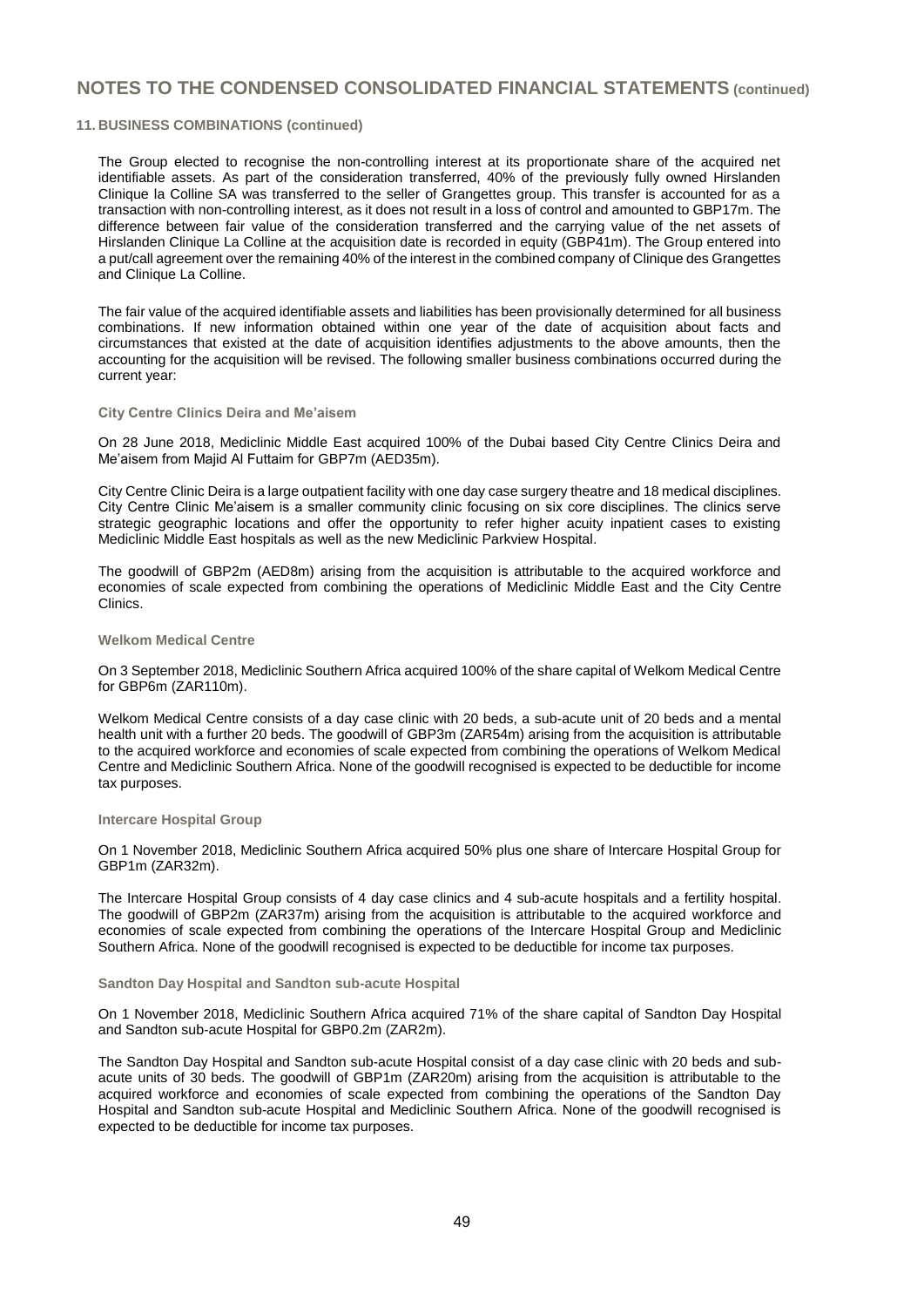### **11. BUSINESS COMBINATIONS (continued)**

The table summarises the consideration paid for the smaller business combinations and the provisional fair value of assets and liabilities assumed at the acquisition date:

|                                                      | <b>Total</b><br><b>GBPm</b> | <b>City Centre</b><br><b>Clinics</b><br><b>GBPm</b> | Welkom<br><b>GBPm</b> | <b>Intercare</b><br><b>GBPm</b> | <b>Sandton</b><br><b>GBPm</b> |
|------------------------------------------------------|-----------------------------|-----------------------------------------------------|-----------------------|---------------------------------|-------------------------------|
| Identifiable assets acquired and liabilities assumed |                             |                                                     |                       |                                 |                               |
| Assets                                               |                             |                                                     |                       |                                 |                               |
| Property, equipment and vehicles                     | 10                          | 5                                                   | 3                     |                                 |                               |
| Deferred tax assets                                  | 1                           |                                                     |                       |                                 |                               |
| Cash and cash equivalents                            | 1                           |                                                     |                       |                                 |                               |
| <b>Total assets</b>                                  | 12                          | 5                                                   | 3                     | 3                               | 1                             |
| Liabilities                                          |                             |                                                     |                       |                                 |                               |
| Borrowings                                           | 4                           |                                                     |                       | $\overline{c}$                  | 2                             |
| Trade and other payables                             | 3                           |                                                     |                       | 3                               |                               |
| <b>Total liabilities</b>                             | $\overline{7}$              | $\overline{\phantom{0}}$                            |                       | 5                               | 2                             |
| Total identifiable net assets at fair value          | 5                           | 5                                                   | 3                     | (2)                             | (1)                           |
| Non-controlling interest                             | 1                           |                                                     |                       |                                 |                               |
| Goodwill                                             | 8                           | $\overline{2}$                                      | 3                     | $\overline{2}$                  |                               |
| <b>Consideration transferred for the business</b>    | 14                          | $\overline{7}$                                      | 6                     | 1                               |                               |
| Cash flow on acquisition                             |                             |                                                     |                       |                                 |                               |
| Cash acquired with subsidiary                        | 1                           |                                                     |                       | 1                               |                               |
| Cash paid                                            | (14)                        | (7)                                                 | (6)                   | (1)                             |                               |
| Net cash flow on acquisition                         | (13)                        | (7)                                                 | (6)                   |                                 |                               |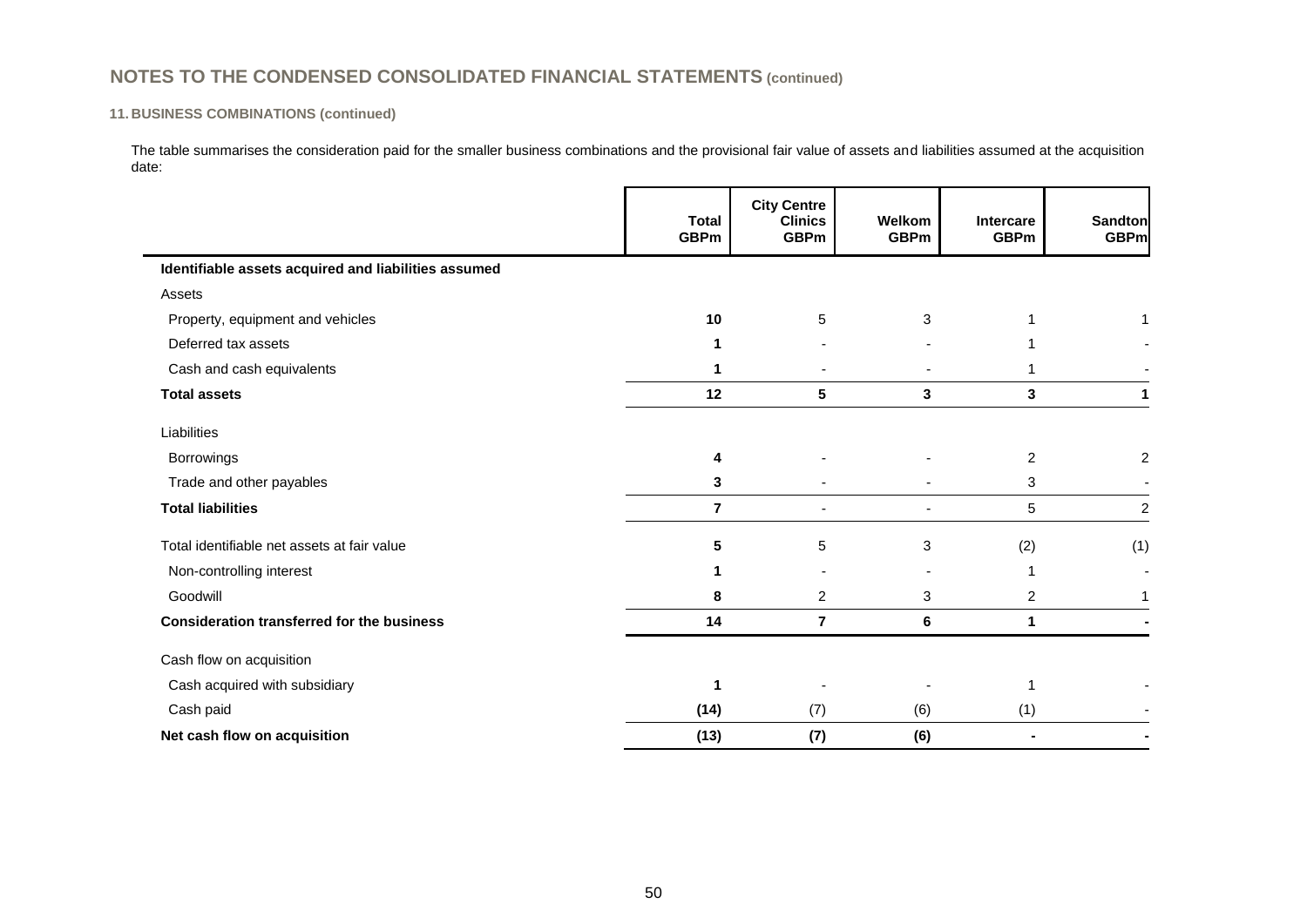#### **12. CHANGES IN ACCOUNTING POLICIES**

This note explains the impact of the adoption of IFRS 15 Revenue from Contracts with Customers and IFRS 9 Financial Instruments on the Group's financial statements.

**12.1 IFRS 15 Revenue from contracts with customers**

The Group adopted IFRS 15 from 1 April 2018 which resulted in changes in accounting policies. In accordance with the transitional provisions in the standard, the Group followed the modified retrospective approach. The comparative information is presented based on the requirements of IAS 18 Revenue and no adjustment to opening retained earnings was required.

In the Middle East, the normal business process associated with transactions with insurers includes an amount of claims disallowed (disallowance provision) which is not paid by the insurer. These disallowed claims could be for various technical or medical reasons. Disallowance write-offs on rejected claims is a general practice by the insurers in the Middle East. Accordingly, Mediclinic Middle East expects an amount of consideration that is less than what was originally invoiced. These write-offs constitute variable consideration under IFRS 15. Variable consideration is recognised as revenue to the extent that it is highly probable that a reversal of revenue will not occur. In prior periods, revenue was recognised based on the contract with the insurers and a provision for bad debt was recognised for the rejections based on historical trends. Under IFRS 15, these rejected claims will be recognised as part of revenue (decreasing the revenue recognised). The rejections recognised in the provision for impairment of trade receivables in the prior period will be reclassified to gross debtors on 1 April 2018. Refer to note 12.2 below. If IFRS 15 was applied to the prior period results, revenue from the Middle East segment would have been GBP626m compared to the GBP643m recognised under IAS 18 (with a corresponding decrease of GBP17m in expenses). This change has no impact on net profit.

The implementation of IFRS 15 did not have a material impact on the Group's other divisions.

#### **12.2 IFRS 9 Financial Instruments**

The accounting policies were changed to comply with IFRS 9 which replaces the provisions of IAS 39 that relate to the recognition, classification and measurement of financial assets and financial liabilities; derecognition of financial instruments; impairment of financial assets; and hedge accounting.

The Group has adopted IFRS 9 which resulted in changes in accounting policies and adjustments to the amounts recognised in the financial statements. In accordance with the transitional provisions in the standard, comparative figures have not been restated. The adjustments arising from the new impairment rules are therefore not reflected in the statement of financial position as at 31 March 2018, but are recognised in the opening balance of retained earnings on 1 April 2018.

The total impact of the Group's retained earnings due to classification and measurement of financial instruments as at 1 April 2018 is as follows:

| 1 Apr 2018<br><b>GBPml</b> |
|----------------------------|
| 5 0 5 7                    |
|                            |
|                            |
| (2)                        |
| 5 0 5 5                    |
|                            |

*\* Impact is less than GBP0.5m.*

The Group was required to revise its impairment methodology under IFRS 9 for trade receivables. The Group applied the simplified approach to measure the expected credit losses as prescribed by IFRS 9. The simplified approach requires the use of the lifetime expected loss provision for all trade receivables.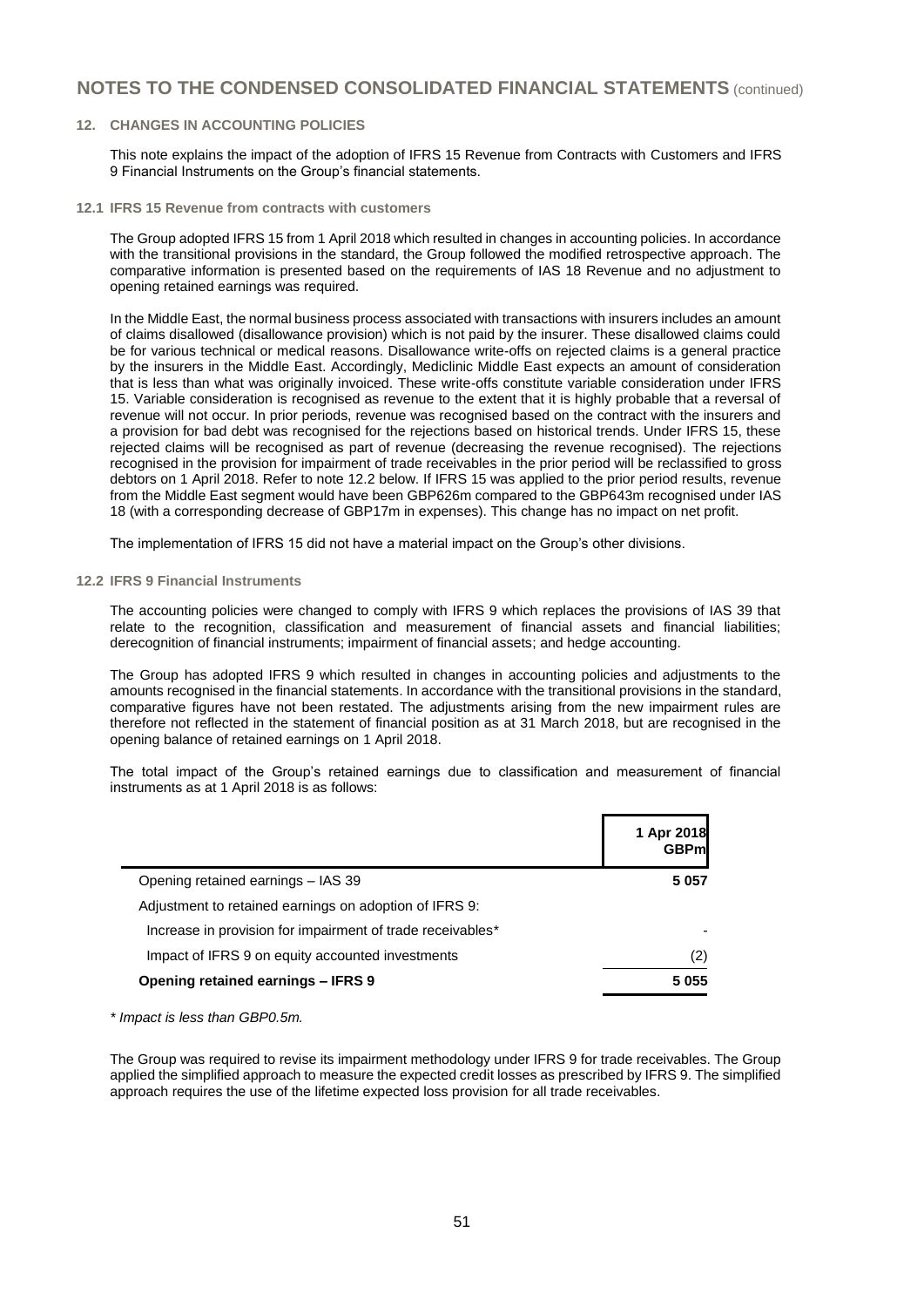#### **12. CHANGES IN ACCOUNTING POLICIES** (continued)

The loss allowance for trade receivables as at 31 March 2018 reconcile to the opening loss allowance on 1 April 2018 as follows:

|                                                                                            | <b>GBPml</b> |
|--------------------------------------------------------------------------------------------|--------------|
| At 31 March 2018 – calculated under IAS 39                                                 | 45           |
| Disallowances recognised as bad debt reclassified to gross debtors<br>(IFRS 15 adjustment) | (32)         |
| Increase in provision for impairment of trade receivables*                                 |              |
| Opening loss allowance as at 1 April 2018 – calculated under IFRS 9                        | 13           |
|                                                                                            |              |

*\* Impact is less than GBP0.5m.*

#### **13. COMMITMENTS**

 $\blacksquare$ 

|                            | 2019<br><b>GBPm</b> | 2018<br><b>GBPm</b> |
|----------------------------|---------------------|---------------------|
| <b>Capital commitments</b> |                     |                     |
| Switzerland                | 31                  | 29                  |
| Southern Africa            | 199                 | 219                 |
| Middle East                | 35                  | 94                  |
|                            | 265                 | 342                 |

In terms of a forward contract in the Middle East, the Group has an obligation to pay GBP7m on 31 October 2020. This best estimate is determined based on an earnings multiple and is contractually capped to an amount of GBP80m.

These commitments will be financed from Group cash flow and borrowed funds.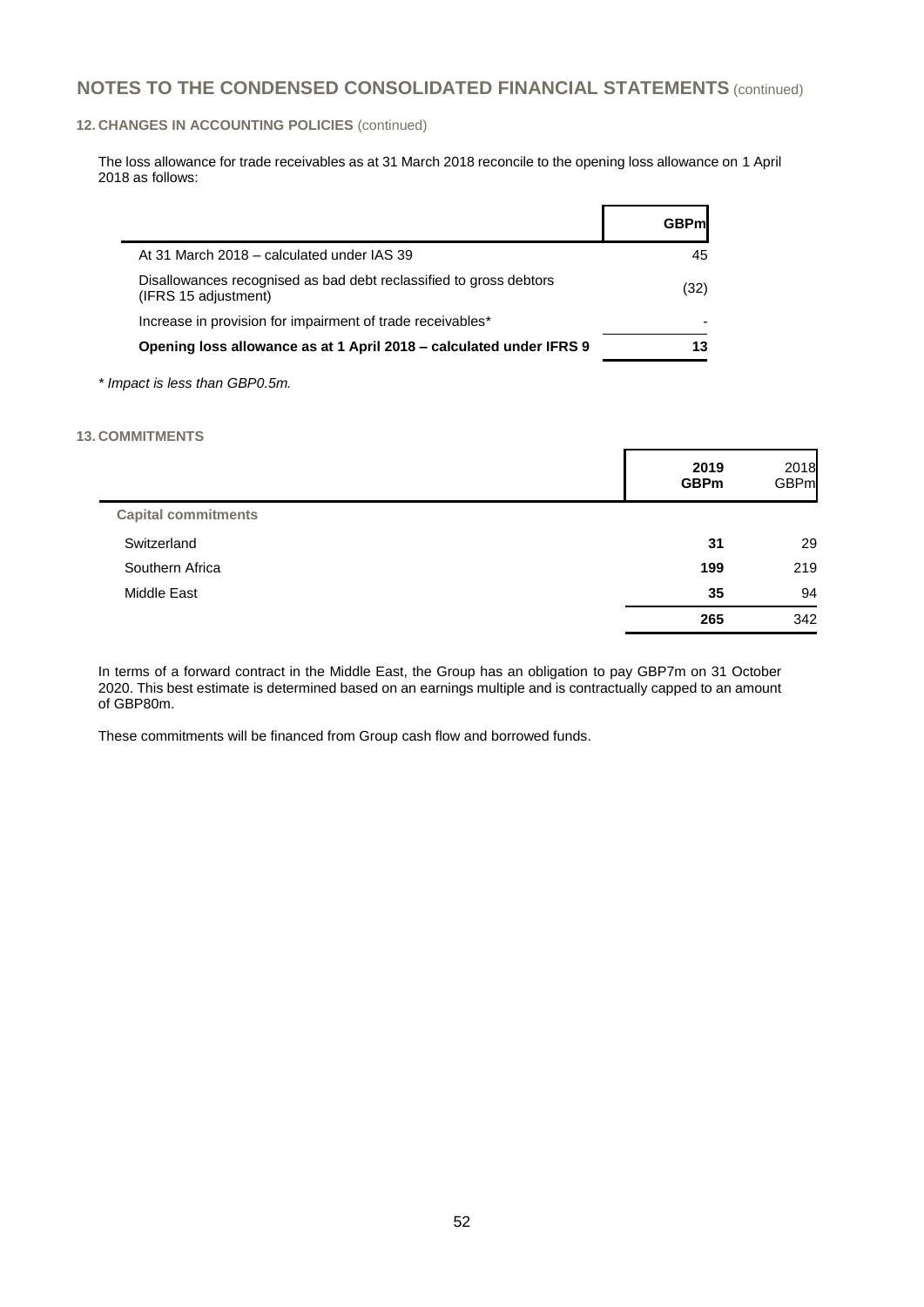#### **14. DIVIDENDS**

|                                  | Date paid/payable | Dividend per<br>share (pence) | 2019<br><b>GBPm</b> | 2018<br><b>GBPm</b> |
|----------------------------------|-------------------|-------------------------------|---------------------|---------------------|
| <b>Dividends declared</b>        |                   |                               |                     |                     |
| Year ended 31 March 2019         |                   |                               |                     |                     |
| Interim dividend                 | 18 December 2018  | 3.20                          | 24                  |                     |
| Final dividend                   | 29 July 2019      | 4.70                          | 35                  |                     |
|                                  |                   | 7.90                          |                     |                     |
| Year ended 31 March 2018         |                   |                               |                     |                     |
| Interim dividend                 | 18 December 2017  | 3.20                          |                     | 24                  |
| Final dividend                   | 30 July 2018      | 4.70                          |                     | 35                  |
|                                  |                   | 7.90                          | 59                  | 59                  |
| <b>Dividends paid</b>            |                   |                               |                     |                     |
| Dividends paid during the period |                   |                               | 59                  | 58                  |

Under IFRS, dividends are only recognised in the financial statements when authorised by the Board of Directors (for interim dividends) or when authorised by the shareholders (for final dividends). The aggregate amount of the proposed dividend expected to be paid on 29 July 2019 from retained earnings has not been recognised as a liability at 31 March 2019.

#### **15. FINANCIAL INSTRUMENTS**

Financial instruments that are measured at fair value in the statement of financial position, are classified using a fair value hierarchy that reflects the significance of the inputs used in the valuation. The fair value hierarchy has the following levels:

- Level 1 Quoted prices (unadjusted) in active markets for identical assets and liabilities
- Level 2 Input (other than quoted prices included within Level 1) that is observable for the asset or liability, either directly (as prices) or indirectly (derived from prices)
- Level 3 Input for the asset or liability that is not based on observable market data (unobservable input).

Derivative financial instruments comprise interest rate swaps, put/call agreements and forward contracts. These financial instruments are measured at the present value of future cash flows estimated and discounted based on the applicable yield curves derived from quoted interest rates. Based on the degree to which the fair values are observable, the interest rate swaps are grouped as Level 2.

The fair value for equity instruments at fair value through profit or loss (part of other investments and loans) is based on appropriate valuation methodologies being discounted cash flow or actual net asset value of the investment. These assets are grouped as Level 2.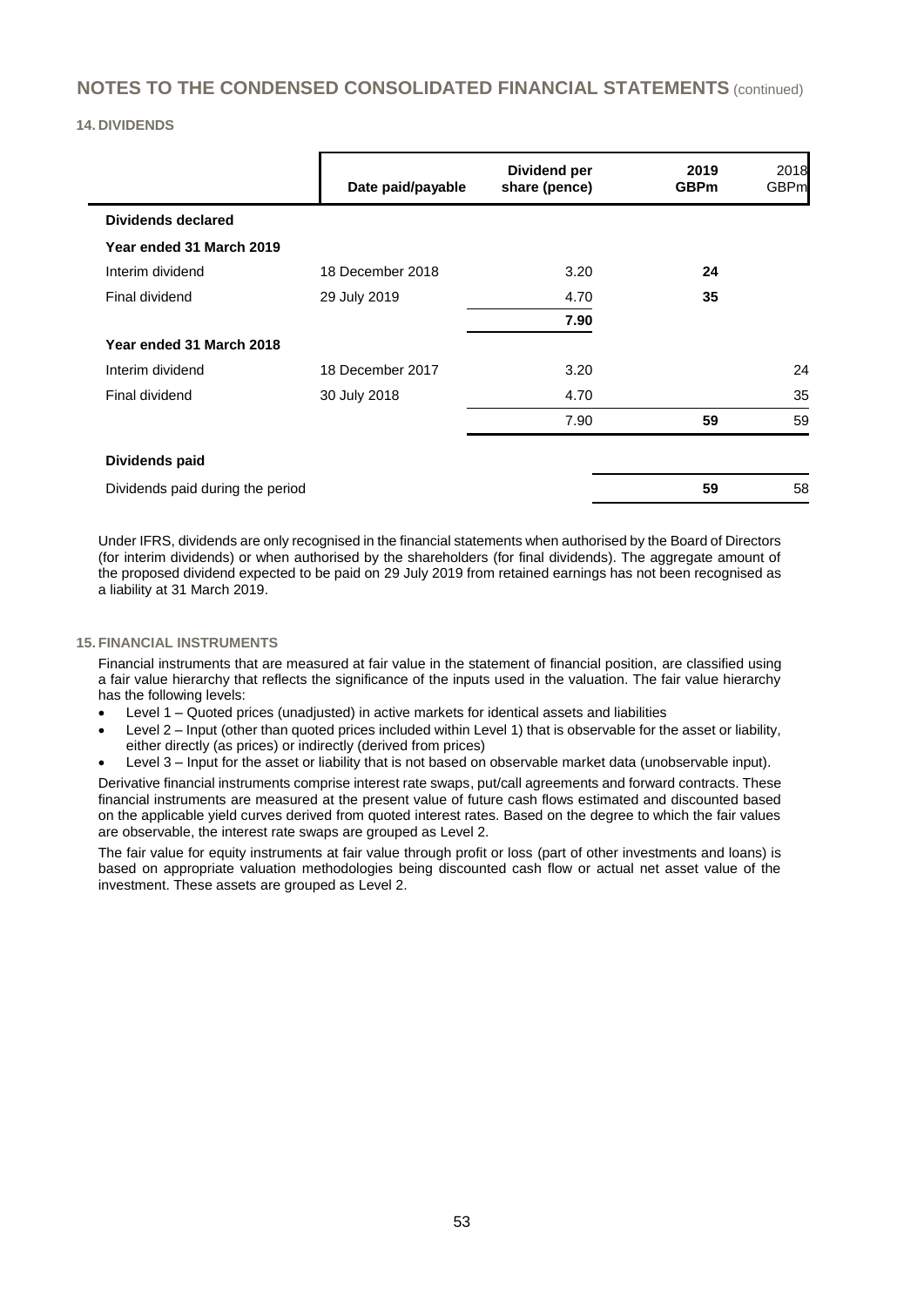#### **16. RELATED PARTIES**

There are no significant changes to the related party transactions compared to those disclosed in note 33 of the Group's annual financial statements for the year ended 31 March 2018.

#### **17. SHARE-BASED PAYMENTS**

During the year ended 31 March 2019, the Group made further grants under its existing long-term incentive plan awards ("**LTIP**") as follows:

On 15 June 2018, the Group granted Danie Meintjes, Ronnie van der Merwe and Jurgens Myburgh 209 998, 200 128 and 110 646 phantom shares respectively. On the same date, 677 318 phantom shares were granted to other senior management. The vesting of these shares is subject to continued employment and is conditional upon achievement of performance targets, measured over a three-year period. The performance conditions for the year under review constitute a combination of absolute total shareholder return ("**TSR**") (40% weighting) and adjusted earnings per share (60% weighting).

For the year ended 31 March 2019, the total cost recognised in the income statement for the LTIP awards was a credit of GBP0.4m (2018: debit of GBP0.1m).

#### **18. EVENTS AFTER THE REPORTING DATE**

The directors are not aware of any matter or circumstance arising since the end of the financial year that would significantly affect the operations of the Group or the results of its operations.